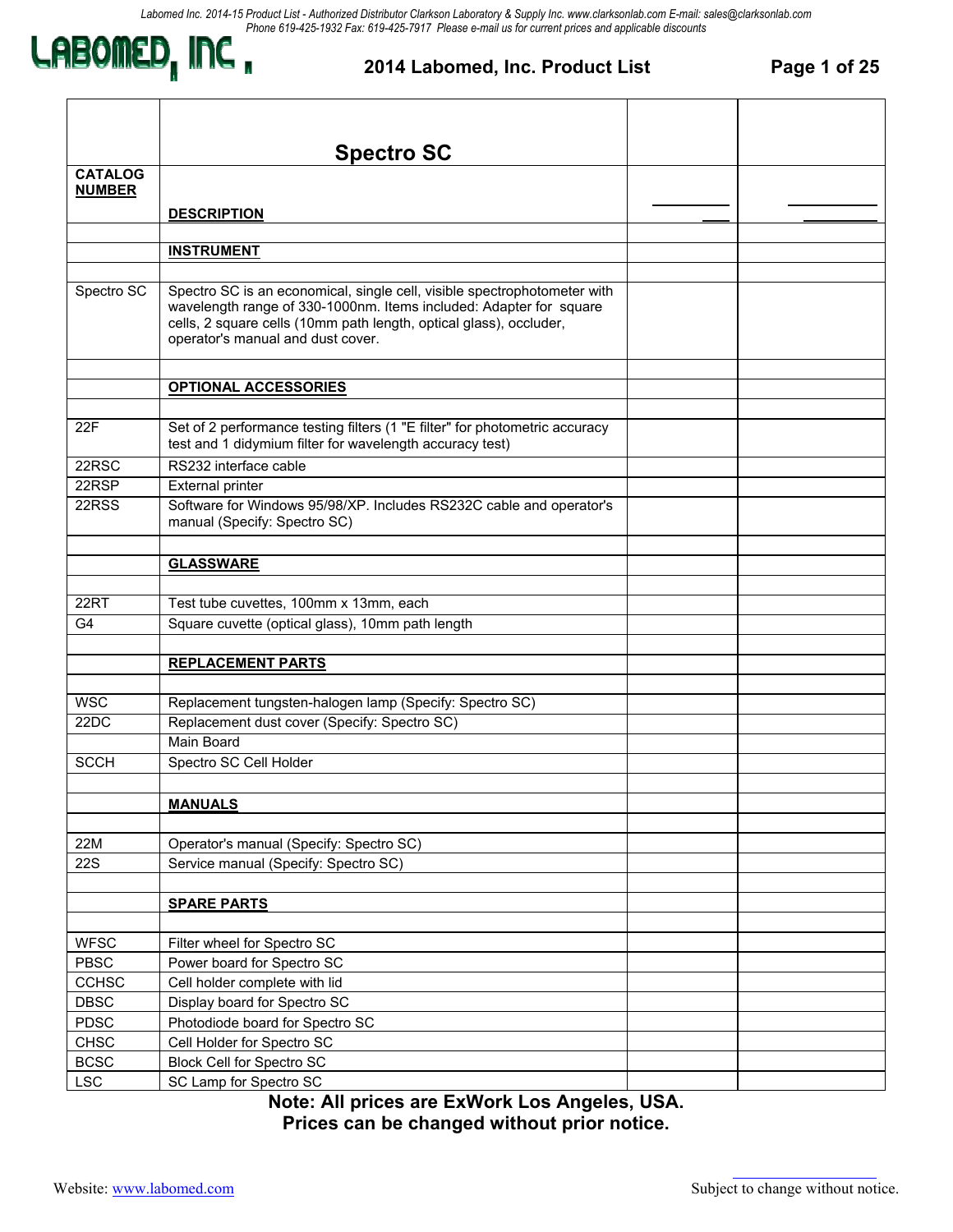

#### **2014 Labomed, Inc. Product List Page 2 of 25**

|                                 | <b>Spectro 20D Plus</b>                                                                                                                                                                                                                              |  |
|---------------------------------|------------------------------------------------------------------------------------------------------------------------------------------------------------------------------------------------------------------------------------------------------|--|
| <b>CATALOG</b><br><b>NUMBER</b> |                                                                                                                                                                                                                                                      |  |
|                                 |                                                                                                                                                                                                                                                      |  |
|                                 | <b>DESCRIPTION</b>                                                                                                                                                                                                                                   |  |
|                                 | <b>INSTRUMENT</b>                                                                                                                                                                                                                                    |  |
|                                 |                                                                                                                                                                                                                                                      |  |
| Spectro<br>20 <sub>D</sub>      | Spectro 20D PLUS economical, single cell, visible wavelength range of<br>330-1000nm spectrophotometer. Items included: Adapter for square<br>cells, 2 square cells (10mm path length, optical glass), occluder,<br>operator's manual and dust cover. |  |
|                                 | <b>OPTIONAL ACCESSORIES</b>                                                                                                                                                                                                                          |  |
|                                 |                                                                                                                                                                                                                                                      |  |
| 22F                             | Set of 2 performance testing filters (1 "E filter" for photometric<br>accuracy test and 1 didymium filter for wavelength accuracy test)                                                                                                              |  |
| 22RSC                           | RS232 interface cable                                                                                                                                                                                                                                |  |
| 22RSP                           | External printer                                                                                                                                                                                                                                     |  |
| 22RSS                           | Software for Windows 95/98/XP. Includes RS232C cable and<br>operator's manual (Specify: Spectro 20D)                                                                                                                                                 |  |
|                                 |                                                                                                                                                                                                                                                      |  |
|                                 | <b>GLASSWARE</b>                                                                                                                                                                                                                                     |  |
| 22RT                            |                                                                                                                                                                                                                                                      |  |
| G <sub>4</sub>                  | Test tube cuvettes, 100mm x 13mm, each<br>Square cuvette (optical glass), 10mm path length                                                                                                                                                           |  |
|                                 |                                                                                                                                                                                                                                                      |  |
|                                 | <b>REPLACEMENT PARTS</b>                                                                                                                                                                                                                             |  |
|                                 |                                                                                                                                                                                                                                                      |  |
| <b>W20D</b>                     | Replacement tungsten-halogen lamp (Specify: Spectro 20D)                                                                                                                                                                                             |  |
| 22DC                            | Replacement dust cover (Specify: Spectro 20D)                                                                                                                                                                                                        |  |
|                                 | Main Board                                                                                                                                                                                                                                           |  |
|                                 |                                                                                                                                                                                                                                                      |  |
|                                 | <b>MANUALS</b>                                                                                                                                                                                                                                       |  |
|                                 |                                                                                                                                                                                                                                                      |  |
| 22M                             | Operator's manual (Specify: Spectro 20D)                                                                                                                                                                                                             |  |
| <b>22S</b>                      | Service manual (Specify: Spectro 20D)                                                                                                                                                                                                                |  |
|                                 |                                                                                                                                                                                                                                                      |  |
|                                 | <b>SPARE PARTS</b>                                                                                                                                                                                                                                   |  |
|                                 |                                                                                                                                                                                                                                                      |  |
| WF20D                           | Filter wheel for Spectro 20D                                                                                                                                                                                                                         |  |
| PB <sub>20</sub> D              | Power board for Spectro 20D                                                                                                                                                                                                                          |  |
| CCH20D<br>DB <sub>20</sub> D    | Cell holder complete with lid<br>Display board for Spectro 20D                                                                                                                                                                                       |  |
| PD <sub>20</sub> D              | Photodiode board for Spectro 20D                                                                                                                                                                                                                     |  |
| CH <sub>20</sub> D              | Cell Holder for Spectro 20D                                                                                                                                                                                                                          |  |
| BC <sub>20</sub> D              | Block Cell for Spectro 20D                                                                                                                                                                                                                           |  |
| L20D                            | 20D Lamp for Spectro 20D                                                                                                                                                                                                                             |  |
|                                 |                                                                                                                                                                                                                                                      |  |

**Note: All prices are ExWork Los Angeles, USA. Prices can be changed without prior notice.**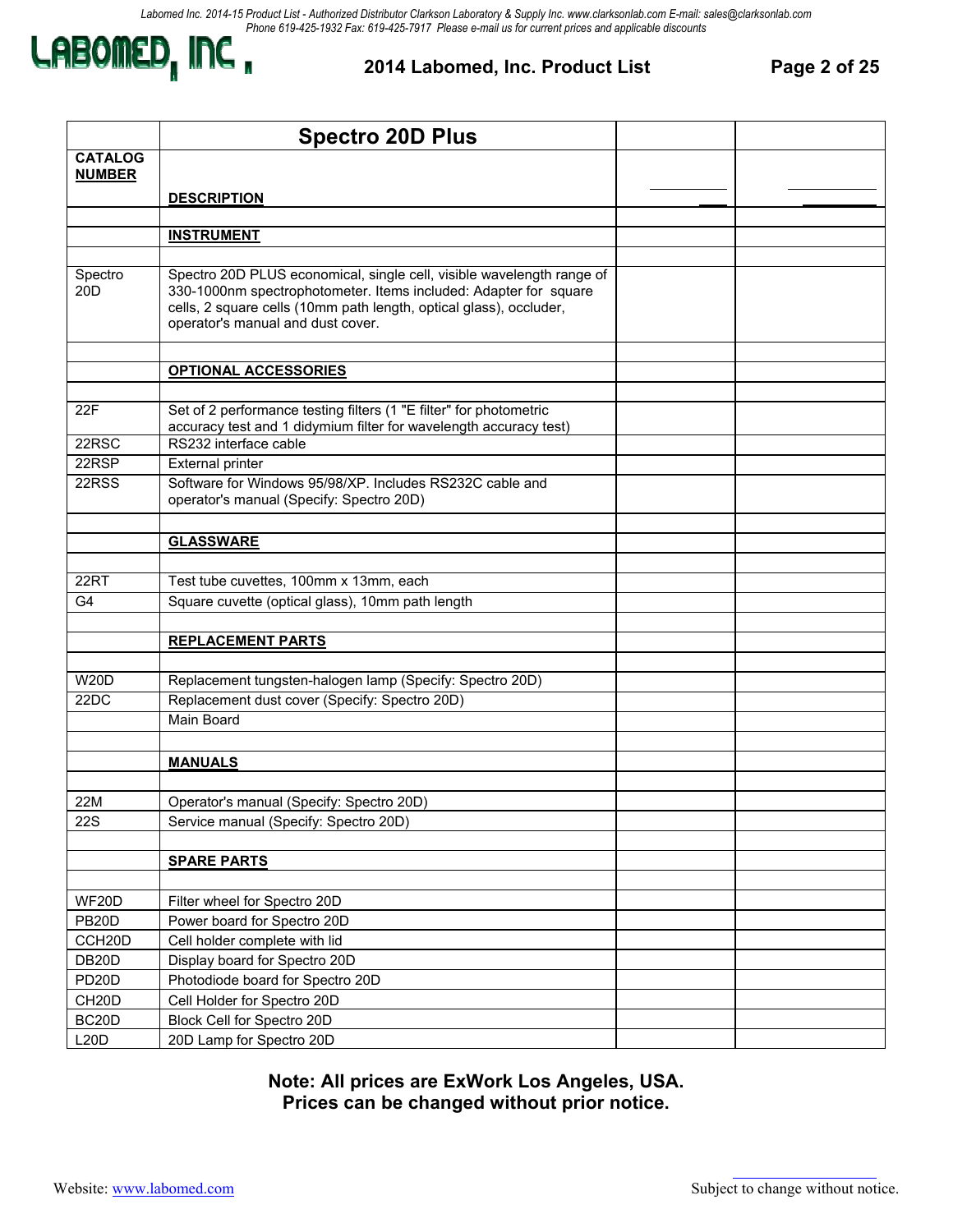

#### **2014 Labomed, Inc. Product List Page 3 of 25**

|                 | Spectro 23 and Spectro 23 RS                                                                                                                                                                                                                                                                                                                                                                                                    |  |
|-----------------|---------------------------------------------------------------------------------------------------------------------------------------------------------------------------------------------------------------------------------------------------------------------------------------------------------------------------------------------------------------------------------------------------------------------------------|--|
|                 |                                                                                                                                                                                                                                                                                                                                                                                                                                 |  |
|                 | <b>DESCRIPTION</b>                                                                                                                                                                                                                                                                                                                                                                                                              |  |
|                 | <b>INSTRUMENTS</b>                                                                                                                                                                                                                                                                                                                                                                                                              |  |
|                 |                                                                                                                                                                                                                                                                                                                                                                                                                                 |  |
| Spectro<br>23   | The Spectro 23 is a low cost, durable, easy to use spectrophotometer with 6nm<br>spectral bandwidth that works in the visible wavelength range of 320 to 1100nm.<br>Its built-in 4 position multiple cell holder allows you to manually test up to 4<br>samples at once. Items included:<br>Two performance testing filters with holder, 4 square cells (10mm<br>path length, optical glass), operator's manual and dust cover. |  |
| Spectro<br>23RS | The Spectro 23 RS is exactly the same as the Spectro 23 except that it also<br>has an RS23C output that can interface to a PC running the Labomed's<br>optional Windows 95/98 compatible software.                                                                                                                                                                                                                              |  |
|                 | <b>OPTIONAL ACCESSORIES</b>                                                                                                                                                                                                                                                                                                                                                                                                     |  |
| <b>22WT</b>     | Constant temperature system for kinetic testing: three square cell holders<br>and front panel. (Specify: Spectro 23 or Spectro 23 RS)                                                                                                                                                                                                                                                                                           |  |
| <b>FTS</b>      | Flow through system (peristaltic pump and flowcell)                                                                                                                                                                                                                                                                                                                                                                             |  |
| 22MP            | Multi-purpose cell holder for long path (20 - 50mm) rectangular cells                                                                                                                                                                                                                                                                                                                                                           |  |
|                 | Holder for test tube cuvettes, 10 - 25mm diameter                                                                                                                                                                                                                                                                                                                                                                               |  |
| 22F             | Set of 2 performance testing filters (1 "E filter" for photometric accuracy test<br>and 1 didymium filter for wavelength accuracy test)                                                                                                                                                                                                                                                                                         |  |
|                 |                                                                                                                                                                                                                                                                                                                                                                                                                                 |  |
|                 | <b>MINIMUM COMPUTER CONFIGURATION</b>                                                                                                                                                                                                                                                                                                                                                                                           |  |
|                 | Requires a Windows 95/98 - compatible computer Pentium class or equivalent,<br>Windows 95/98, 32 MBytes RAM, 150 MBytes disk space, CD-ROM drive, RS232<br>interface cable (Specify: Spectro 23 RS)                                                                                                                                                                                                                             |  |
| 23RSS           | Software for Windows 95/98/XP. Includes RS232C cable, operator's manual.<br>(Specify: Spectro 23 RS)                                                                                                                                                                                                                                                                                                                            |  |
| 22RSP           | External printer (Attaches directly to RS232 of Spectro 23 RS)                                                                                                                                                                                                                                                                                                                                                                  |  |
|                 |                                                                                                                                                                                                                                                                                                                                                                                                                                 |  |
|                 | <b>GLASSWARE</b>                                                                                                                                                                                                                                                                                                                                                                                                                |  |
| FTC22           | Replacement flow through cell                                                                                                                                                                                                                                                                                                                                                                                                   |  |
| G4              | Square cuvette (optical glass), 10mm path length                                                                                                                                                                                                                                                                                                                                                                                |  |
| 22RT            | Test tube cuvettes, 75mm tall, each (Specify diameter: 100x13mm)                                                                                                                                                                                                                                                                                                                                                                |  |
|                 |                                                                                                                                                                                                                                                                                                                                                                                                                                 |  |
|                 | <b>REPLACEMENT PARTS</b>                                                                                                                                                                                                                                                                                                                                                                                                        |  |
| W23             | Tungsten-halogen lamp (premounted on a stand)                                                                                                                                                                                                                                                                                                                                                                                   |  |
|                 | <b>Main Board</b>                                                                                                                                                                                                                                                                                                                                                                                                               |  |
| 22MP            | Four cell holder                                                                                                                                                                                                                                                                                                                                                                                                                |  |
| 22DC            | Dust cover                                                                                                                                                                                                                                                                                                                                                                                                                      |  |
|                 |                                                                                                                                                                                                                                                                                                                                                                                                                                 |  |
|                 | <b>MANUALS</b>                                                                                                                                                                                                                                                                                                                                                                                                                  |  |
| 22M             | Operator's manual (Specify Spectro 23 or Spectro 23 RS)                                                                                                                                                                                                                                                                                                                                                                         |  |
| 22S             | Service manual (Specify Spectro 23 or Spectro 23 RS)                                                                                                                                                                                                                                                                                                                                                                            |  |

#### **Note: All prices are ExWork Los Angeles, USA. Prices can be changed without prior notice.**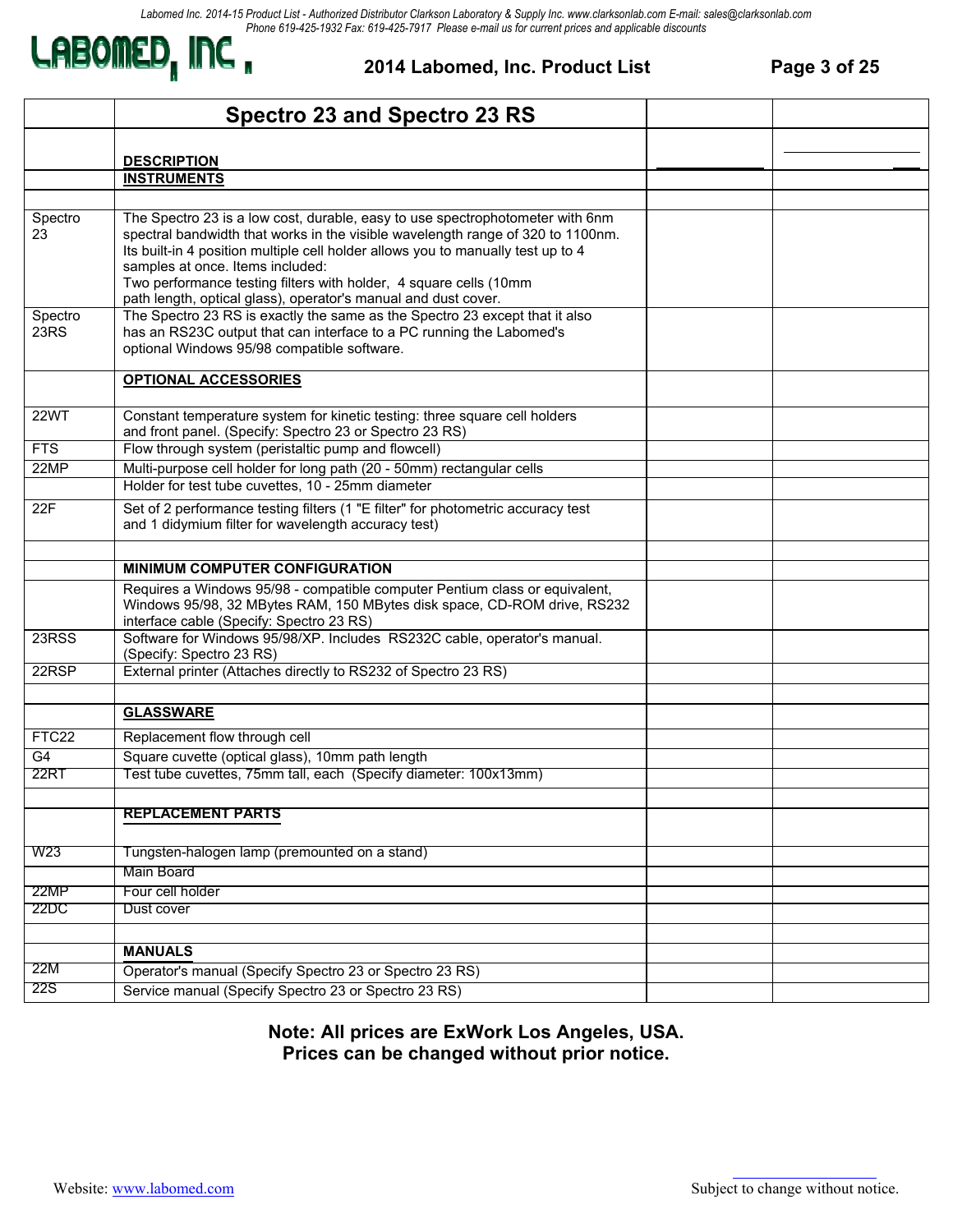

#### **2014 Labomed, Inc. Product List Page 4 of 25**

|         | <b>Spectro 24 RS</b>                                                                                                              |  |
|---------|-----------------------------------------------------------------------------------------------------------------------------------|--|
|         |                                                                                                                                   |  |
|         | <b>DESCRIPTION</b>                                                                                                                |  |
|         | <b>INSTRUMENTS</b>                                                                                                                |  |
|         |                                                                                                                                   |  |
| Spectro | <b>Spectro 24RS</b>                                                                                                               |  |
| 24RS    | Spectrophotometer                                                                                                                 |  |
|         | <b>Includes All Standard Accessories</b>                                                                                          |  |
|         | 4 Square Glass Cells 10mm                                                                                                         |  |
|         | 1 Multiple 4 Cell Holder                                                                                                          |  |
|         | 1 Power Cable                                                                                                                     |  |
|         | 1 Instruction Manual CD                                                                                                           |  |
|         | 1 Dust Cover                                                                                                                      |  |
|         | <b>OPTIONAL ACCESSORIES</b>                                                                                                       |  |
| 22MP    | Multi-purpose cell holder for long path (20 - 50mm) rectangular cells                                                             |  |
|         |                                                                                                                                   |  |
| 22F     | Set of 2 performance testing filters (1 "E filter" for photometric accuracy test                                                  |  |
|         | and 1 didymium filter for wavelength accuracy test)                                                                               |  |
|         |                                                                                                                                   |  |
|         | <b>MINIMUM COMPUTER CONFIGURATION</b>                                                                                             |  |
|         | Requires a Windows 95/98/XP/7 - compatible computer Pentium class or                                                              |  |
|         | equivalent, Windows 95/98, 32 MBytes RAM, 150 MBytes disk space, CD-ROM                                                           |  |
| 24RSS   | drive, RS232 interface cable (Specify: Spectro 24 RS)<br>Software for Windows 95/98/XP. Includes RS232C cable, operator's manual. |  |
|         | (Specify: Spectro 24 RS)                                                                                                          |  |
| 22RSP   | External printer (Attaches directly to RS232 of Spectro 24 RS)                                                                    |  |
|         |                                                                                                                                   |  |
|         | <b>GLASSWARE</b>                                                                                                                  |  |
| G4      | Square cuvette (optical glass), 10mm path length                                                                                  |  |
| 22RT    | Test tube cuvettes, 75mm tall, each (Specify diameter: 100x13mm)                                                                  |  |
|         |                                                                                                                                   |  |
|         | <b>REPLACEMENT PARTS</b>                                                                                                          |  |
|         |                                                                                                                                   |  |
| W24RS   | Tungsten-halogen lamp (premounted on a stand)                                                                                     |  |
|         | Main Board                                                                                                                        |  |
| 22MP    | Four cell holder                                                                                                                  |  |
| 22DC    | Dust cover                                                                                                                        |  |
|         |                                                                                                                                   |  |
|         | <b>MANUALS</b>                                                                                                                    |  |
| 22M     | Operator's manual (Specify Spectro 24 or Spectro 24 RS)                                                                           |  |
| 22S     | Service manual (Specify Spectro 24 or Spectro 24 RS)                                                                              |  |
|         |                                                                                                                                   |  |

**Note: All prices are ExWork Los Angeles, USA. Prices can be changed without prior notice.**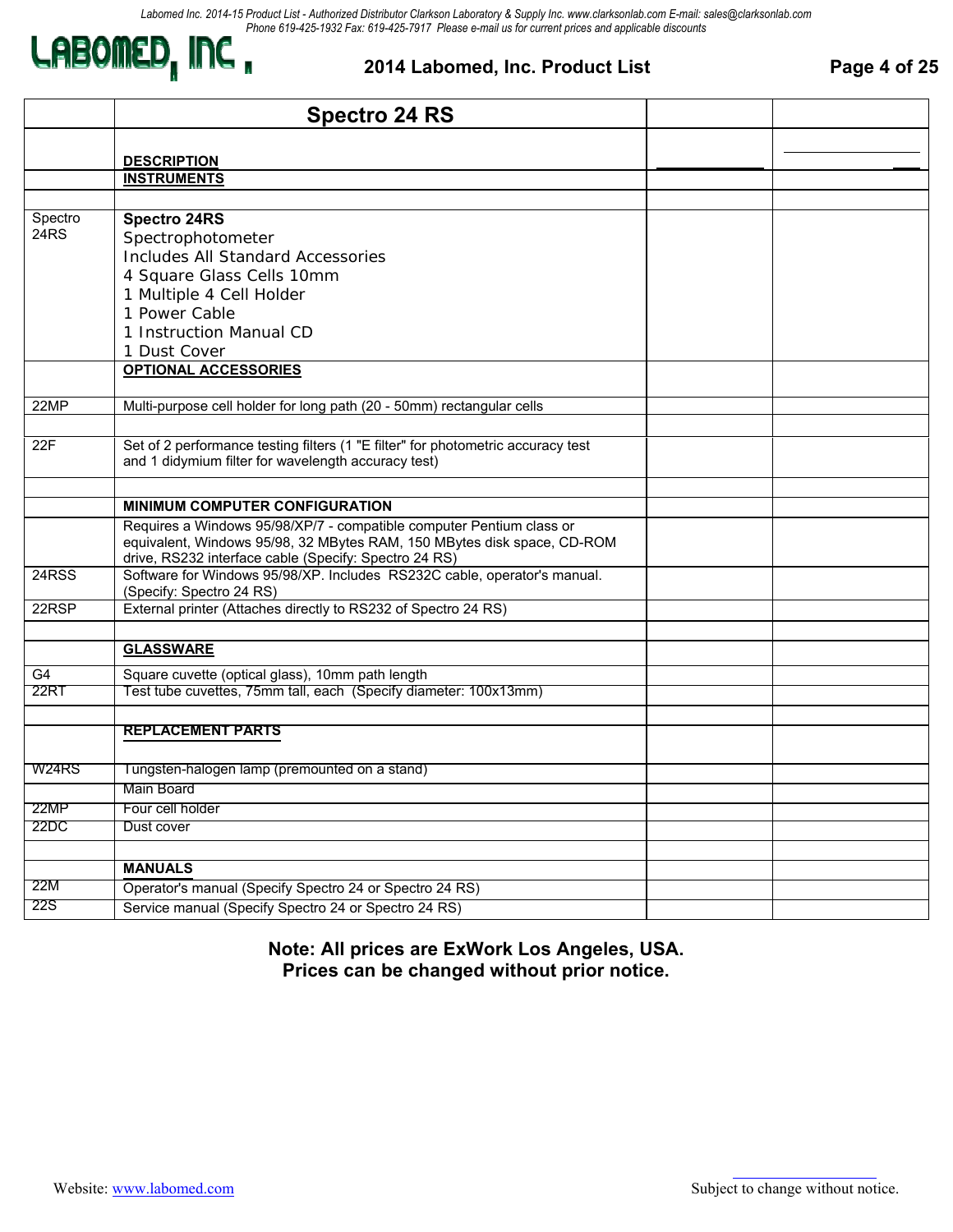

**2014 Labomed, Inc. Product List Page 5 of 25** 

|                                 | Spectro 2000 RS and Spectro 2000 RSP                                                                                                                                                                                                                                                                            |  |
|---------------------------------|-----------------------------------------------------------------------------------------------------------------------------------------------------------------------------------------------------------------------------------------------------------------------------------------------------------------|--|
| <b>CATALOG</b><br><b>NUMBER</b> | <b>DESCRIPTION</b>                                                                                                                                                                                                                                                                                              |  |
|                                 |                                                                                                                                                                                                                                                                                                                 |  |
|                                 | <b>INSTRUMENTS</b>                                                                                                                                                                                                                                                                                              |  |
|                                 |                                                                                                                                                                                                                                                                                                                 |  |
| Spectro<br>2000 RS              | The Spectro 2000 RS is a microprocessor controlled, visible wavelength<br>range of 320-1100nm., 6nm spectral bandwidth spectrophotometer with<br>a built-in programmable 4 cell multiple cell holder. Items included: 4<br>square cells (10mm path length, optical glass), operator's manual and<br>dust cover. |  |
|                                 |                                                                                                                                                                                                                                                                                                                 |  |
| Spectro<br>2000 RSP             | The Spectro 2000 RSP is exactly the same as the Spectro 2000 RS<br>except that is has a built-in printer.                                                                                                                                                                                                       |  |
|                                 |                                                                                                                                                                                                                                                                                                                 |  |
|                                 | OPTIONAL ACCESSORIES                                                                                                                                                                                                                                                                                            |  |
| PS2000                          | Peltier constant temperature control system (single cell, 15-55°C)                                                                                                                                                                                                                                              |  |
| 22MP                            | Multi-purpose cell holder for long path cells (Specify Spectro 2000 RS<br>or Spectro 2000 RSP)                                                                                                                                                                                                                  |  |
|                                 |                                                                                                                                                                                                                                                                                                                 |  |
|                                 | MINIMUM COMPUTER CONFIGURATION                                                                                                                                                                                                                                                                                  |  |
|                                 | Requires a Windows 95/98 - compatible computer with the following<br>minimum configuration: Pentium class or equivalent, Windows 95/98,<br>32 MBytes RAM, 150 MBytes disk space, CD-ROM drive                                                                                                                   |  |
|                                 |                                                                                                                                                                                                                                                                                                                 |  |
| 22RSC                           | RS232 interface cable                                                                                                                                                                                                                                                                                           |  |
| 2000RSS                         | 95/98/XP software. Includes RS232C cable and operator's manual.<br>(Specify: Spectro 2000 RS or Spectro 2000 RSP)                                                                                                                                                                                               |  |
|                                 |                                                                                                                                                                                                                                                                                                                 |  |
|                                 | <b>GLASSWARE</b>                                                                                                                                                                                                                                                                                                |  |
|                                 |                                                                                                                                                                                                                                                                                                                 |  |
| G4                              | Square cuvette (optical glass), 10mm path length                                                                                                                                                                                                                                                                |  |
|                                 |                                                                                                                                                                                                                                                                                                                 |  |
|                                 | REPLACEMENT PARTS                                                                                                                                                                                                                                                                                               |  |
|                                 |                                                                                                                                                                                                                                                                                                                 |  |
| W2000                           | Tungsten-halogen lamp. (Specify: Spectro 2000 RS or Spectro 2000<br>RSP)                                                                                                                                                                                                                                        |  |
| 22DC                            | Dust cover (Specify: Spectro 2000 RS or Spectro 2000 RSP)                                                                                                                                                                                                                                                       |  |
|                                 | Main Board                                                                                                                                                                                                                                                                                                      |  |
|                                 |                                                                                                                                                                                                                                                                                                                 |  |
|                                 | <b>MANUALS</b>                                                                                                                                                                                                                                                                                                  |  |
|                                 |                                                                                                                                                                                                                                                                                                                 |  |
| 22M                             | Operator's manual (Specify: Spectro 2000 RS or Spectro 2000 RSP)                                                                                                                                                                                                                                                |  |
| 22S                             | Service manual (Specify: Spectro 2000 RS or Spectro 2000 RSP)                                                                                                                                                                                                                                                   |  |
|                                 |                                                                                                                                                                                                                                                                                                                 |  |
|                                 |                                                                                                                                                                                                                                                                                                                 |  |

**Note: All prices are ExWork Los Angeles, USA. Prices can be changed without prior notice.**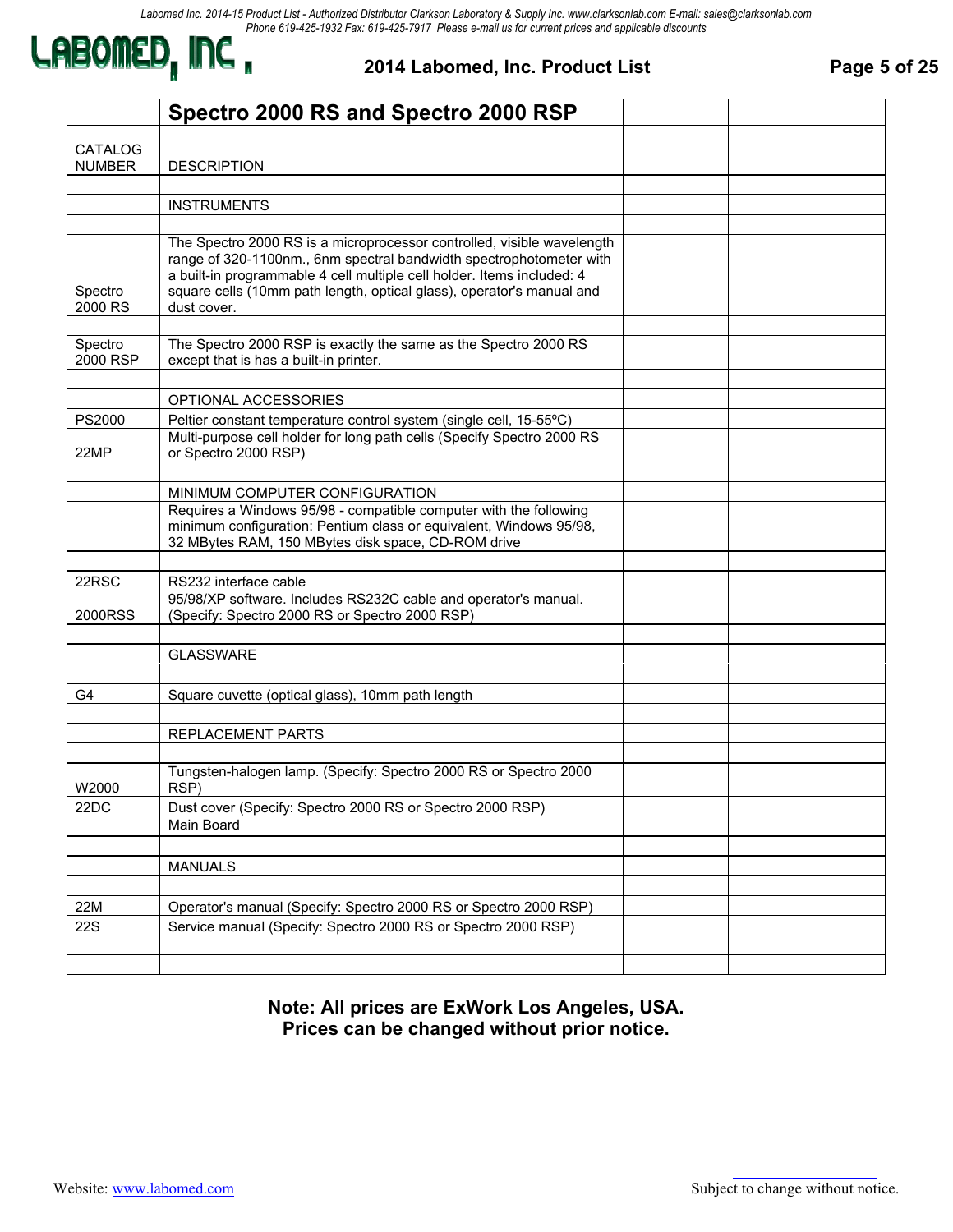

#### **2014 Labomed, Inc. Product List Page 6 of 25**

|                           | <b>Clinical Analyzer BAS-150 TS</b>                   |  |
|---------------------------|-------------------------------------------------------|--|
| <b>CATALOG</b>            | <b>DESCRIPTION</b>                                    |  |
| <b>NUMBER</b>             |                                                       |  |
|                           |                                                       |  |
|                           | <b>INSTRUMENT</b>                                     |  |
|                           |                                                       |  |
|                           | CLINICAL ANALYZER BAS-150TS PLUS                      |  |
| Spectro<br><b>BAS-150</b> | Touch Screen Semi-Automatic Biochemistry Analyzer     |  |
| <b>TS PLUS</b>            | with built-in printer                                 |  |
|                           | <b>With Accessories</b>                               |  |
|                           | 1 Set of spare tubing                                 |  |
|                           | 1 Instruction Manual CD                               |  |
|                           | 1 Built-in Printer<br>1 Roll of Printer Paper         |  |
|                           | 1 Power Cable                                         |  |
|                           | 2 Fuses                                               |  |
|                           |                                                       |  |
|                           | <b>OPTIONAL ACCESSORIES</b>                           |  |
|                           |                                                       |  |
| $B-100$                   | Bulb and holder                                       |  |
| $P-100$                   | Thermal printer paper roll                            |  |
| $Q-614$                   | Flow Cell Q614                                        |  |
| <b>DC-100</b>             | Disposable Cuvette 100 each                           |  |
| TP-100                    | Pump tubing                                           |  |
| <b>TW-100</b>             | Tube for connection waste liquid                      |  |
| $F-100$                   | Fuse                                                  |  |
|                           |                                                       |  |
|                           | <b>SPARE PARTS</b>                                    |  |
|                           |                                                       |  |
| <b>WBAS</b>               | Tungsten Lamp with Stand                              |  |
| <b>TS-100</b>             | Temperature sensor                                    |  |
| <b>HB-100</b>             | <b>Heating block</b>                                  |  |
| $F-340$                   | Filter 340                                            |  |
| $F-100$                   | Filter: 405 / 450 / 492 / 510 / 546 / 578 / 620 / 670 |  |
| <b>PM-100</b>             | Peristaltic pump motor                                |  |
| <b>PW-100</b>             | Peristaltic pump wheel                                |  |
| $I-100$                   | Incubator                                             |  |
| T <sub>L</sub>            | Tungsten lamp only                                    |  |
| $P-100$                   | Printer                                               |  |
| $K-100$                   | <b>Key Pad</b>                                        |  |
| B-100                     | <b>Board</b>                                          |  |
|                           |                                                       |  |

**Note: All prices are ExWork Los Angeles, USA. Prices can be changed without prior notice.**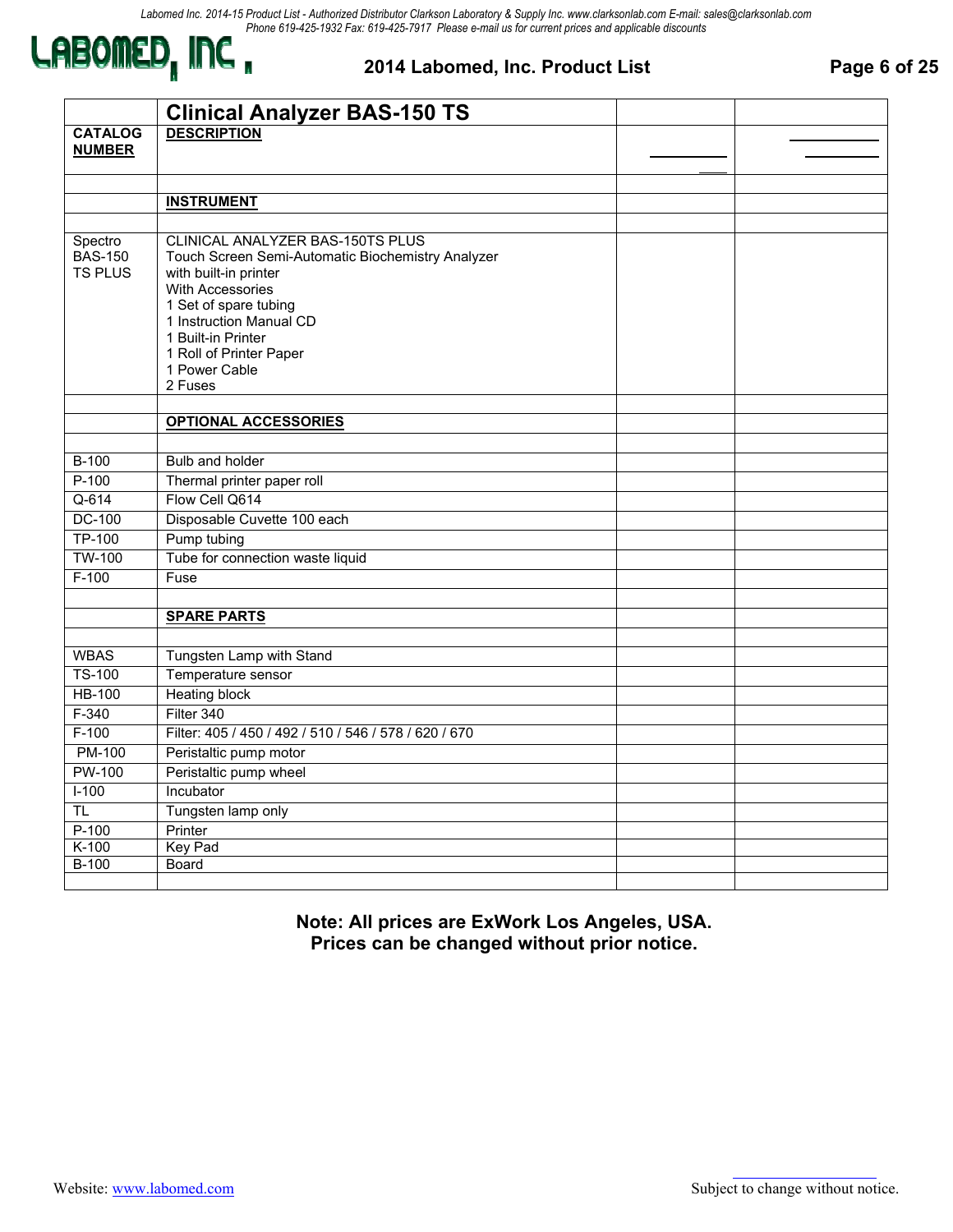

**2014 Labomed, Inc. Product List Page 7 of 25** 

|                | <b>Combined Clinical Chemistry and Multitest</b>          |  |
|----------------|-----------------------------------------------------------|--|
|                | <b>Analyzer Touch Screen BAS-120 TS</b>                   |  |
| <b>CATALOG</b> | <b>DESCRIPTION</b>                                        |  |
| <b>NUMBER</b>  |                                                           |  |
|                |                                                           |  |
|                | <b>INSTRUMENT</b>                                         |  |
|                |                                                           |  |
| Spectro        | <b>COMBINED CLINICAL CHEMISTRY AND MULTITEST ANALYZER</b> |  |
| <b>BAS-120</b> | <b>TOUCH SCREEN BAS-120TS</b>                             |  |
| <b>TS</b>      | Touch Screen Semi-Automatic Biochemistry Analyzer         |  |
|                | with built-in printer                                     |  |
|                | With Accessories                                          |  |
|                | 1 Set of spare tubing<br>1 Instruction Manual CD          |  |
|                | 1 Built-in Printer                                        |  |
|                | 1 Roll of Printer Paper                                   |  |
|                | 1 Power Cable                                             |  |
|                | 2 Fuses                                                   |  |
|                |                                                           |  |
|                | <b>OPTIONAL ACCESSORIES</b>                               |  |
| <b>B-100</b>   | Bulb and holder                                           |  |
| $P-100$        | Thermal printer paper roll                                |  |
| $Q-614$        | Flow Cell Q614                                            |  |
| <b>DC-100</b>  | Disposable Cuvette 100 each                               |  |
| <b>TP-100</b>  | Pump tubing                                               |  |
| <b>TW-100</b>  | Tube for connection waste liquid                          |  |
| $F-100$        | Fuse                                                      |  |
|                |                                                           |  |
|                | <b>SPARE PARTS</b>                                        |  |
|                |                                                           |  |
| <b>WBAS</b>    | Tungsten Lamp with Stand                                  |  |
| <b>TS-100</b>  | Temperature sensor                                        |  |
| <b>HB-100</b>  | <b>Heating block</b>                                      |  |
| $F-340$        | Filter 340                                                |  |
| $F-100$        | Filter: 405 / 450 / 492 / 510 / 546 / 578 / 620 / 670     |  |
| PM-100         | Peristaltic pump motor                                    |  |
| <b>PW-100</b>  | Peristaltic pump wheel                                    |  |
| $1-100$        | Incubator                                                 |  |
| TL.            | Tungsten lamp only                                        |  |
| $P-100$        | Printer                                                   |  |
| $K-100$        | <b>Key Pad</b>                                            |  |
| $B-100$        | Board                                                     |  |
|                |                                                           |  |

**Note: All prices are ExWork Los Angeles, USA. Prices can be changed without prior notice.**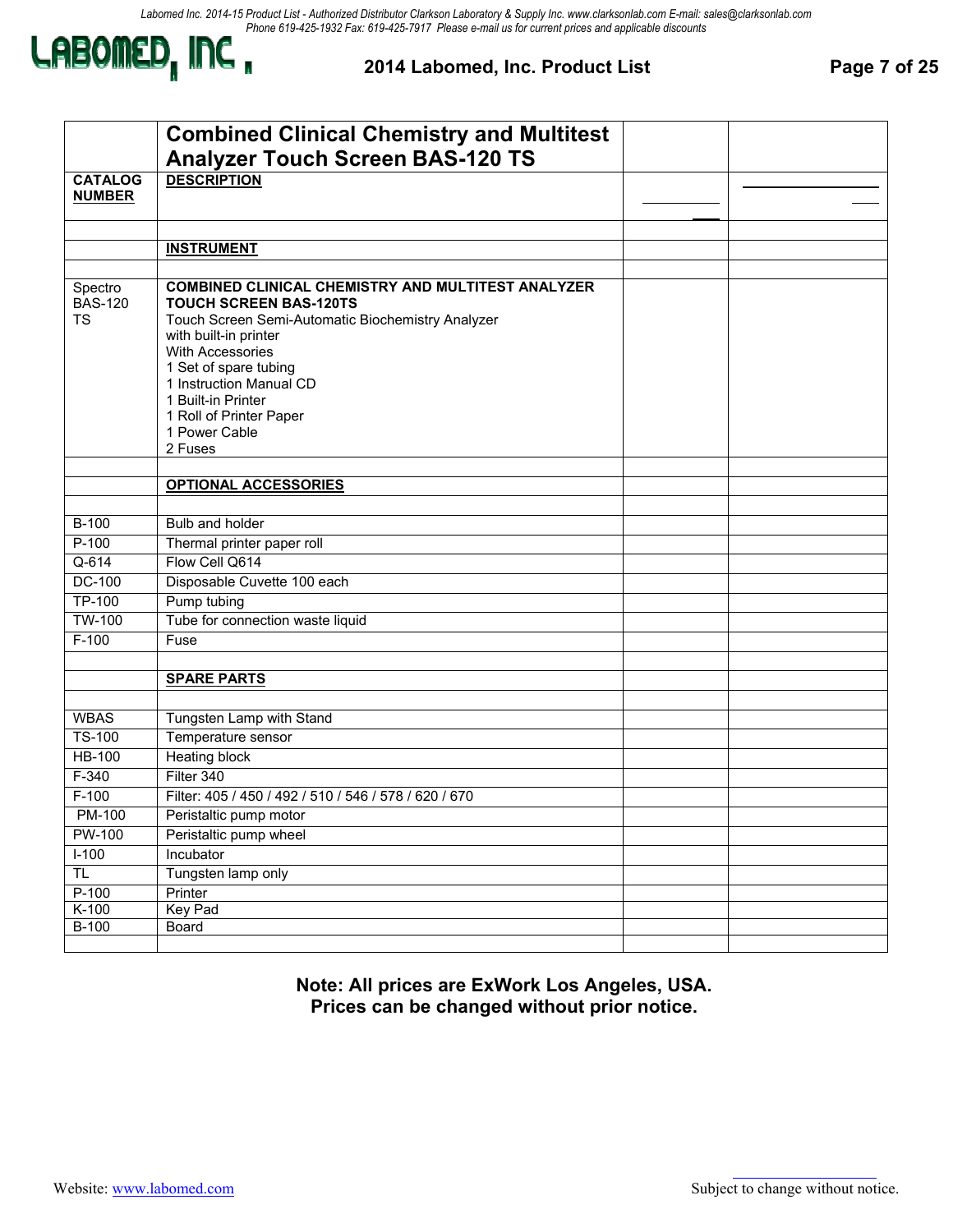

**2014 Labomed, Inc. Product List Page 8 of 25** 

|                | <b>Clinical Analyzer BAS-100 TS</b>                   |  |
|----------------|-------------------------------------------------------|--|
| <b>CATALOG</b> | <b>DESCRIPTION</b>                                    |  |
| <b>NUMBER</b>  |                                                       |  |
|                |                                                       |  |
|                | <b>INSTRUMENT</b>                                     |  |
|                |                                                       |  |
| Spectro        | CLINICAL ANALYZER BAS-100TS PLUS                      |  |
| <b>BAS-100</b> | Touch Screen Semi-Automatic Biochemistry Analyzer     |  |
| <b>TS PLUS</b> | with built-in printer                                 |  |
|                | <b>With Accessories</b>                               |  |
|                | 1 Set of spare tubing                                 |  |
|                | 1 Instruction Manual CD                               |  |
|                | 1 Built-in Printer                                    |  |
|                | 1 Roll of Printer Paper<br>1 Power Cable              |  |
|                | 2 Fuses                                               |  |
|                |                                                       |  |
|                | <b>OPTIONAL ACCESSORIES</b>                           |  |
|                |                                                       |  |
| $B-100$        | Bulb and holder                                       |  |
| $P-100$        | Thermal printer paper roll                            |  |
| $Q-614$        | Flow Cell Q614                                        |  |
| <b>DC-100</b>  | Disposable Cuvette 100 each                           |  |
| <b>TP-100</b>  | Pump tubing                                           |  |
| <b>TW-100</b>  | Tube for connection waste liquid                      |  |
| $F-100$        | Fuse                                                  |  |
|                |                                                       |  |
|                | <b>SPARE PARTS</b>                                    |  |
|                |                                                       |  |
| <b>WBAS</b>    | Tungsten Lamp with Stand                              |  |
| <b>TS-100</b>  | Temperature sensor                                    |  |
| <b>HB-100</b>  | <b>Heating block</b>                                  |  |
| $F-340$        | Filter 340<br>\$160.00                                |  |
| $F-100$        | Filter: 405 / 450 / 492 / 510 / 546 / 578 / 620 / 670 |  |
| <b>PM-100</b>  | Peristaltic pump motor                                |  |
| <b>PW-100</b>  | Peristaltic pump wheel                                |  |
| $I-100$        | Incubator                                             |  |
| <b>TL</b>      | Tungsten lamp only                                    |  |
| $P-100$        | Printer                                               |  |
| $K-100$        | <b>Key Pad</b>                                        |  |
| $B-100$        | Board                                                 |  |
|                |                                                       |  |

**Note: All prices are ExWork Los Angeles, USA. Prices can be changed without prior notice.**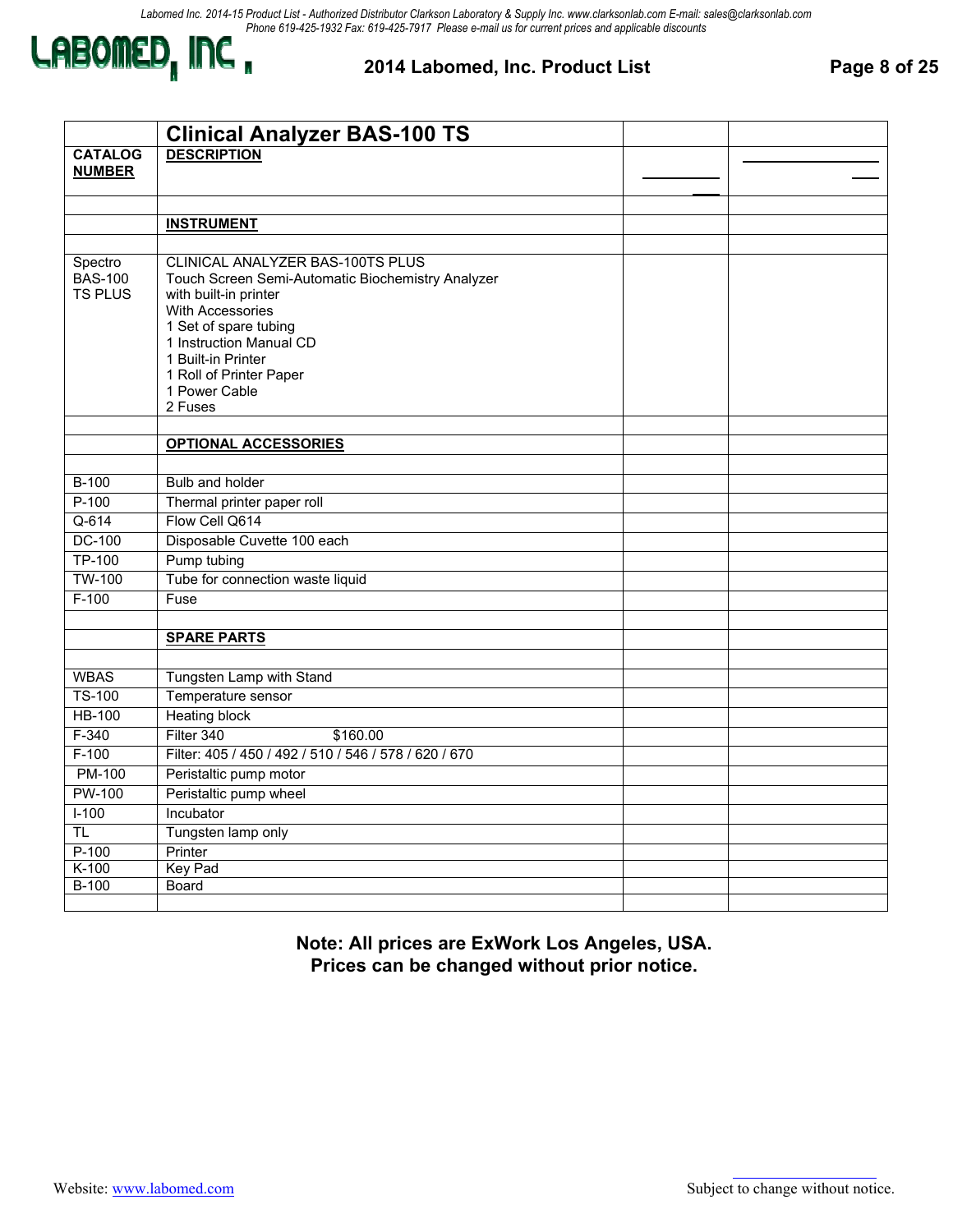

#### **2014 Labomed, Inc. Product List Page 9 of 25**

|                           | <b>Clinical Analyzer BAS-100</b>                                                      |  |
|---------------------------|---------------------------------------------------------------------------------------|--|
| <b>CATALOG</b>            | <b>DESCRIPTION</b>                                                                    |  |
| <b>NUMBER</b>             |                                                                                       |  |
|                           |                                                                                       |  |
|                           |                                                                                       |  |
|                           | <b>INSTRUMENT</b>                                                                     |  |
|                           |                                                                                       |  |
| Spectro<br><b>BAS-150</b> | CLINICAL ANALYZER BAS-150TS PLUS<br>Touch Screen Semi-Automatic Biochemistry Analyzer |  |
| <b>TS PLUS</b>            | with built-in printer                                                                 |  |
|                           | <b>With Accessories</b>                                                               |  |
|                           | 1 Set of spare tubing                                                                 |  |
|                           | 1 Instruction Manual CD                                                               |  |
|                           | 1 Built-in Printer                                                                    |  |
|                           | 1 Roll of Printer Paper<br>1 Power Cable                                              |  |
|                           | 2 Fuses                                                                               |  |
|                           |                                                                                       |  |
|                           | <b>OPTIONAL ACCESSORIES</b>                                                           |  |
|                           |                                                                                       |  |
| $B-100$                   | Bulb and holder                                                                       |  |
| $P-100$                   | Thermal printer paper roll                                                            |  |
| $Q-614$                   | Flow Cell Q614                                                                        |  |
| DC-100                    | Disposable Cuvette 100 each                                                           |  |
| <b>TP-100</b>             | Pump tubing                                                                           |  |
| <b>TW-100</b>             | Tube for connection waste liquid                                                      |  |
| $F-100$                   | Fuse                                                                                  |  |
|                           |                                                                                       |  |
|                           | <b>SPARE PARTS</b>                                                                    |  |
|                           |                                                                                       |  |
| <b>WBAS</b>               | Tungsten Lamp with Stand                                                              |  |
| <b>TS-100</b>             | Temperature sensor                                                                    |  |
| <b>HB-100</b>             | <b>Heating block</b>                                                                  |  |
| $F-340$                   | Filter 340                                                                            |  |
| $F-100$                   | Filter: 405 / 450 / 492 / 510 / 546 / 578 / 620 / 670                                 |  |
| <b>PM-100</b>             | Peristaltic pump motor                                                                |  |
| <b>PW-100</b>             | Peristaltic pump wheel                                                                |  |
| $I-100$                   | Incubator                                                                             |  |
| TL                        | Tungsten lamp only                                                                    |  |
| $P-100$                   | Printer                                                                               |  |
| $K-100$                   | <b>Key Pad</b>                                                                        |  |
| $B-100$                   | Board                                                                                 |  |
|                           |                                                                                       |  |

**Note: All prices are ExWork Los Angeles, USA. Prices can be changed without prior notice.**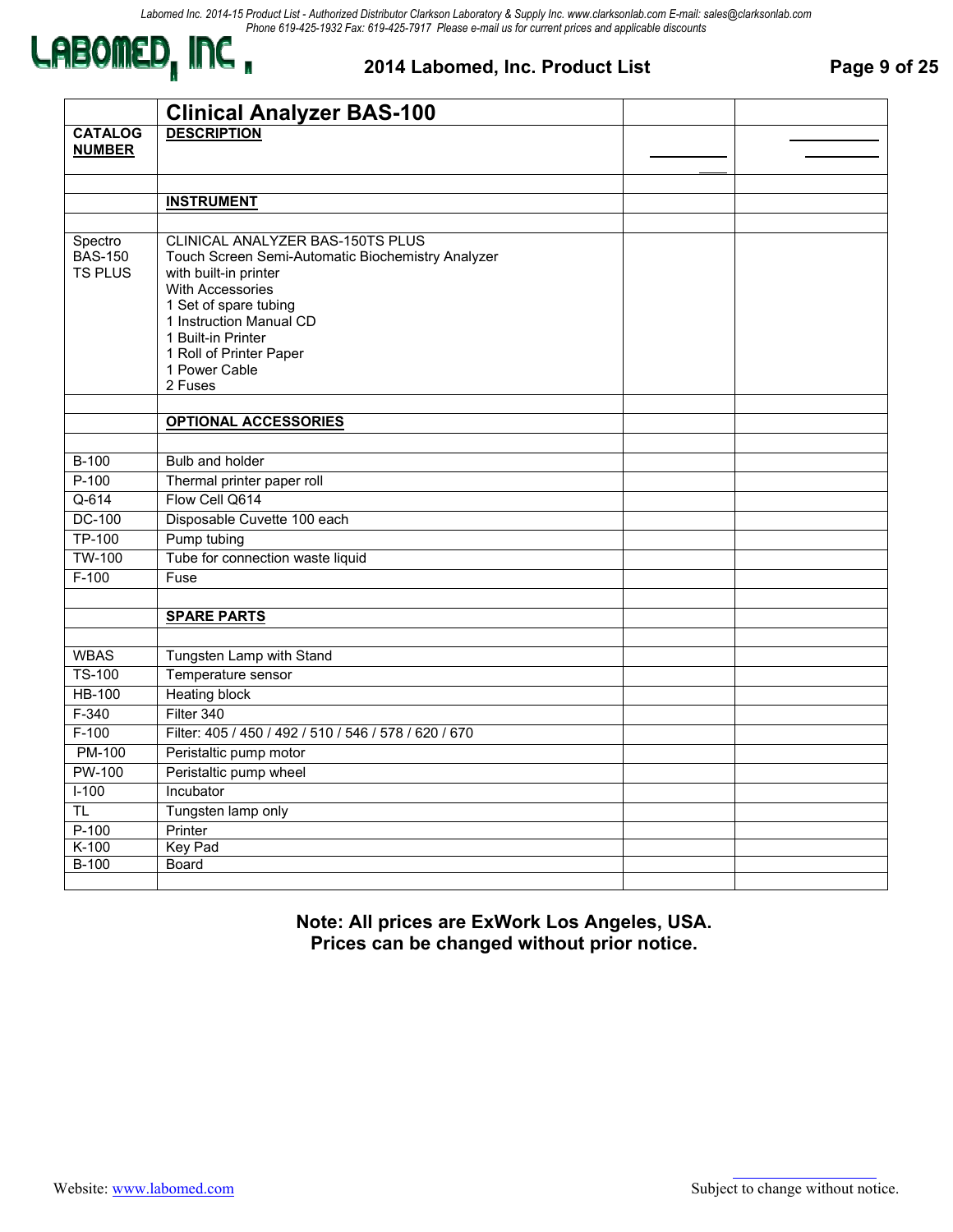

#### **2014 Labomed, Inc. Product List Page 10 of 25**

|                 | <b>Spectro UV-2050S</b>                                                       |  |
|-----------------|-------------------------------------------------------------------------------|--|
| <b>CATALOG</b>  |                                                                               |  |
| <b>NUMBER</b>   |                                                                               |  |
|                 | <b>DESCRIPTION</b>                                                            |  |
|                 | <b>INSTRUMENT</b>                                                             |  |
| <b>UV-2050S</b> | SPECTRO UV-2050S Visible Touch Screen Single Beam                             |  |
|                 | <b>Scanning Spectrophotometer</b>                                             |  |
|                 | <b>Includes All Standard Accessories</b>                                      |  |
|                 | 4 Square Glass Cells 10mm                                                     |  |
|                 | 2 Square Quartz Cells 10mm                                                    |  |
|                 | 1 Multiple 4 Cell Holder                                                      |  |
|                 | 1 Power Cable<br><b>1 Instruction Manual CD</b>                               |  |
|                 | 1 Dust Cover                                                                  |  |
|                 |                                                                               |  |
|                 | <b>OPTIONAL ACCESSORIES</b>                                                   |  |
| 22MP            | Multi-purpose cell holder for long path (10 - 100mm) rectangular cells        |  |
|                 |                                                                               |  |
| 22F             | Set of 2 performance testing filters (1 "E filter" for photometric            |  |
|                 | accuracy test and 1 didymium filter for wavelength accuracy test)             |  |
|                 | <b>MINIMUM COMPUTER CONFIGURATION</b>                                         |  |
|                 | Requires a Windows 95/98/XP/7 - compatible computer with the                  |  |
|                 | following: minimum configuration: Pentium class or equivalent,                |  |
|                 | Windows 95/98/XP/7, 32 MBytes RAM, 150 MBytes disk space, CD-                 |  |
|                 | ROM drive                                                                     |  |
| 22RSC           | RS232 interface cable                                                         |  |
| 2505RSS         | Software for Windows 95/98/XP/7. Includes RS232C cable, operator's<br>manual. |  |
|                 | (Specify: Spectro UV-2050S)                                                   |  |
| 22RSP           | External printer (Attaches directly to the Spectro UV-2050S)                  |  |
|                 |                                                                               |  |
|                 | <b>GLASSWARE</b>                                                              |  |
| G4              | Square cuvette (optical glass), 10mm path length                              |  |
| Q4              | Square cuvette (quartz), with cell lid, 10mm path length                      |  |
| 22RT            | Test tube cuvettes, 100mm x 13mm., each (Specify diameter:<br>100x13mm)       |  |
|                 |                                                                               |  |
|                 | <b>REPLACEMENT PARTS</b>                                                      |  |
| W2050           | Tungsten-halogen lamp (pre-mounted on a stand)                                |  |
| 22H             | Four cell holder                                                              |  |
| 22DC            | Dust cover                                                                    |  |
|                 | Main Board                                                                    |  |
|                 |                                                                               |  |
|                 | <b>MANUALS</b>                                                                |  |
| 22M             | Operator's manual (Specify: Spectro UV-2050S)                                 |  |
| <b>22S</b>      | Service manual (Specify: Spectro UV-2050S)                                    |  |

**Note: All prices are ExWork Los Angeles, USA. Prices can be changed without prior notice.**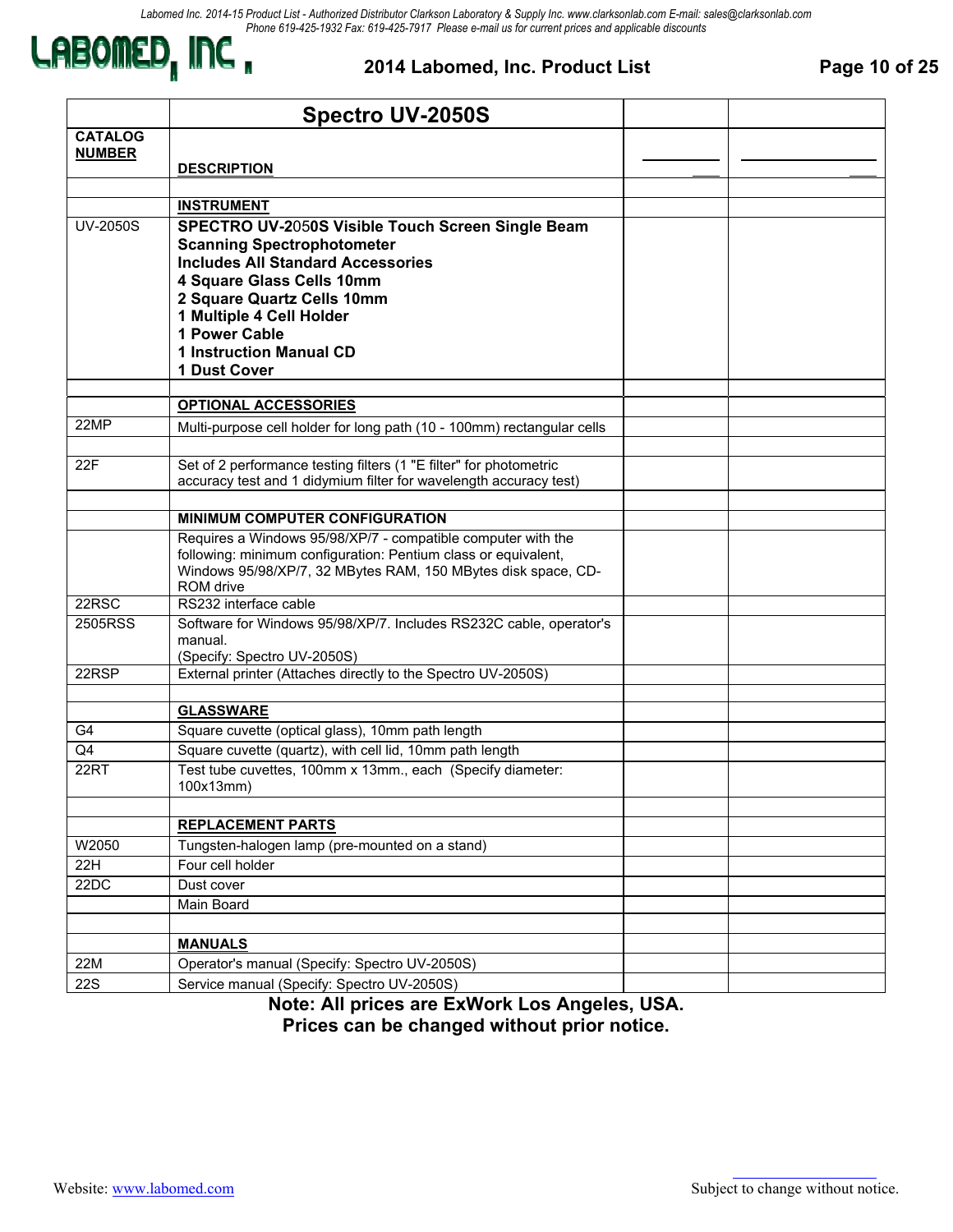*Labomed Inc. 2014-15 Product List - Authorized Distributor Clarkson Laboratory & Supply Inc. www.clarksonlab.com E-mail: sales@clarksonlab.com Phone 619-425-1932 Fax: 619-425-7917 Please e-mail us for current prices and applicable discounts*



#### **2014 Labomed, Inc. Product List Page 11 of 25**

|                                 | Spectro W-2100 Programmable, Portable,<br><b>Scanning, Touch Screen Water-</b><br><b>Environmental Spectrophotometer</b>                                                                                                                                                                                                                                                                                                                    |  |
|---------------------------------|---------------------------------------------------------------------------------------------------------------------------------------------------------------------------------------------------------------------------------------------------------------------------------------------------------------------------------------------------------------------------------------------------------------------------------------------|--|
| <b>CATALOG</b><br><b>NUMBER</b> |                                                                                                                                                                                                                                                                                                                                                                                                                                             |  |
|                                 | <b>DESCRIPTION</b>                                                                                                                                                                                                                                                                                                                                                                                                                          |  |
|                                 |                                                                                                                                                                                                                                                                                                                                                                                                                                             |  |
|                                 | <b>INSTRUMENT</b>                                                                                                                                                                                                                                                                                                                                                                                                                           |  |
| W-2100                          | Spectro W-2100 is the newest, high technology spectrophotometer for<br>testing water, waste water, agricultural, food, industry, chemistry,<br>environmental, and related industries, with easy programming of 486<br>different material tests, measuring spectro-quantitation, kinetic,<br>photometric, and analytical tests that require wavelengths between 380<br>to 800 nm. Spectro W-2100 is portable and has a rechargeable battery. |  |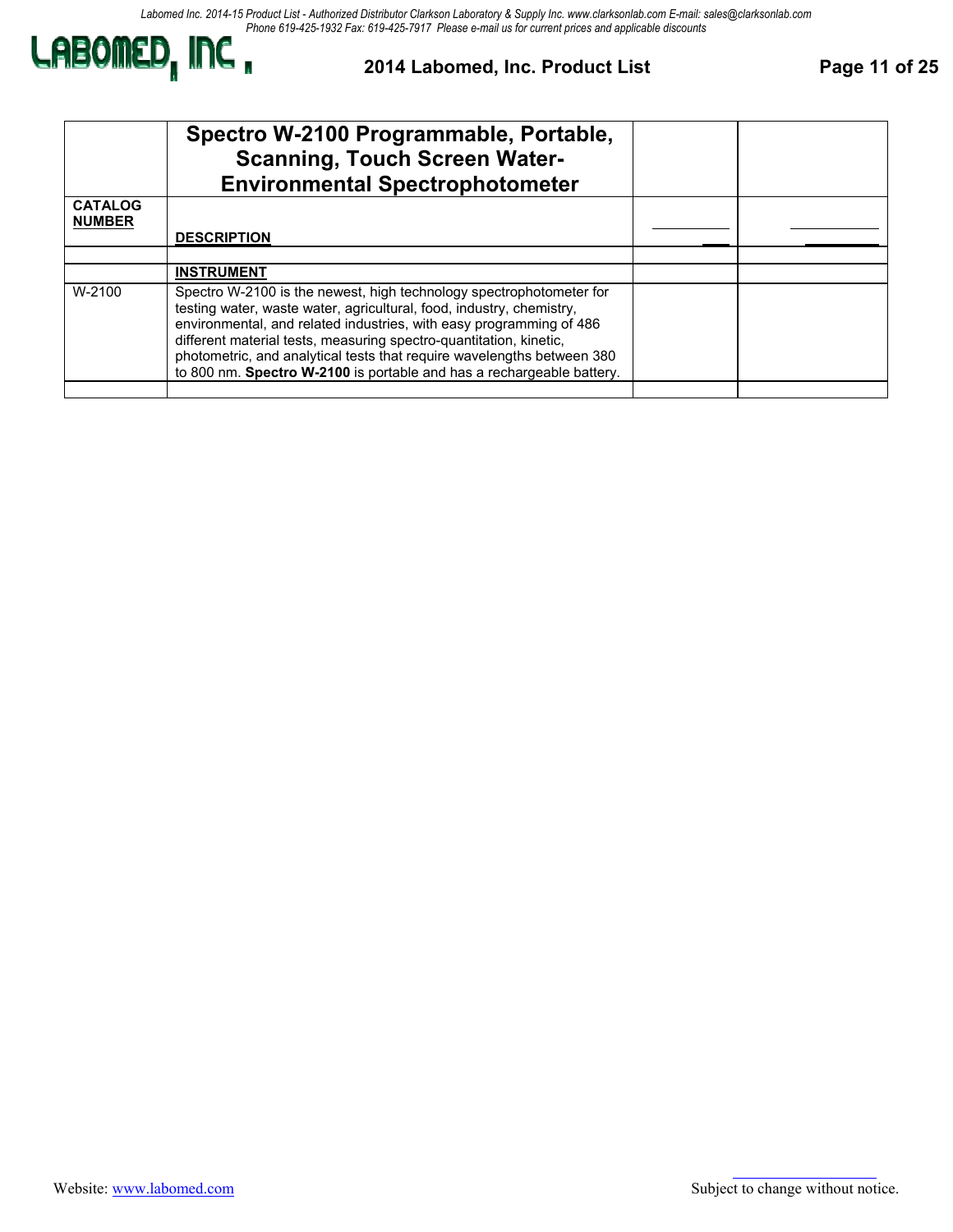

**2014 Labomed, Inc. Product List Page 12 of 25** 

|                | <b>Spectro UV-Vis RS UV-2502</b>                                                                                                                    |  |
|----------------|-----------------------------------------------------------------------------------------------------------------------------------------------------|--|
| <b>CATALOG</b> |                                                                                                                                                     |  |
| <b>NUMBER</b>  | <b>DESCRIPTION</b>                                                                                                                                  |  |
|                |                                                                                                                                                     |  |
|                | <b>INSTRUMENT</b>                                                                                                                                   |  |
| <b>UV-2502</b> | The Spectro UV-VIS RS is a low cost, durable, easy to use, 2nm                                                                                      |  |
|                | spectral bandwidth spectrophotometer that works in the uv as well as                                                                                |  |
|                | the visible wavelength range of 190 to 1100nm. Its built-in 4 position<br>multiple cell holder allows you to manually test up to 4 samples at once. |  |
|                | Items included: Two performance testing filters with holder, 4 square                                                                               |  |
|                | optical glass cells (10mm path length), 2 square quartz cells (10mm                                                                                 |  |
|                | path length), operator's manual and dust cover.                                                                                                     |  |
|                | <b>OPTIONAL ACCESSORIES</b>                                                                                                                         |  |
| <b>22WT</b>    | Constant temperature system for kinetic testing: three water jacketed<br>square cell holders and front panel. (Specify: Spectro UV-Vis RS)          |  |
| 900/1600/110   | Flow through system (peristaltic pump and flowcell) Model 900/1600/110                                                                              |  |
| 900/1600/220   | Flow through system (peristaltic pump and flowcell) Model 900/1600/220                                                                              |  |
| 22MP           | Multi-purpose cell holder for long path (20 - 50mm) rectangular cells                                                                               |  |
| 22TC           | Holder for test tube cuvettes, 13mm diameter                                                                                                        |  |
| 22F            | Set of 2 performance testing filters (1 "E filter" for photometric accuracy                                                                         |  |
|                | test and 1 didymium filter for wavelength accuracy test)                                                                                            |  |
| PS-2000        | Peltier System for Constant Temperature                                                                                                             |  |
|                | <b>MINIMUM COMPUTER CONFIGURATION</b>                                                                                                               |  |
|                | Requires a Windows 95/98 - compatible computer with the following                                                                                   |  |
|                | minimum configuration: Pentium class or equivalent, Windows 95/98,<br>32 MBytes RAM, 150 MBytes disk space, CD-ROM drive                            |  |
| 22RSC          | RS232 interface cable                                                                                                                               |  |
| 2502RSS        | Software for Windows 95/98/XP. Includes RS232C cable, operator's                                                                                    |  |
|                | manual.                                                                                                                                             |  |
| 22RSP          | (Specify: Spectro UV-Vis RS)<br>External printer (Attaches directly to the Spectro UV-Vis RS)                                                       |  |
|                |                                                                                                                                                     |  |
|                | <b>GLASSWARE</b>                                                                                                                                    |  |
| FTC22          | Replacement flow through cell                                                                                                                       |  |
| G <sub>4</sub> | Square cuvette (optical glass), 10mm path length                                                                                                    |  |
| Q4             | Square cuvette (quartz), with cell lid, 10mm path length                                                                                            |  |
| 22RT           | Test tube cuvettes, 100mm x 13mm., each (Specify diameter:                                                                                          |  |
|                | 100x13mm)                                                                                                                                           |  |
|                | <b>REPLACEMENT PARTS</b>                                                                                                                            |  |
| W2502          | Tungsten-halogen lamp (pre-mounted on a stand)                                                                                                      |  |
| D2 2502        | Deuterium lamp (Specify: Spectro UV-Vis RS)                                                                                                         |  |
| 22H            | Four cell holder                                                                                                                                    |  |
| 22TC           | Round test tube holder                                                                                                                              |  |
| 22DC           | Dust cover                                                                                                                                          |  |
|                | Main Board                                                                                                                                          |  |
|                |                                                                                                                                                     |  |
|                | <b>MANUALS</b>                                                                                                                                      |  |
| 22M            | Operator's manual (Specify: Spectro UV-Vis RS)<br>Service manual (Specify: Spectro UV-Vis RS)                                                       |  |
| <b>22S</b>     |                                                                                                                                                     |  |

2728 S. La Cienega Blvd.., Los Angeles, CA 90034 – Tel. (310) 202-0811 Fax (310) 202-7286 – Email: spectro@labomed.com **Note: All prices are ExWork Los Angeles, USA. Prices can be changed without prior notice.**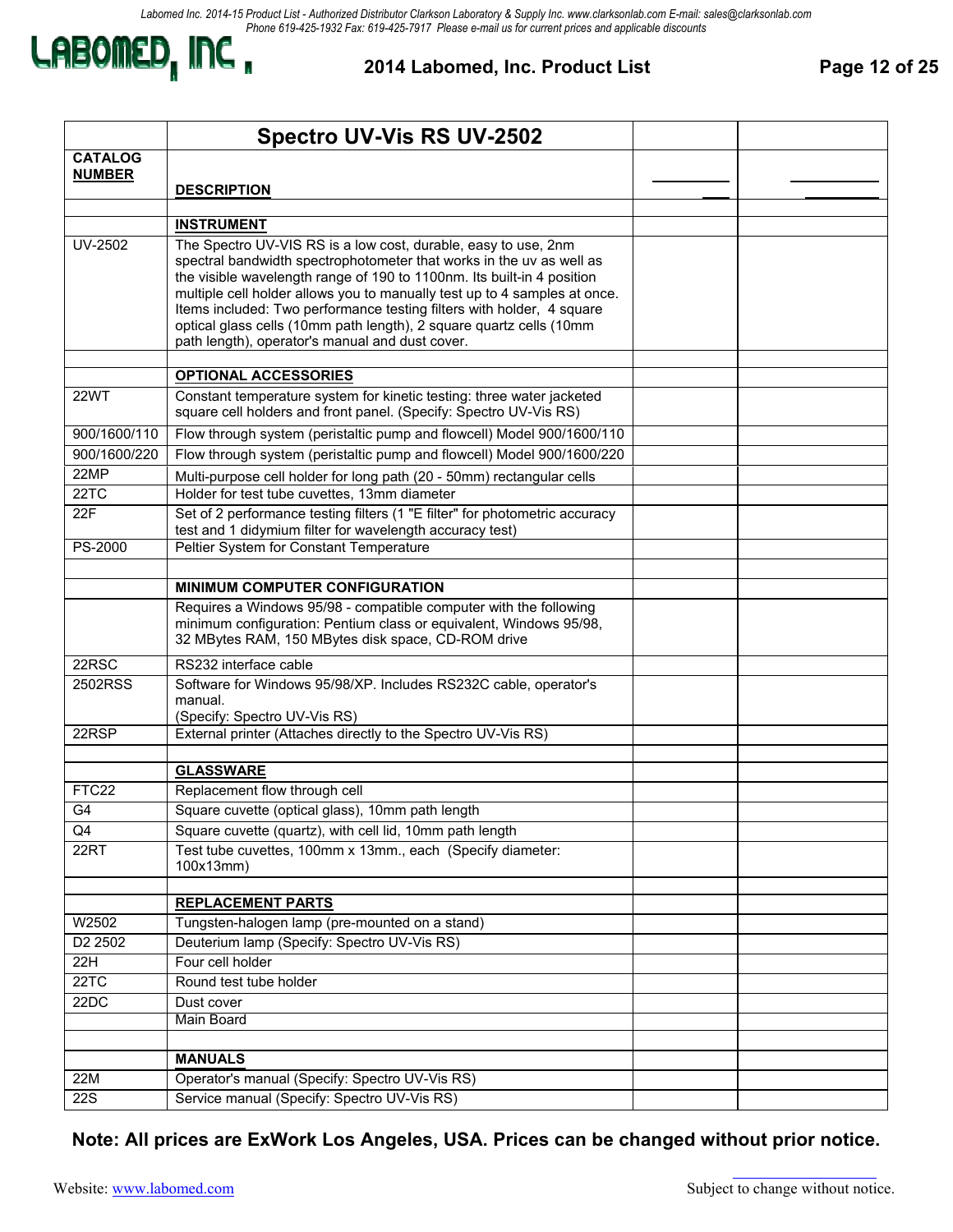

#### **2014 Labomed, Inc. Product List Page 13 of 25**

|                     | <b>Spectro UV-2505</b>                                                                                       |  |
|---------------------|--------------------------------------------------------------------------------------------------------------|--|
| <b>CATALOG</b>      |                                                                                                              |  |
| <b>NUMBER</b>       | <b>DESCRIPTION</b>                                                                                           |  |
|                     |                                                                                                              |  |
|                     | <b>INSTRUMENT</b>                                                                                            |  |
| UV-2505             | Spectro UV-2505                                                                                              |  |
|                     | Spectrophotometer                                                                                            |  |
|                     | <b>Includes All Standard Accessories</b>                                                                     |  |
|                     | 4 Square Glass Cells 10mm                                                                                    |  |
|                     | 2 Square Quartz Cells 10mm                                                                                   |  |
|                     | 1 Multiple 4 Cell Holder                                                                                     |  |
|                     | 1 Power Cable                                                                                                |  |
|                     | 1 Instruction Manual CD                                                                                      |  |
|                     | 1 Dust Cover                                                                                                 |  |
|                     |                                                                                                              |  |
| 22MP                | <b>OPTIONAL ACCESSORIES</b>                                                                                  |  |
|                     | Multi-purpose cell holder for long path (20 - 50mm) rectangular cells                                        |  |
| 22F                 | Set of 2 performance testing filters (1 "E filter" for photometric                                           |  |
|                     | accuracy test and 1 didymium filter for wavelength accuracy test)                                            |  |
|                     |                                                                                                              |  |
|                     | <b>MINIMUM COMPUTER CONFIGURATION</b>                                                                        |  |
|                     | Requires a Windows 95/98/XP/7 - compatible computer with the                                                 |  |
|                     | following: minimum configuration: Pentium class or equivalent,                                               |  |
|                     | Windows 95/98/XP/7, 32 MBytes RAM, 150 MBytes disk space, CD-<br>ROM drive                                   |  |
| 22RSC               | RS232 interface cable                                                                                        |  |
| 2505RSS             | Software for Windows 95/98/XP/7. Includes RS232C cable, operator's                                           |  |
|                     | manual.                                                                                                      |  |
|                     | (Specify: Spectro UV-Vis RS)                                                                                 |  |
| 22RSP               | External printer (Attaches directly to the Spectro UV-Vis RS)                                                |  |
|                     |                                                                                                              |  |
|                     | <b>GLASSWARE</b>                                                                                             |  |
| G4                  | Square cuvette (optical glass), 10mm path length<br>Square cuvette (quartz), with cell lid, 10mm path length |  |
| Q4<br>22RT          | Test tube cuvettes, 100mm x 13mm., each (Specify diameter:                                                   |  |
|                     | 100x13mm)                                                                                                    |  |
|                     |                                                                                                              |  |
|                     | <b>REPLACEMENT PARTS</b>                                                                                     |  |
| W2505               | Tungsten-halogen lamp (pre-mounted on a stand)                                                               |  |
| D <sub>2</sub> 2505 | Deuterium lamp (Specify: Spectro UV-Vis RS)                                                                  |  |
| 22H                 | Four cell holder                                                                                             |  |
| 22DC                | Dust cover                                                                                                   |  |
|                     | Main Board                                                                                                   |  |
|                     |                                                                                                              |  |
|                     | <b>MANUALS</b>                                                                                               |  |
| 22M                 | Operator's manual (Specify: Spectro UV-Vis RS)                                                               |  |
| <b>22S</b>          | Service manual (Specify: Spectro UV-Vis RS)                                                                  |  |

**Note: All prices are ExWork Los Angeles, USA.** 

**Prices can be changed without prior notice.**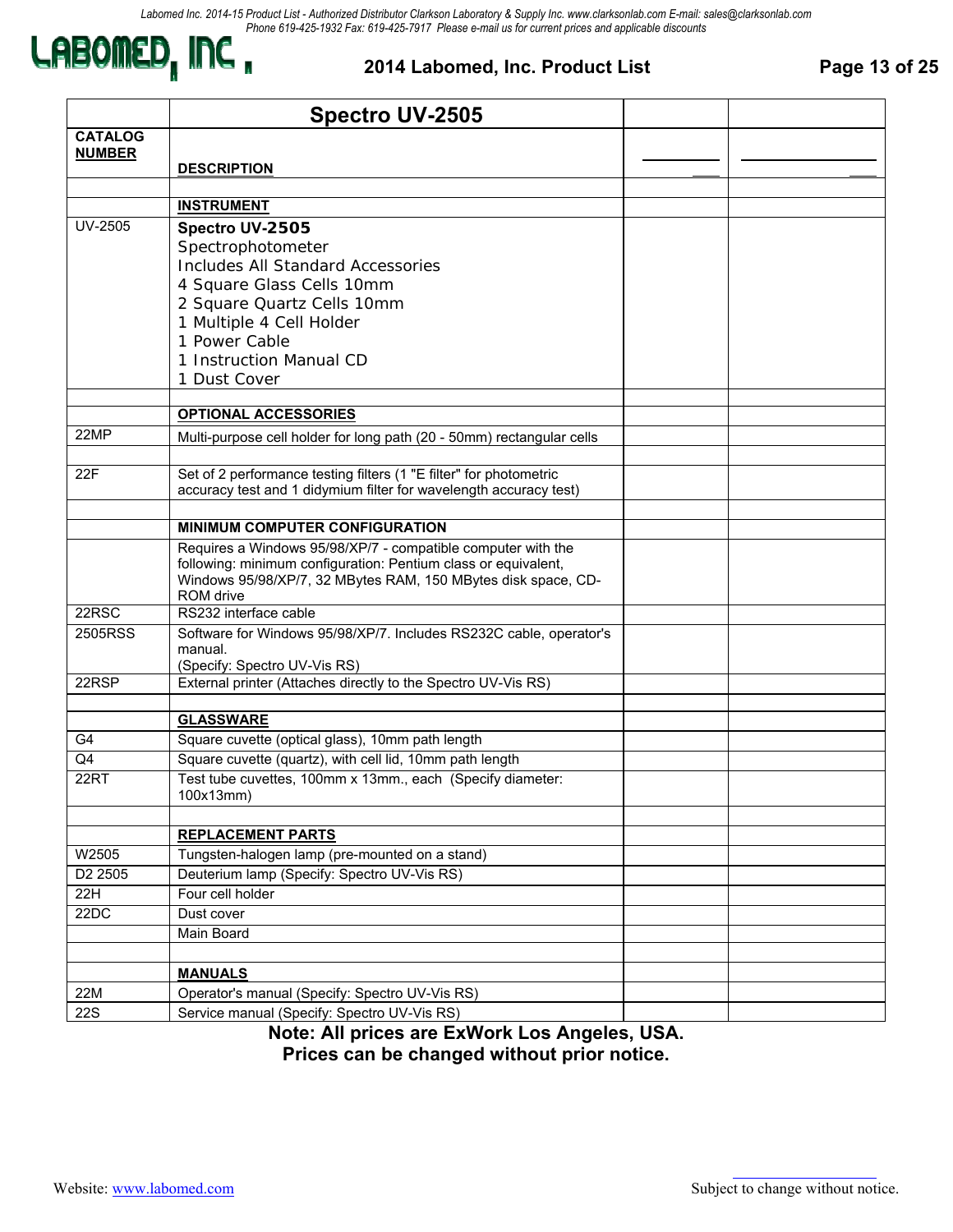

#### **2014 Labomed, Inc. Product List Page 14 of 25**

|                     | <b>Spectro UV-2510S</b>                                                                                                                                                                                                                                   |          |
|---------------------|-----------------------------------------------------------------------------------------------------------------------------------------------------------------------------------------------------------------------------------------------------------|----------|
| <b>CATALOG</b>      |                                                                                                                                                                                                                                                           |          |
| <b>NUMBER</b>       | <b>DESCRIPTION</b>                                                                                                                                                                                                                                        | \$<br>\$ |
|                     |                                                                                                                                                                                                                                                           |          |
|                     | <b>INSTRUMENT</b>                                                                                                                                                                                                                                         |          |
| <b>UV-2510S</b>     | SPECTRO UV-2510S SINGLE BEAM SCANNING<br>UV-VIS SPECTROPHOTOMETER<br>Includes All Standard Accessories<br>4 Square Glass Cells 10mm<br>2 Square Quartz Cells 10mm<br>1 Multiple 4 Cell Holder<br>1 Power Cable<br>1 Instruction Manual CD<br>1 Dust Cover | 1<br>5   |
|                     | <b>OPTIONAL ACCESSORIES</b>                                                                                                                                                                                                                               |          |
| 22MP                | Multi-purpose cell holder for long path (10 - 100mm) rectangular cells                                                                                                                                                                                    |          |
| 22F                 | Set of 2 performance testing filters (1 "E filter" for photometric<br>accuracy test and 1 didymium filter for wavelength accuracy test)                                                                                                                   |          |
|                     | <b>MINIMUM COMPUTER CONFIGURATION</b>                                                                                                                                                                                                                     |          |
|                     | Requires a Windows 95/98/XP/7 - compatible computer with the<br>following: minimum configuration: Pentium class or equivalent,<br>Windows 95/98/XP/7, 32 MBytes RAM, 150 MBytes disk space, CD-<br>ROM drive                                              |          |
| 22RSC               | RS232 interface cable                                                                                                                                                                                                                                     |          |
| 2505RSS             | Software for Windows 95/98/XP/7. Includes RS232C cable, operator's<br>manual.<br>(Specify: Spectro UV-2510S)                                                                                                                                              |          |
| 22RSP               | External printer (Attaches directly to the Spectro UV-2510S)                                                                                                                                                                                              |          |
|                     |                                                                                                                                                                                                                                                           |          |
|                     | <b>GLASSWARE</b>                                                                                                                                                                                                                                          |          |
| G4<br>Q4            | Square cuvette (optical glass), 10mm path length<br>Square cuvette (quartz), with cell lid, 10mm path length                                                                                                                                              |          |
| 22RT                | Test tube cuvettes, 100mm x 13mm., each (Specify diameter:<br>100x13mm)                                                                                                                                                                                   |          |
|                     |                                                                                                                                                                                                                                                           |          |
|                     | <b>REPLACEMENT PARTS</b>                                                                                                                                                                                                                                  |          |
| W2510               | Tungsten-halogen lamp (pre-mounted on a stand)                                                                                                                                                                                                            |          |
| D <sub>2</sub> 2510 | Deuterium lamp (Specify: Spectro UV-2510S)                                                                                                                                                                                                                |          |
| 22H                 | Four cell holder                                                                                                                                                                                                                                          |          |
| 22DC                | Dust cover                                                                                                                                                                                                                                                |          |
|                     | Main Board                                                                                                                                                                                                                                                |          |
|                     |                                                                                                                                                                                                                                                           |          |
|                     | <b>MANUALS</b>                                                                                                                                                                                                                                            |          |
| 22M<br><b>22S</b>   | Operator's manual (Specify: Spectro UV-2510S)<br>Service manual (Specify: Spectro UV-2510S)                                                                                                                                                               |          |
|                     |                                                                                                                                                                                                                                                           |          |

**Note: All prices are ExWork Los Angeles, USA.**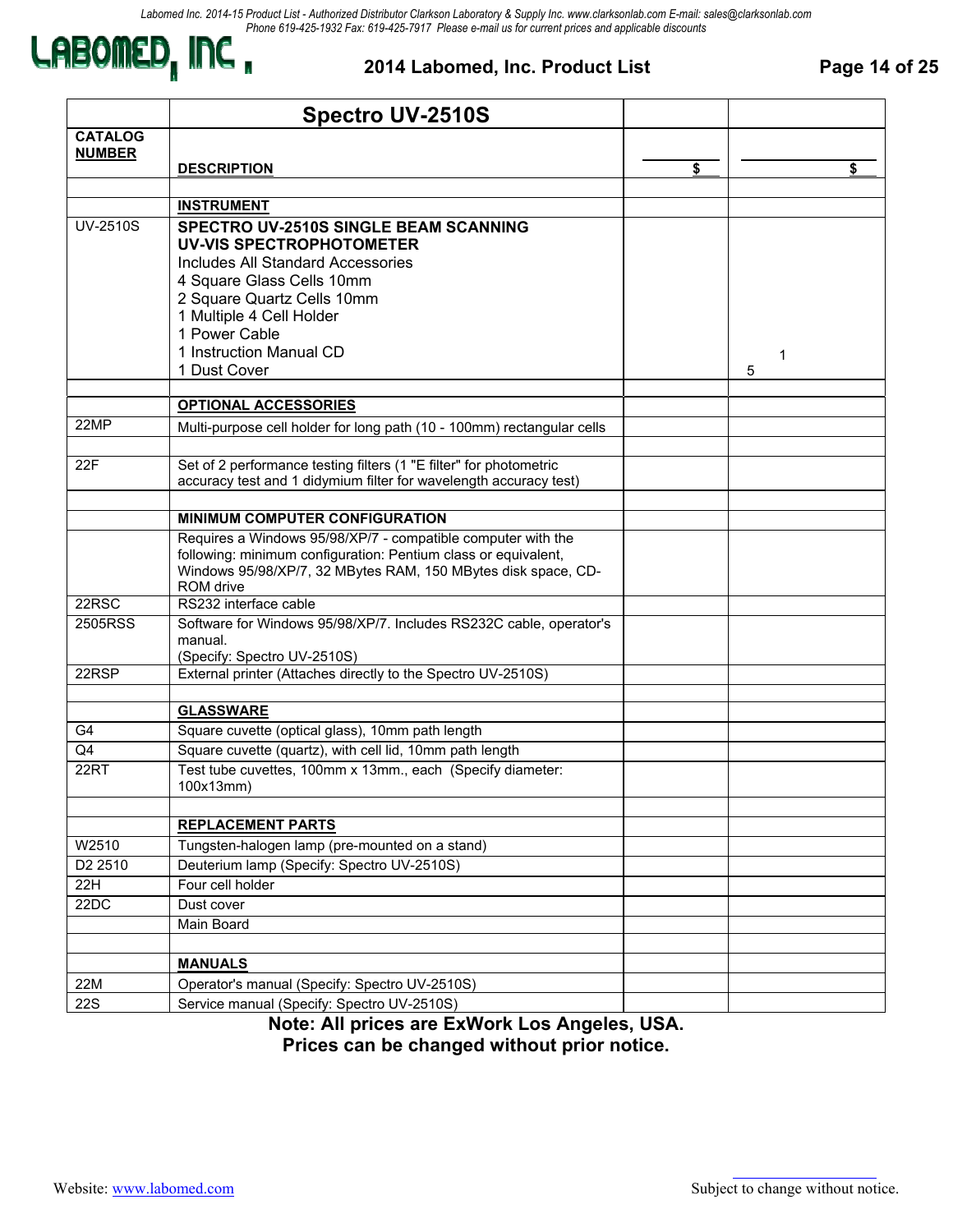

#### **2014 Labomed, Inc. Product List Page 15 of 25**

|                                 | <b>Spectro UV-Vis RS UV-2550</b>                                                                                                                                                                                                                                                                   |              |
|---------------------------------|----------------------------------------------------------------------------------------------------------------------------------------------------------------------------------------------------------------------------------------------------------------------------------------------------|--------------|
| <b>CATALOG</b><br><b>NUMBER</b> |                                                                                                                                                                                                                                                                                                    |              |
|                                 | <b>DESCRIPTION</b>                                                                                                                                                                                                                                                                                 | \$<br>\$     |
|                                 |                                                                                                                                                                                                                                                                                                    |              |
|                                 | <b>INSTRUMENT</b>                                                                                                                                                                                                                                                                                  |              |
|                                 |                                                                                                                                                                                                                                                                                                    |              |
| <b>UV-2550</b>                  | Spectro UV-2550 is a low cost UV-VIS Spectrophotometer with<br>automatic lamp transfer for visible and ultraviolet light for wavelength<br>190-1100nm. With multiple size 4 cell holder, which is able to use<br>10mm to 50mm cells.<br>Includes Software and connection cable to connect with PC. | \$<br>1<br>5 |
|                                 | <b>OPTIONAL ACCESSORIES</b>                                                                                                                                                                                                                                                                        |              |
|                                 |                                                                                                                                                                                                                                                                                                    |              |
| 22F                             | Set of 2 performance testing filters (1 "E filter" for photometric accuracy<br>test and 1 didymium filter for wavelength accuracy test)                                                                                                                                                            |              |
| 2550WF                          | Flow through water system constant temperature                                                                                                                                                                                                                                                     |              |
|                                 |                                                                                                                                                                                                                                                                                                    |              |
| 22RSC                           | RS232 interface cable                                                                                                                                                                                                                                                                              |              |
|                                 |                                                                                                                                                                                                                                                                                                    |              |
|                                 | <b>GLASSWARE</b>                                                                                                                                                                                                                                                                                   |              |
|                                 |                                                                                                                                                                                                                                                                                                    |              |
| FTC22                           | Replacement flow through cell                                                                                                                                                                                                                                                                      |              |
| G4                              | Square cuvette (optical glass), 10mm path length                                                                                                                                                                                                                                                   |              |
| Q4                              | Square cuvette (quartz), with cell lid, 10mm path length                                                                                                                                                                                                                                           |              |
| 22RT                            | Test tube cuvettes, 100mm x 13mm., each (Specify diameter:<br>100x13mm)                                                                                                                                                                                                                            |              |
|                                 |                                                                                                                                                                                                                                                                                                    |              |
|                                 | <b>REPLACEMENT PARTS</b>                                                                                                                                                                                                                                                                           |              |
| W2550                           |                                                                                                                                                                                                                                                                                                    |              |
| D2 2550                         | Tungsten-halogen lamp (pre-mounted on a stand)<br>Deuterium lamp (Specify: Spectro UV-Vis RS)                                                                                                                                                                                                      |              |
| 22H                             | Four cell holder                                                                                                                                                                                                                                                                                   |              |
| 22TC                            | Round test tube holder                                                                                                                                                                                                                                                                             |              |
| 22DC                            | Dust cover                                                                                                                                                                                                                                                                                         |              |
|                                 | Main Board                                                                                                                                                                                                                                                                                         |              |
|                                 |                                                                                                                                                                                                                                                                                                    |              |
|                                 | <b>MANUALS</b>                                                                                                                                                                                                                                                                                     |              |
|                                 |                                                                                                                                                                                                                                                                                                    |              |
| 22M                             | Operator's manual (Specify: Spectro UV-Vis RS)                                                                                                                                                                                                                                                     |              |
| <b>22S</b>                      | Service manual (Specify: Spectro UV-Vis RS)                                                                                                                                                                                                                                                        |              |
|                                 |                                                                                                                                                                                                                                                                                                    |              |
|                                 |                                                                                                                                                                                                                                                                                                    |              |
|                                 |                                                                                                                                                                                                                                                                                                    |              |
|                                 |                                                                                                                                                                                                                                                                                                    |              |
|                                 |                                                                                                                                                                                                                                                                                                    |              |

**Note: All prices are ExWork Los Angeles, USA. Prices can be changed without prior notice.**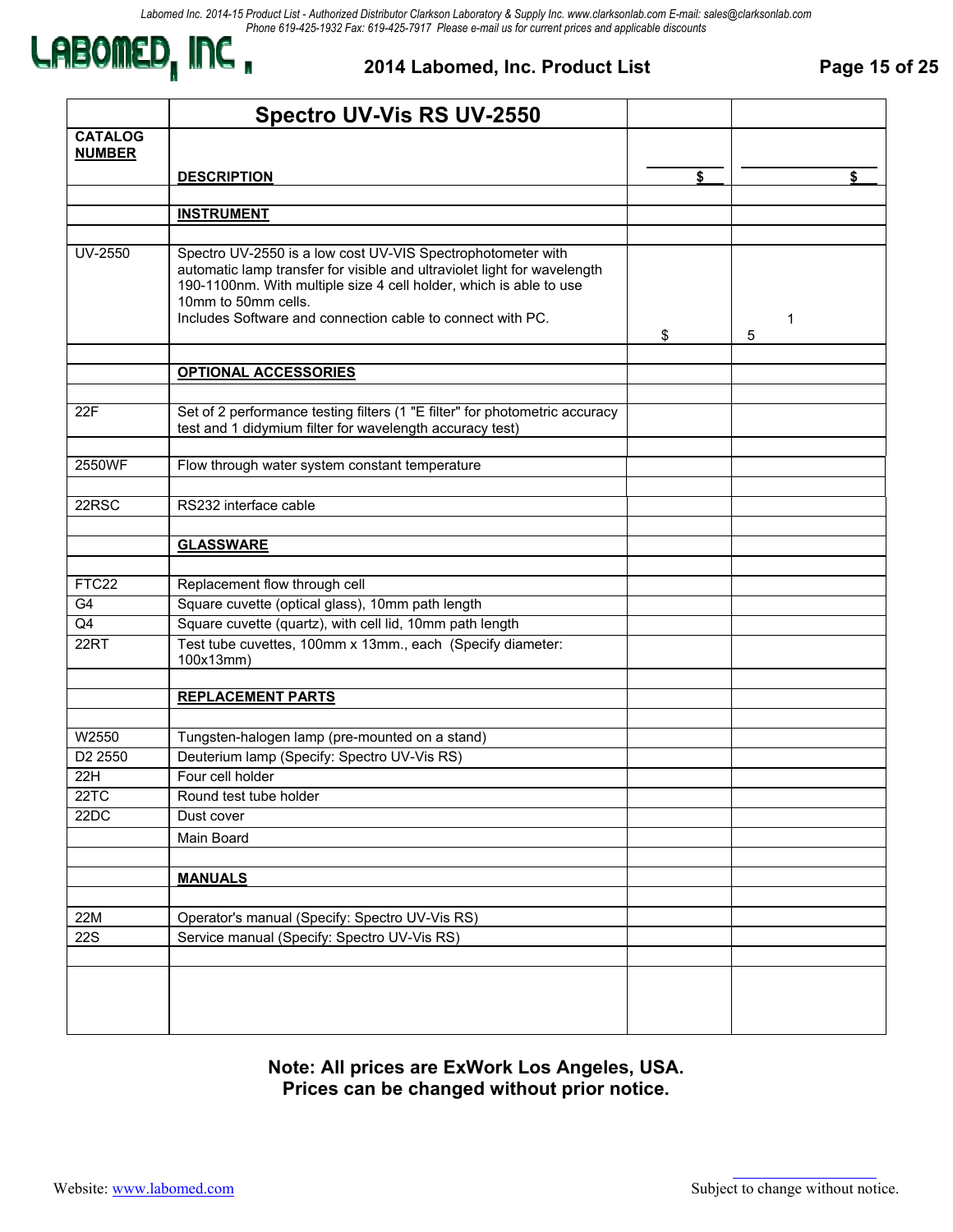

#### **2014 Labomed, Inc. Product List Page 16 of 25**

| <b>CATALOG</b><br><b>NUMBER</b><br>\$<br><b>DESCRIPTION</b><br>\$<br><b>INSTRUMENT</b><br><b>UV-2602</b><br>The Spectro UV-Vis Auto is a 2nm spectral bandwidth UV-Visible<br>Spectrophotometer with wavelength range of 190-1100nm with a built-<br>in 8 cell programmable cell holder. Windows 98-XP compatible<br>software is included to provide both simple operation from a local<br>control keyboard and more powerful operation from the PC. Also<br>included: 8 square cells (10mm path length, optical glass), 2 square<br>cells (10mm path length, quartz), RS232C computer interface cable,<br>1<br>operator's manual and dust cover.<br>5<br><b>OPTIONAL ACCESSORIES</b><br>PS2602<br>Peltier constant temperature control system (37 - 57°C)<br>Flow through system (peristaltic pump and flowcell)<br>900/1600/110<br>Model 900/1600/110<br>Flow through system (peristaltic pump and flowcell)<br>900/1600/220<br>Model 900/1600/220<br>22RSC<br>RS232 interface cable<br>Large cell holder<br>22RSP<br>External printer (Attaches directly to the Spectro UV-2602)<br><b>GLASSWARE</b><br>G4<br>Square cuvette (optical glass), 10mm path length<br>Square cuvette (quartz), 10mm path length<br>Q4<br><b>REPLACEMENT PARTS</b><br>W2602<br>Tungsten-halogen lamp. (Specify: Spectro UV-Vis Auto)<br>D <sub>2</sub> 260 <sub>2</sub><br>Deuterium lamp (Specify: Spectro UV-Vis Auto)<br>Dust cover (Specify: Spectro UV-Vis Auto)<br>22DC<br>Main Board<br><b>MANUALS</b><br>22M<br>Operator's manual (Specify: Spectro UV-Vis Auto)<br><b>22S</b><br>Service manual (Specify: Spectro UV-Vis Auto) | <b>Spectro UV-Vis Auto UV-2602</b> |  |
|-----------------------------------------------------------------------------------------------------------------------------------------------------------------------------------------------------------------------------------------------------------------------------------------------------------------------------------------------------------------------------------------------------------------------------------------------------------------------------------------------------------------------------------------------------------------------------------------------------------------------------------------------------------------------------------------------------------------------------------------------------------------------------------------------------------------------------------------------------------------------------------------------------------------------------------------------------------------------------------------------------------------------------------------------------------------------------------------------------------------------------------------------------------------------------------------------------------------------------------------------------------------------------------------------------------------------------------------------------------------------------------------------------------------------------------------------------------------------------------------------------------------------------------------------------------------------------------------------------------------------|------------------------------------|--|
|                                                                                                                                                                                                                                                                                                                                                                                                                                                                                                                                                                                                                                                                                                                                                                                                                                                                                                                                                                                                                                                                                                                                                                                                                                                                                                                                                                                                                                                                                                                                                                                                                       |                                    |  |
|                                                                                                                                                                                                                                                                                                                                                                                                                                                                                                                                                                                                                                                                                                                                                                                                                                                                                                                                                                                                                                                                                                                                                                                                                                                                                                                                                                                                                                                                                                                                                                                                                       |                                    |  |
|                                                                                                                                                                                                                                                                                                                                                                                                                                                                                                                                                                                                                                                                                                                                                                                                                                                                                                                                                                                                                                                                                                                                                                                                                                                                                                                                                                                                                                                                                                                                                                                                                       |                                    |  |
|                                                                                                                                                                                                                                                                                                                                                                                                                                                                                                                                                                                                                                                                                                                                                                                                                                                                                                                                                                                                                                                                                                                                                                                                                                                                                                                                                                                                                                                                                                                                                                                                                       |                                    |  |
|                                                                                                                                                                                                                                                                                                                                                                                                                                                                                                                                                                                                                                                                                                                                                                                                                                                                                                                                                                                                                                                                                                                                                                                                                                                                                                                                                                                                                                                                                                                                                                                                                       |                                    |  |
|                                                                                                                                                                                                                                                                                                                                                                                                                                                                                                                                                                                                                                                                                                                                                                                                                                                                                                                                                                                                                                                                                                                                                                                                                                                                                                                                                                                                                                                                                                                                                                                                                       |                                    |  |
|                                                                                                                                                                                                                                                                                                                                                                                                                                                                                                                                                                                                                                                                                                                                                                                                                                                                                                                                                                                                                                                                                                                                                                                                                                                                                                                                                                                                                                                                                                                                                                                                                       |                                    |  |
|                                                                                                                                                                                                                                                                                                                                                                                                                                                                                                                                                                                                                                                                                                                                                                                                                                                                                                                                                                                                                                                                                                                                                                                                                                                                                                                                                                                                                                                                                                                                                                                                                       |                                    |  |
|                                                                                                                                                                                                                                                                                                                                                                                                                                                                                                                                                                                                                                                                                                                                                                                                                                                                                                                                                                                                                                                                                                                                                                                                                                                                                                                                                                                                                                                                                                                                                                                                                       |                                    |  |
|                                                                                                                                                                                                                                                                                                                                                                                                                                                                                                                                                                                                                                                                                                                                                                                                                                                                                                                                                                                                                                                                                                                                                                                                                                                                                                                                                                                                                                                                                                                                                                                                                       |                                    |  |
|                                                                                                                                                                                                                                                                                                                                                                                                                                                                                                                                                                                                                                                                                                                                                                                                                                                                                                                                                                                                                                                                                                                                                                                                                                                                                                                                                                                                                                                                                                                                                                                                                       |                                    |  |
|                                                                                                                                                                                                                                                                                                                                                                                                                                                                                                                                                                                                                                                                                                                                                                                                                                                                                                                                                                                                                                                                                                                                                                                                                                                                                                                                                                                                                                                                                                                                                                                                                       |                                    |  |
|                                                                                                                                                                                                                                                                                                                                                                                                                                                                                                                                                                                                                                                                                                                                                                                                                                                                                                                                                                                                                                                                                                                                                                                                                                                                                                                                                                                                                                                                                                                                                                                                                       |                                    |  |
|                                                                                                                                                                                                                                                                                                                                                                                                                                                                                                                                                                                                                                                                                                                                                                                                                                                                                                                                                                                                                                                                                                                                                                                                                                                                                                                                                                                                                                                                                                                                                                                                                       |                                    |  |
|                                                                                                                                                                                                                                                                                                                                                                                                                                                                                                                                                                                                                                                                                                                                                                                                                                                                                                                                                                                                                                                                                                                                                                                                                                                                                                                                                                                                                                                                                                                                                                                                                       |                                    |  |
|                                                                                                                                                                                                                                                                                                                                                                                                                                                                                                                                                                                                                                                                                                                                                                                                                                                                                                                                                                                                                                                                                                                                                                                                                                                                                                                                                                                                                                                                                                                                                                                                                       |                                    |  |
|                                                                                                                                                                                                                                                                                                                                                                                                                                                                                                                                                                                                                                                                                                                                                                                                                                                                                                                                                                                                                                                                                                                                                                                                                                                                                                                                                                                                                                                                                                                                                                                                                       |                                    |  |
|                                                                                                                                                                                                                                                                                                                                                                                                                                                                                                                                                                                                                                                                                                                                                                                                                                                                                                                                                                                                                                                                                                                                                                                                                                                                                                                                                                                                                                                                                                                                                                                                                       |                                    |  |
|                                                                                                                                                                                                                                                                                                                                                                                                                                                                                                                                                                                                                                                                                                                                                                                                                                                                                                                                                                                                                                                                                                                                                                                                                                                                                                                                                                                                                                                                                                                                                                                                                       |                                    |  |
|                                                                                                                                                                                                                                                                                                                                                                                                                                                                                                                                                                                                                                                                                                                                                                                                                                                                                                                                                                                                                                                                                                                                                                                                                                                                                                                                                                                                                                                                                                                                                                                                                       |                                    |  |
|                                                                                                                                                                                                                                                                                                                                                                                                                                                                                                                                                                                                                                                                                                                                                                                                                                                                                                                                                                                                                                                                                                                                                                                                                                                                                                                                                                                                                                                                                                                                                                                                                       |                                    |  |
|                                                                                                                                                                                                                                                                                                                                                                                                                                                                                                                                                                                                                                                                                                                                                                                                                                                                                                                                                                                                                                                                                                                                                                                                                                                                                                                                                                                                                                                                                                                                                                                                                       |                                    |  |
|                                                                                                                                                                                                                                                                                                                                                                                                                                                                                                                                                                                                                                                                                                                                                                                                                                                                                                                                                                                                                                                                                                                                                                                                                                                                                                                                                                                                                                                                                                                                                                                                                       |                                    |  |
|                                                                                                                                                                                                                                                                                                                                                                                                                                                                                                                                                                                                                                                                                                                                                                                                                                                                                                                                                                                                                                                                                                                                                                                                                                                                                                                                                                                                                                                                                                                                                                                                                       |                                    |  |
|                                                                                                                                                                                                                                                                                                                                                                                                                                                                                                                                                                                                                                                                                                                                                                                                                                                                                                                                                                                                                                                                                                                                                                                                                                                                                                                                                                                                                                                                                                                                                                                                                       |                                    |  |
|                                                                                                                                                                                                                                                                                                                                                                                                                                                                                                                                                                                                                                                                                                                                                                                                                                                                                                                                                                                                                                                                                                                                                                                                                                                                                                                                                                                                                                                                                                                                                                                                                       |                                    |  |
|                                                                                                                                                                                                                                                                                                                                                                                                                                                                                                                                                                                                                                                                                                                                                                                                                                                                                                                                                                                                                                                                                                                                                                                                                                                                                                                                                                                                                                                                                                                                                                                                                       |                                    |  |
|                                                                                                                                                                                                                                                                                                                                                                                                                                                                                                                                                                                                                                                                                                                                                                                                                                                                                                                                                                                                                                                                                                                                                                                                                                                                                                                                                                                                                                                                                                                                                                                                                       |                                    |  |
|                                                                                                                                                                                                                                                                                                                                                                                                                                                                                                                                                                                                                                                                                                                                                                                                                                                                                                                                                                                                                                                                                                                                                                                                                                                                                                                                                                                                                                                                                                                                                                                                                       |                                    |  |
|                                                                                                                                                                                                                                                                                                                                                                                                                                                                                                                                                                                                                                                                                                                                                                                                                                                                                                                                                                                                                                                                                                                                                                                                                                                                                                                                                                                                                                                                                                                                                                                                                       |                                    |  |
|                                                                                                                                                                                                                                                                                                                                                                                                                                                                                                                                                                                                                                                                                                                                                                                                                                                                                                                                                                                                                                                                                                                                                                                                                                                                                                                                                                                                                                                                                                                                                                                                                       |                                    |  |
|                                                                                                                                                                                                                                                                                                                                                                                                                                                                                                                                                                                                                                                                                                                                                                                                                                                                                                                                                                                                                                                                                                                                                                                                                                                                                                                                                                                                                                                                                                                                                                                                                       |                                    |  |
|                                                                                                                                                                                                                                                                                                                                                                                                                                                                                                                                                                                                                                                                                                                                                                                                                                                                                                                                                                                                                                                                                                                                                                                                                                                                                                                                                                                                                                                                                                                                                                                                                       |                                    |  |
|                                                                                                                                                                                                                                                                                                                                                                                                                                                                                                                                                                                                                                                                                                                                                                                                                                                                                                                                                                                                                                                                                                                                                                                                                                                                                                                                                                                                                                                                                                                                                                                                                       |                                    |  |

**Note: All prices are ExWork Los Angeles, USA. Prices can be changed without prior notice.**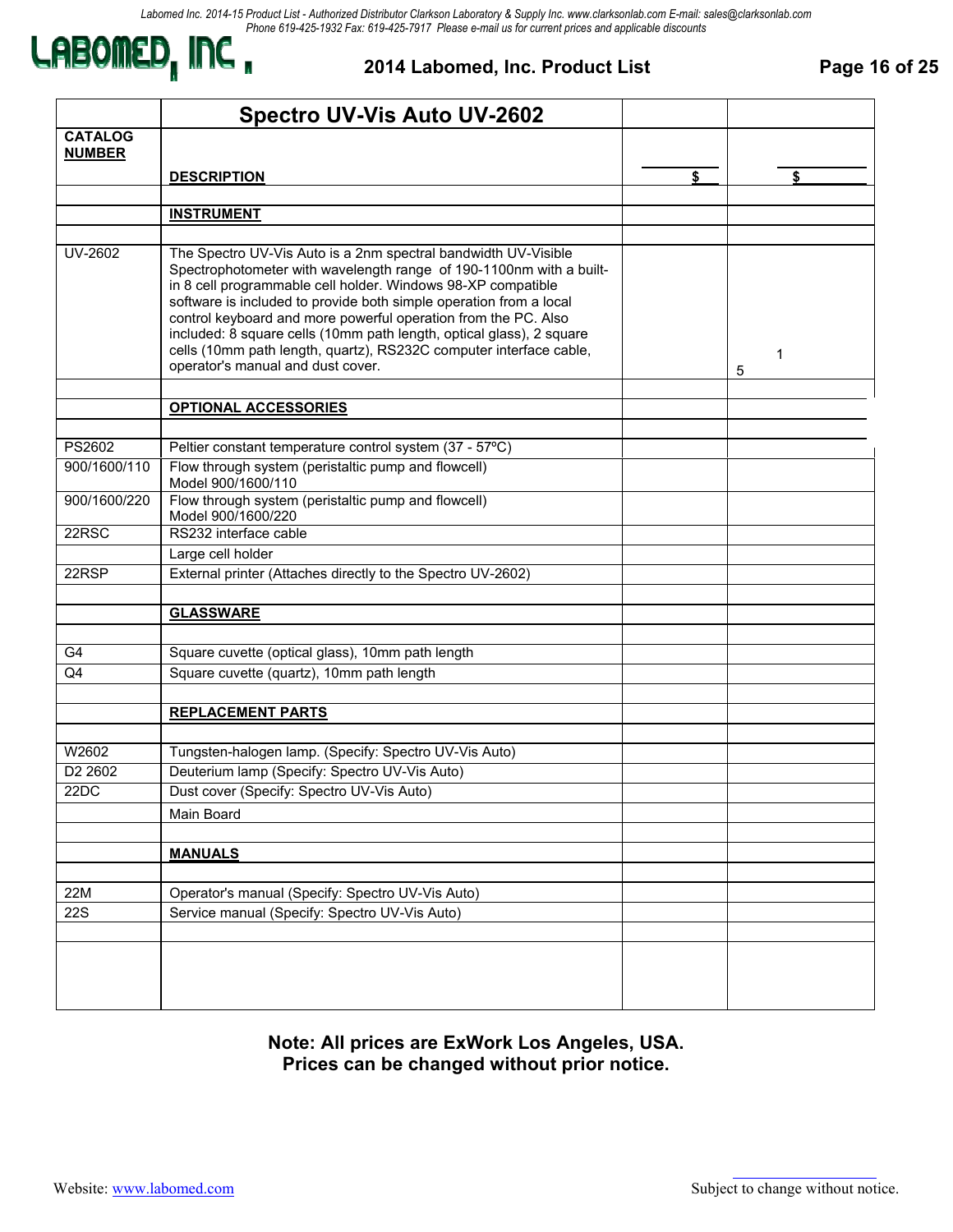

#### **2014 Labomed, Inc. Product List Page 17 of 25**

|                                 | <b>Spectro UV-Vis Auto UV-2650</b>                                                                                                                                                                                                                                                                                     |                   |
|---------------------------------|------------------------------------------------------------------------------------------------------------------------------------------------------------------------------------------------------------------------------------------------------------------------------------------------------------------------|-------------------|
| <b>CATALOG</b><br><b>NUMBER</b> |                                                                                                                                                                                                                                                                                                                        |                   |
|                                 | <b>DESCRIPTION</b>                                                                                                                                                                                                                                                                                                     | \$                |
|                                 |                                                                                                                                                                                                                                                                                                                        |                   |
|                                 | <b>INSTRUMENT</b>                                                                                                                                                                                                                                                                                                      |                   |
| UV-2650                         | The Spectro UV-2650 has a 2nm. Bandwidth UV-Visible and<br>scanning Spectrophotometer. Wavelength 190-1100 with 4 cell<br>holder.<br>Included in the package:<br>Windows XP/Vista compatible Software<br>4 Glass cells (10mm.)<br>2 Quartz cells (10mm.)<br>Built in RS-232 PC connection interface<br>Software Manual | $\mathbf{1}$<br>5 |
|                                 | <b>OPTIONAL ACCESSORIES</b>                                                                                                                                                                                                                                                                                            |                   |
|                                 |                                                                                                                                                                                                                                                                                                                        |                   |
| 22RSC                           | RS232 interface cable                                                                                                                                                                                                                                                                                                  |                   |
|                                 |                                                                                                                                                                                                                                                                                                                        |                   |
|                                 | <b>GLASSWARE</b>                                                                                                                                                                                                                                                                                                       |                   |
|                                 |                                                                                                                                                                                                                                                                                                                        |                   |
| G4                              | Square cuvette (optical glass), 10mm path length                                                                                                                                                                                                                                                                       |                   |
| Q4                              | Square cuvette (quartz), 10mm path length                                                                                                                                                                                                                                                                              |                   |
|                                 |                                                                                                                                                                                                                                                                                                                        |                   |
|                                 | <b>REPLACEMENT PARTS</b>                                                                                                                                                                                                                                                                                               |                   |
|                                 |                                                                                                                                                                                                                                                                                                                        |                   |
| W2650                           | Tungsten-halogen lamp. (Specify: Spectro UV-Vis Auto)                                                                                                                                                                                                                                                                  |                   |
| D <sub>2</sub> 2650             | Deuterium lamp (Specify: Spectro UV-Vis Auto)                                                                                                                                                                                                                                                                          |                   |
| 22DC                            | Dust cover (Specify: Spectro UV-Vis Auto)                                                                                                                                                                                                                                                                              |                   |
|                                 | Main Board                                                                                                                                                                                                                                                                                                             |                   |
|                                 |                                                                                                                                                                                                                                                                                                                        |                   |
|                                 | <b>MANUALS</b>                                                                                                                                                                                                                                                                                                         |                   |
|                                 |                                                                                                                                                                                                                                                                                                                        |                   |
| 22M                             | Operator's manual (Specify: Spectro UV-Vis Auto)                                                                                                                                                                                                                                                                       |                   |
| <b>22S</b>                      | Service manual (Specify: Spectro UV-Vis Auto)                                                                                                                                                                                                                                                                          |                   |
|                                 |                                                                                                                                                                                                                                                                                                                        |                   |
|                                 |                                                                                                                                                                                                                                                                                                                        |                   |

**Note: All prices are ExWork Los Angeles, USA. Prices can be changed without prior notice.**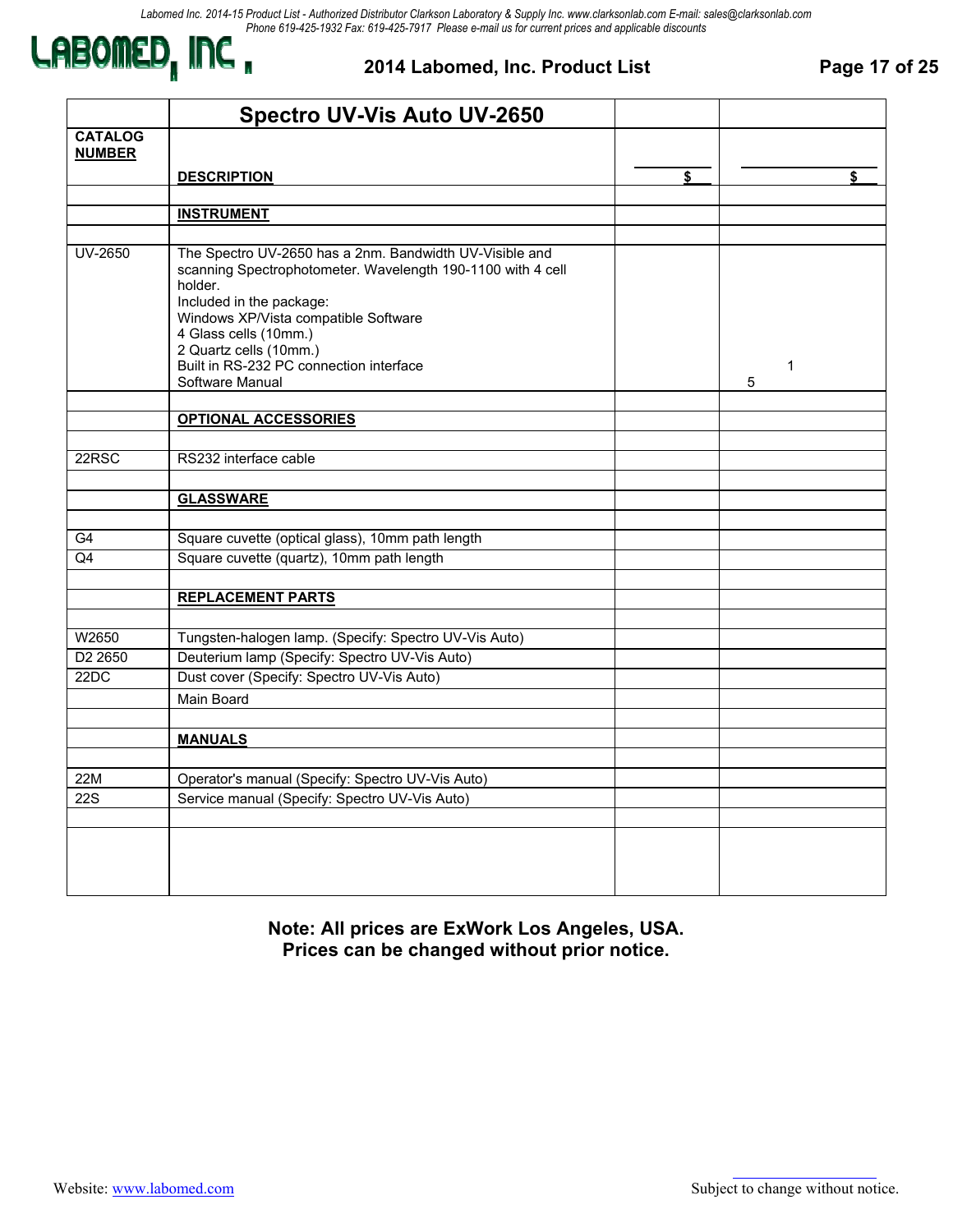*Labomed Inc. 2014-15 Product List - Authorized Distributor Clarkson Laboratory & Supply Inc. www.clarksonlab.com E-mail: sales@clarksonlab.com Phone 619-425-1932 Fax: 619-425-7917 Please e-mail us for current prices and applicable discounts*



#### **2014 Labomed, Inc. Product List Page 18 of 25**

|                      | Spectro UV-Vis Dual Beam PC 8 Cell Holder<br><b>UVS-2700 / UVS-2800</b>                                                                                                                                                                                                                                                                                                                                                                                                                                                                                                                     |  |   |  |
|----------------------|---------------------------------------------------------------------------------------------------------------------------------------------------------------------------------------------------------------------------------------------------------------------------------------------------------------------------------------------------------------------------------------------------------------------------------------------------------------------------------------------------------------------------------------------------------------------------------------------|--|---|--|
| <b>CATALOG</b>       |                                                                                                                                                                                                                                                                                                                                                                                                                                                                                                                                                                                             |  |   |  |
| <b>NUMBER</b>        | <b>DESCRIPTION</b>                                                                                                                                                                                                                                                                                                                                                                                                                                                                                                                                                                          |  |   |  |
|                      |                                                                                                                                                                                                                                                                                                                                                                                                                                                                                                                                                                                             |  |   |  |
|                      | <b>INSTRUMENTS</b>                                                                                                                                                                                                                                                                                                                                                                                                                                                                                                                                                                          |  |   |  |
| <b>UVS-2700</b>      | The Spectro UV-Vis Dual Beam PC is a 2nm spectral bandwidth,<br>dual beam (split beam) spectrophotometer, precision scanning, UV-Visible<br>wavelength range of 190-1100nm., with a built-in automatic 8 position cell<br>holder. Many software applications can be run using the local control<br>keyboard and the backlit LCD screen, however, Labomed's powerful<br>UV-Win PC software is included. Also included: 8 square cells (10mm<br>path length, optical glass), 2 square cells (10mm path length, quartz),<br>RS232C computer interface cable, operator's manual and dust cover. |  | 1 |  |
| <b>UVS-2800</b>      | The Spectro UV-Vis Dual Beam PC is available with variable spectral<br>bandwidth settings of 0.5, 1.0, 2.0 and 5.0nm                                                                                                                                                                                                                                                                                                                                                                                                                                                                        |  | 1 |  |
|                      | <b>OPTIONAL ACCESSORIES</b>                                                                                                                                                                                                                                                                                                                                                                                                                                                                                                                                                                 |  |   |  |
| PTC-2-SPLIT          | Peltier constant temperature system (15 - 75°C)<br>Spec.: Spectro UV-Vis Dual Beam PC)                                                                                                                                                                                                                                                                                                                                                                                                                                                                                                      |  |   |  |
| 900/1600/110         | Sipper flow through system (Peristaltic pump and flowcell).<br>Specify: Spectro UV-Vis Dual Beam PC) for 110V                                                                                                                                                                                                                                                                                                                                                                                                                                                                               |  |   |  |
| 900/1600/220         | Sipper flow through system (Peristaltic pump and flowcell).<br>Specify: Spectro UV-Vis Dual Beam PC) for 220V                                                                                                                                                                                                                                                                                                                                                                                                                                                                               |  |   |  |
| LC2700-2800          | Large Cell Holder                                                                                                                                                                                                                                                                                                                                                                                                                                                                                                                                                                           |  |   |  |
| RF-2800              | Reflectance accessory for UVS-2700/2800                                                                                                                                                                                                                                                                                                                                                                                                                                                                                                                                                     |  |   |  |
| AAS-3500             | Adjustable Angle Solid Sample Holder                                                                                                                                                                                                                                                                                                                                                                                                                                                                                                                                                        |  |   |  |
| MC-3500              | Micro Cell Holder                                                                                                                                                                                                                                                                                                                                                                                                                                                                                                                                                                           |  |   |  |
| VT-13-16-2700        | Variable 13-16mm Test Tube Holder                                                                                                                                                                                                                                                                                                                                                                                                                                                                                                                                                           |  |   |  |
| <b>SSH-2700</b>      | Solid Sample Holder                                                                                                                                                                                                                                                                                                                                                                                                                                                                                                                                                                         |  |   |  |
|                      |                                                                                                                                                                                                                                                                                                                                                                                                                                                                                                                                                                                             |  |   |  |
|                      | <b>MINIMUM COMPUTER CONFIGURATION</b>                                                                                                                                                                                                                                                                                                                                                                                                                                                                                                                                                       |  |   |  |
|                      | Requires a PC - compatible computer with the Pentium class, Windows<br>95/98, 32 MB RAM, 150 MB disk space, CD-ROM drive                                                                                                                                                                                                                                                                                                                                                                                                                                                                    |  |   |  |
| 2700RSS<br>UVWin 6.0 | Replacement UV-Win 6.0 New PC software for Spectro UVS-<br>2700/2800/2950/2960/3000/3200, with more applications for Windows 7<br>and 8, includes RS232C interface cable<br>(Specify: Spectro UV-Vis Double Beam)                                                                                                                                                                                                                                                                                                                                                                           |  |   |  |
| 22RSC                | Replacement RS232C interface cable (Spec: Spectro UV-Vis Dual Beam<br>PC)                                                                                                                                                                                                                                                                                                                                                                                                                                                                                                                   |  |   |  |
|                      | <b>GLASSWARE</b>                                                                                                                                                                                                                                                                                                                                                                                                                                                                                                                                                                            |  |   |  |
| G4                   | Square cuvette (optical glass), 10mm path length                                                                                                                                                                                                                                                                                                                                                                                                                                                                                                                                            |  |   |  |
| Q4                   | Square cuvette (quartz), 10mm path length                                                                                                                                                                                                                                                                                                                                                                                                                                                                                                                                                   |  |   |  |
|                      | <b>REPLACEMENT PARTS</b>                                                                                                                                                                                                                                                                                                                                                                                                                                                                                                                                                                    |  |   |  |
| W2700                | Tungsten-halogen lamp. (Specify: Spectro UV-Vis Dual Beam PC)                                                                                                                                                                                                                                                                                                                                                                                                                                                                                                                               |  |   |  |
| D2 2700              | Deuterium lamp (Specify: Spectro UV-Vis Dual Beam PC)                                                                                                                                                                                                                                                                                                                                                                                                                                                                                                                                       |  |   |  |
| 22DC                 | Dust cover (Specify: Spectro UV-Vis Dual Beam PC)                                                                                                                                                                                                                                                                                                                                                                                                                                                                                                                                           |  |   |  |
|                      | Main Board                                                                                                                                                                                                                                                                                                                                                                                                                                                                                                                                                                                  |  |   |  |
|                      | <b>MANUALS</b>                                                                                                                                                                                                                                                                                                                                                                                                                                                                                                                                                                              |  |   |  |
| 22M                  | Operator's manual (Specify: Spectro UV-Vis Dual Beam PC)                                                                                                                                                                                                                                                                                                                                                                                                                                                                                                                                    |  |   |  |
| <b>22S</b>           | Service manual (Specify: Spectro UV-Vis Dual Beam PC)                                                                                                                                                                                                                                                                                                                                                                                                                                                                                                                                       |  |   |  |

**Note: All prices are ExWork Los Angeles, USA. Prices can be changed without prior notice.**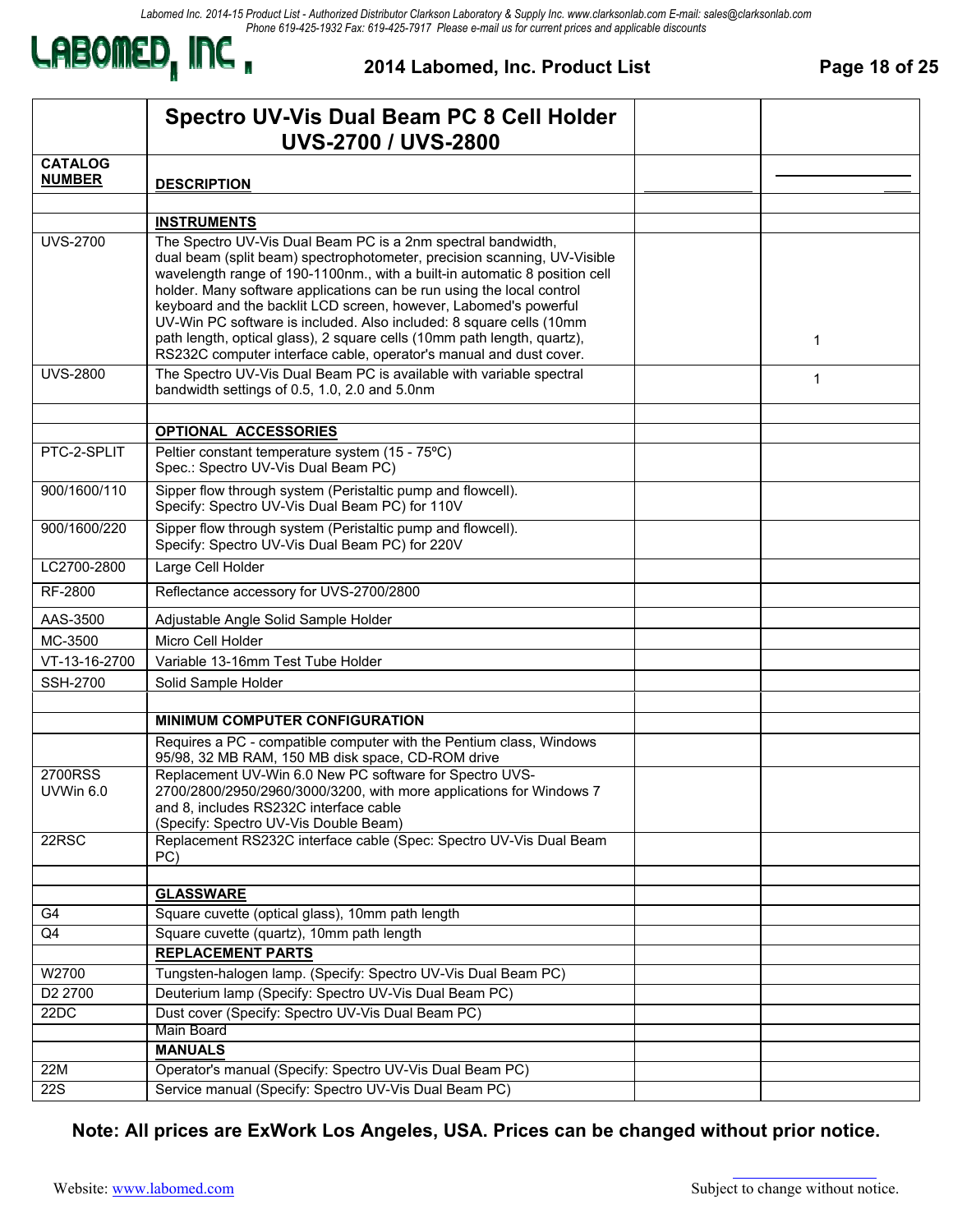

**2014 Labomed, Inc. Product List Page 19 of 25** 

|                         | <b>Spectro UV-Vis Double Beam PC</b><br><b>UVD-2950</b>                                                                                                                                                                                                                                                                                                                                                                                                                                                                          |  |
|-------------------------|----------------------------------------------------------------------------------------------------------------------------------------------------------------------------------------------------------------------------------------------------------------------------------------------------------------------------------------------------------------------------------------------------------------------------------------------------------------------------------------------------------------------------------|--|
| <b>CATALOG</b>          |                                                                                                                                                                                                                                                                                                                                                                                                                                                                                                                                  |  |
| <b>NUMBER</b>           | <b>DESCRIPTION</b>                                                                                                                                                                                                                                                                                                                                                                                                                                                                                                               |  |
|                         |                                                                                                                                                                                                                                                                                                                                                                                                                                                                                                                                  |  |
|                         | <b>INSTRUMENT</b>                                                                                                                                                                                                                                                                                                                                                                                                                                                                                                                |  |
|                         |                                                                                                                                                                                                                                                                                                                                                                                                                                                                                                                                  |  |
| <b>UVD-2950</b>         | The Spectro UV-Vis Double is a 1nm spectral bandwidth, UV-Visible,<br>2 cell holder spectrophotometer with wavelength range of 190-<br>1100nm., precision scanning. Many software applications can be run<br>using the local control keyboard and the backlit LCD screen, however,<br>Labomed's powerful UV-Win PC software is included. Also included: 4<br>square cells (10mm path length, optical glass), 2 square cells (10mm<br>path length, quartz), RS232C computer interface cable, operator's<br>manual and dust cover. |  |
|                         | <b>OPTIONAL ACCESSORIES</b>                                                                                                                                                                                                                                                                                                                                                                                                                                                                                                      |  |
|                         |                                                                                                                                                                                                                                                                                                                                                                                                                                                                                                                                  |  |
|                         |                                                                                                                                                                                                                                                                                                                                                                                                                                                                                                                                  |  |
| PTC-2-<br><b>DOUBLE</b> | Peltier constant temperature system (15 - 55°C)<br>(Specify: Spectro UV-Vis Double)                                                                                                                                                                                                                                                                                                                                                                                                                                              |  |
| 900/1600/110            | Sipper flow through system (peristaltic pump and flowcell<br>(Specify: Spectro UV-Vis Double) FOR 110 VOLT                                                                                                                                                                                                                                                                                                                                                                                                                       |  |
| 900/1600/220            | Sipper flow through system (peristaltic pump and flowcell<br>(Specify: Spectro UV-Vis Double) FOR 220 VOLT                                                                                                                                                                                                                                                                                                                                                                                                                       |  |
| LC2950                  | Multi-purpose cell holder 20-30-40-50 Path Length                                                                                                                                                                                                                                                                                                                                                                                                                                                                                |  |
|                         | <b>MINIMUM COMPUTER CONFIGURATION</b>                                                                                                                                                                                                                                                                                                                                                                                                                                                                                            |  |
|                         | Requires a Windows 95/98 - compatible computer with the following<br>minimum configuration: Pentium class or equivalent, Windows 95/98,<br>32 MBytes RAM, 150 MBytes disk space, CD-ROM drive                                                                                                                                                                                                                                                                                                                                    |  |
| 2950RSS                 | Replacement UV-Win 6.0 New PC software for Spectro UVS-                                                                                                                                                                                                                                                                                                                                                                                                                                                                          |  |
|                         | 2700/2800/2950/2960/3000/3200, with more applications for Windows<br>7 and 8, includes RS232C interface cable<br>(Specify: Spectro UV-Vis Double Beam)                                                                                                                                                                                                                                                                                                                                                                           |  |
| 2950RSC                 | Replacement RS232C interface cable (Specify: Spectro UV-Vis<br>Double)                                                                                                                                                                                                                                                                                                                                                                                                                                                           |  |
|                         | <b>GLASSWARE</b>                                                                                                                                                                                                                                                                                                                                                                                                                                                                                                                 |  |
| G4                      | Square cuvette (optical glass), 10mm path length                                                                                                                                                                                                                                                                                                                                                                                                                                                                                 |  |
| Q4                      | Square cuvette (quartz), 10mm path length                                                                                                                                                                                                                                                                                                                                                                                                                                                                                        |  |
|                         |                                                                                                                                                                                                                                                                                                                                                                                                                                                                                                                                  |  |
|                         | <b>REPLACEMENT PARTS</b>                                                                                                                                                                                                                                                                                                                                                                                                                                                                                                         |  |
| W 2950                  | Tungsten-halogen lamp. (Specify: Spectro UV-Vis Double)                                                                                                                                                                                                                                                                                                                                                                                                                                                                          |  |
| D2 2950                 | Deuterium lamp (Specify: Spectro UV-Vis Double)                                                                                                                                                                                                                                                                                                                                                                                                                                                                                  |  |
| 22DC                    | Dust cover (Specify: Spectro UV-Vis Double)                                                                                                                                                                                                                                                                                                                                                                                                                                                                                      |  |
|                         | Main Board                                                                                                                                                                                                                                                                                                                                                                                                                                                                                                                       |  |
|                         |                                                                                                                                                                                                                                                                                                                                                                                                                                                                                                                                  |  |
|                         | <b>MANUALS</b>                                                                                                                                                                                                                                                                                                                                                                                                                                                                                                                   |  |
| 22M                     | Operator's manual (Specify: Spectro UV-Vis Double)                                                                                                                                                                                                                                                                                                                                                                                                                                                                               |  |
| <b>22S</b>              | Service manual (Specify: Spectro UV-Vis Double)                                                                                                                                                                                                                                                                                                                                                                                                                                                                                  |  |

**Note: All prices are ExWork Los Angeles, USA. Prices can be changed without prior notice.**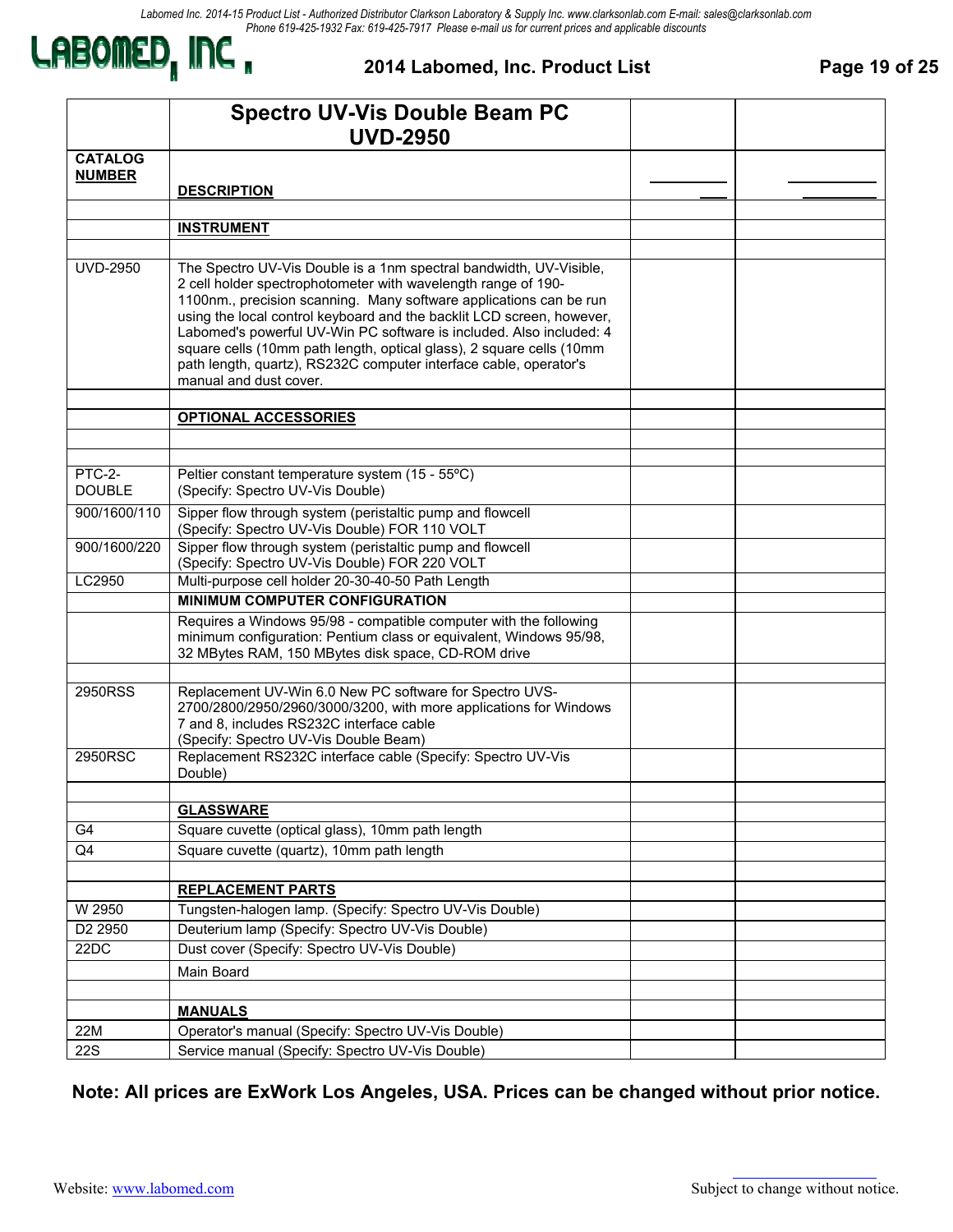

**2014 Labomed, Inc. Product List Page 20 of 25** 

|                             | <b>Spectro UV-Vis Double Beam PC</b>                                                                                                                                                                                                                                                                                                                                                                                                                                                                                                                          |  |
|-----------------------------|---------------------------------------------------------------------------------------------------------------------------------------------------------------------------------------------------------------------------------------------------------------------------------------------------------------------------------------------------------------------------------------------------------------------------------------------------------------------------------------------------------------------------------------------------------------|--|
| <b>CATALOG</b>              | <b>UVD-2960</b>                                                                                                                                                                                                                                                                                                                                                                                                                                                                                                                                               |  |
| <b>NUMBER</b>               |                                                                                                                                                                                                                                                                                                                                                                                                                                                                                                                                                               |  |
|                             | <b>DESCRIPTION</b>                                                                                                                                                                                                                                                                                                                                                                                                                                                                                                                                            |  |
|                             | <b>INSTRUMENT</b>                                                                                                                                                                                                                                                                                                                                                                                                                                                                                                                                             |  |
|                             |                                                                                                                                                                                                                                                                                                                                                                                                                                                                                                                                                               |  |
| <b>UVD-2960</b>             | The Spectro UV-Vis Double is a variable 0.5, 1.0, 2.0 and 5.0 nm<br>spectral bandwidth, UV-Visible, 2 cell holder spectrophotometer with<br>wavelength range of 190-1100nm., precision scanning. Many<br>software applications can be run using the local control keyboard and<br>the backlit LCD screen, however, Labomed's powerful UV-Win PC<br>software is included. Also included: 4 square cells (10mm path length,<br>optical glass), 2 square cells (10mm path length, quartz), RS232C<br>computer interface cable, operator's manual and dust cover. |  |
|                             | <b>OPTIONAL ACCESSORIES</b>                                                                                                                                                                                                                                                                                                                                                                                                                                                                                                                                   |  |
| PTC-2-<br><b>DOUBLE</b>     | Peltier constant temperature system (15 - 55°C)<br>(Specify: Spectro UV-Vis Double)                                                                                                                                                                                                                                                                                                                                                                                                                                                                           |  |
| 900/1600/110                | Sipper flow through system (peristaltic pump and flowcell (Specify:<br>Spectro UV-Vis Double) FOR 110 VOLT                                                                                                                                                                                                                                                                                                                                                                                                                                                    |  |
| 900/1600/220                | Sipper flow through system (peristaltic pump and flowcell (Specify:<br>Spectro UV-Vis Double) FOR 220 VOLT                                                                                                                                                                                                                                                                                                                                                                                                                                                    |  |
| LC2960                      | Multi-purpose cell holder 20-30-40-50 Path Length                                                                                                                                                                                                                                                                                                                                                                                                                                                                                                             |  |
|                             |                                                                                                                                                                                                                                                                                                                                                                                                                                                                                                                                                               |  |
|                             | MINIMUM COMPUTER CONFIGURATION<br>Requires a Windows 95/98 - compatible computer with the following                                                                                                                                                                                                                                                                                                                                                                                                                                                           |  |
|                             | minimum configuration: Pentium class or equivalent, Windows 95/98,<br>32 MBytes RAM, 150 MBytes disk space, CD-ROM drive                                                                                                                                                                                                                                                                                                                                                                                                                                      |  |
|                             |                                                                                                                                                                                                                                                                                                                                                                                                                                                                                                                                                               |  |
| 2950RSS                     | Replacement UV-Win 6.0 New PC software for Spectro UVS-<br>2700/2800/2950/2960/3000/3200, with more applications for Windows<br>7 and 8, includes RS232C interface cable<br>(Specify: Spectro UV-Vis Double Beam)                                                                                                                                                                                                                                                                                                                                             |  |
| 2950RSC                     | Replacement RS232C interface cable (Specify: Spectro UV-Vis<br>Double)                                                                                                                                                                                                                                                                                                                                                                                                                                                                                        |  |
|                             |                                                                                                                                                                                                                                                                                                                                                                                                                                                                                                                                                               |  |
|                             | <b>GLASSWARE</b>                                                                                                                                                                                                                                                                                                                                                                                                                                                                                                                                              |  |
|                             |                                                                                                                                                                                                                                                                                                                                                                                                                                                                                                                                                               |  |
| G4                          | Square cuvette (optical glass), 10mm path length                                                                                                                                                                                                                                                                                                                                                                                                                                                                                                              |  |
| Q4                          | Square cuvette (quartz), 10mm path length                                                                                                                                                                                                                                                                                                                                                                                                                                                                                                                     |  |
|                             |                                                                                                                                                                                                                                                                                                                                                                                                                                                                                                                                                               |  |
|                             | <b>REPLACEMENT PARTS</b>                                                                                                                                                                                                                                                                                                                                                                                                                                                                                                                                      |  |
|                             |                                                                                                                                                                                                                                                                                                                                                                                                                                                                                                                                                               |  |
| W2960                       | Tungsten-halogen lamp. (Specify: Spectro UV-Vis Double)                                                                                                                                                                                                                                                                                                                                                                                                                                                                                                       |  |
| D <sub>2</sub> 2960<br>22DC | Deuterium lamp (Specify: Spectro UV-Vis Double)<br>Dust cover (Specify: Spectro UV-Vis Double)                                                                                                                                                                                                                                                                                                                                                                                                                                                                |  |
|                             |                                                                                                                                                                                                                                                                                                                                                                                                                                                                                                                                                               |  |
|                             | Main Board                                                                                                                                                                                                                                                                                                                                                                                                                                                                                                                                                    |  |
|                             | <b>MANUALS</b>                                                                                                                                                                                                                                                                                                                                                                                                                                                                                                                                                |  |
| 22M                         | Operator's manual (Specify: Spectro UV-Vis Double)                                                                                                                                                                                                                                                                                                                                                                                                                                                                                                            |  |
| <b>22S</b>                  | Service manual (Specify: Spectro UV-Vis Double)                                                                                                                                                                                                                                                                                                                                                                                                                                                                                                               |  |

**Note: All prices are ExWork Los Angeles, USA. Prices can be changed without prior notice.**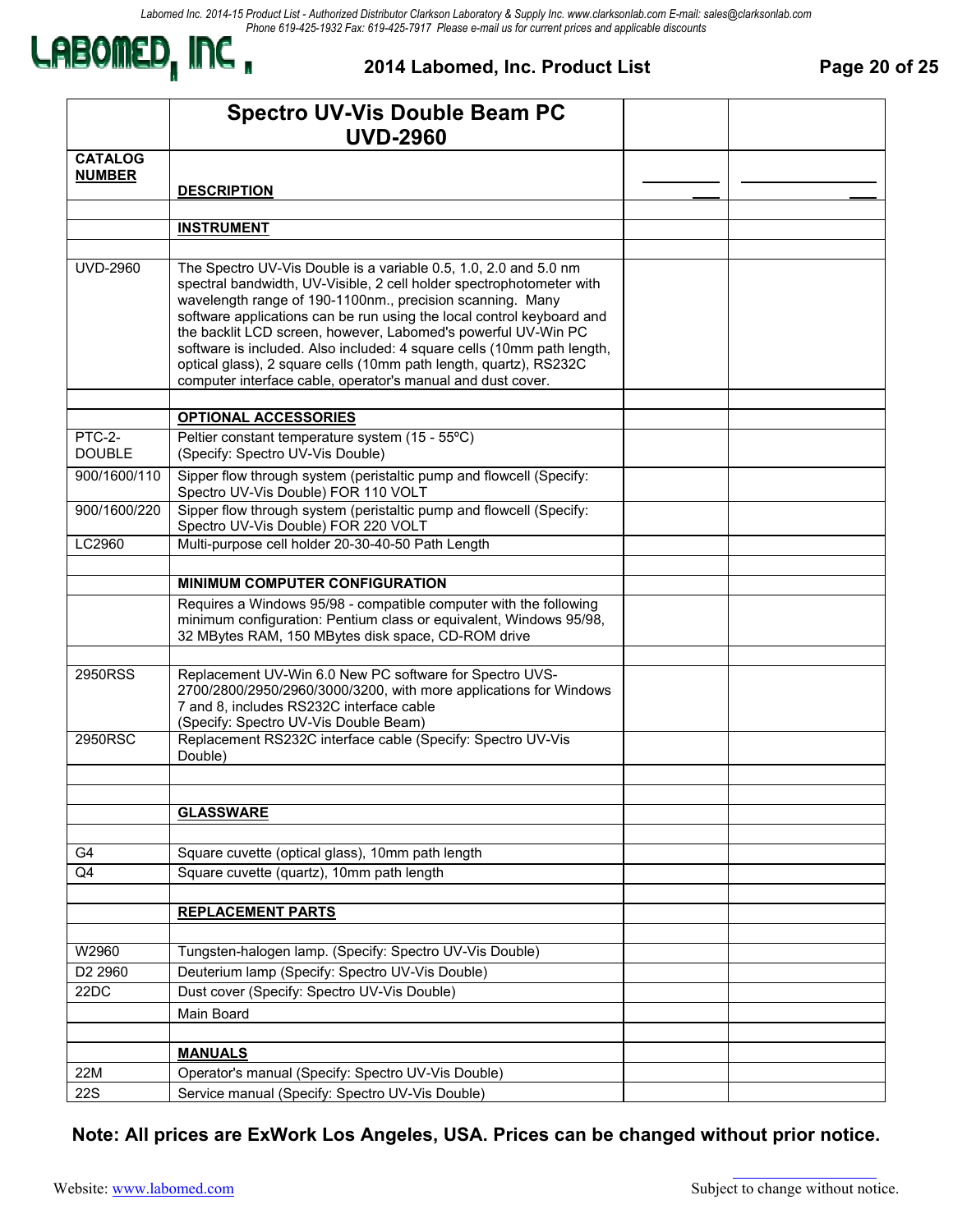

### **2014 Labomed, Inc. Product List Page 21 of 25**

|                     | <b>Spectro UV-Vis Double PC 8 Auto Cell</b>                                                                                                                                     |  |
|---------------------|---------------------------------------------------------------------------------------------------------------------------------------------------------------------------------|--|
|                     | Plus One (9 Cell Holder)                                                                                                                                                        |  |
|                     | UVD-3000/UVD-3200                                                                                                                                                               |  |
|                     |                                                                                                                                                                                 |  |
| <b>CATALOG</b>      |                                                                                                                                                                                 |  |
| <b>NUMBER</b>       | <b>DESCRIPTION</b>                                                                                                                                                              |  |
|                     |                                                                                                                                                                                 |  |
|                     | <b>INSTRUMENTS</b>                                                                                                                                                              |  |
| <b>UVD-3000</b>     | The Spectro UV-Vis Double PC Auto Cell is a 2nm spectral                                                                                                                        |  |
|                     | bandwidth, double beam, precision scanning spectrophotometer, with<br>UV-Visible wavelength range of 190-1100nm., with a built-in automatic                                     |  |
|                     | 9 position cell holder. Software applications can be run using the local                                                                                                        |  |
|                     | control keyboard and the backlit LCD screen, however, Labomed's                                                                                                                 |  |
|                     | powerful UV-Win PC software is included. Also included: 8 square                                                                                                                |  |
|                     | cells (10mm path length, optical glass), 2 square cells (10mm path<br>length, quartz), RS232C                                                                                   |  |
|                     | computer interface cable, operator's manual and dust cover.                                                                                                                     |  |
|                     |                                                                                                                                                                                 |  |
| UVD-3200            | The Spectro UV-Vis Double PC 9 Auto Cell is available with variable                                                                                                             |  |
|                     | spectral bandwidth settings of 0.5, 1.0, 2.0 and 5.0nm                                                                                                                          |  |
|                     | OPTIONAL ACCESSORIES                                                                                                                                                            |  |
| PTC-2-              | Peltier constant temperature system (15 - 55°C Specify: Spectro                                                                                                                 |  |
| <b>DOUBLE</b>       | UV-Vis Double PC 8 Auto Cell)                                                                                                                                                   |  |
| 900/1600/110        | Sipper flow through system (Peristaltic pump and flowcell. Specify:<br>Spectro UV-Vis Double PC 8 Auto Cell) FOR 110 VOLT                                                       |  |
| 900/1600/220        | Sipper flow through system (Peristaltic pump and flowcell. Specify:<br>Spectro UV-Vis Double PC 8 Auto Cell) FOR 220 VOLT                                                       |  |
| LC3000              | Multi purpose cell holder for long path cells, 20 - 50mm path length<br>(Specify: Spectro UV-Vis Double PC 8 Auto Cell)                                                         |  |
|                     |                                                                                                                                                                                 |  |
|                     | MINIMUM COMPUTER CONFIGURATION                                                                                                                                                  |  |
|                     | Requires a Windows 95/98 - compatible computer with the following<br>minimum configuration: Pentium class, Windows 95/98, 32 MBytes<br>RAM, 150 MBytes disk space, CD-ROM drive |  |
| 3000RSS             | Replacement UV-Win 6.0 New PC software for Spectro UVS-                                                                                                                         |  |
|                     | 2700/2800/2950/2960/3000/3200, with more applications for Windows                                                                                                               |  |
|                     | 7 and 8, includes RS232C interface cable<br>(Specify: Spectro UV-Vis Double Beam)                                                                                               |  |
| 3000RSC             | Replacement RS232C interface cable                                                                                                                                              |  |
|                     | (Specify: Spectro UV-Vis Double PC 8 Auto Cell)                                                                                                                                 |  |
|                     |                                                                                                                                                                                 |  |
|                     | <b>GLASSWARE</b>                                                                                                                                                                |  |
| G4                  | Square cuvette (optical glass), 10mm path length                                                                                                                                |  |
| Q4                  | Square cuvette (quartz), 10mm path length                                                                                                                                       |  |
|                     |                                                                                                                                                                                 |  |
|                     | REPLACEMENT PARTS                                                                                                                                                               |  |
| W3200               | Tungsten-halogen lamp. (Specify: Spectro UV-Vis Double PC 8 Auto<br>Cell)                                                                                                       |  |
| D <sub>2</sub> 3200 | Deuterium lamp (Specify: Spectro UV-Vis Double PC 8 Auto Cell)                                                                                                                  |  |
| 22DC                | Dust cover (Specify: Spectro UV-Vis Double PC 8 Auto Cell)                                                                                                                      |  |
|                     | Main Board                                                                                                                                                                      |  |
|                     |                                                                                                                                                                                 |  |
|                     | <b>MANUALS</b>                                                                                                                                                                  |  |
| 22M                 | Operator's manual (Specify: Spectro UV-Vis Double PC 8 Auto Cell)                                                                                                               |  |
| 22S                 | Service manual (Specify: Spectro UV-Vis Double PC 8 Auto Cell)                                                                                                                  |  |

**Note: All prices are ExWork Los Angeles, USA. Prices can be changed without prior notice.**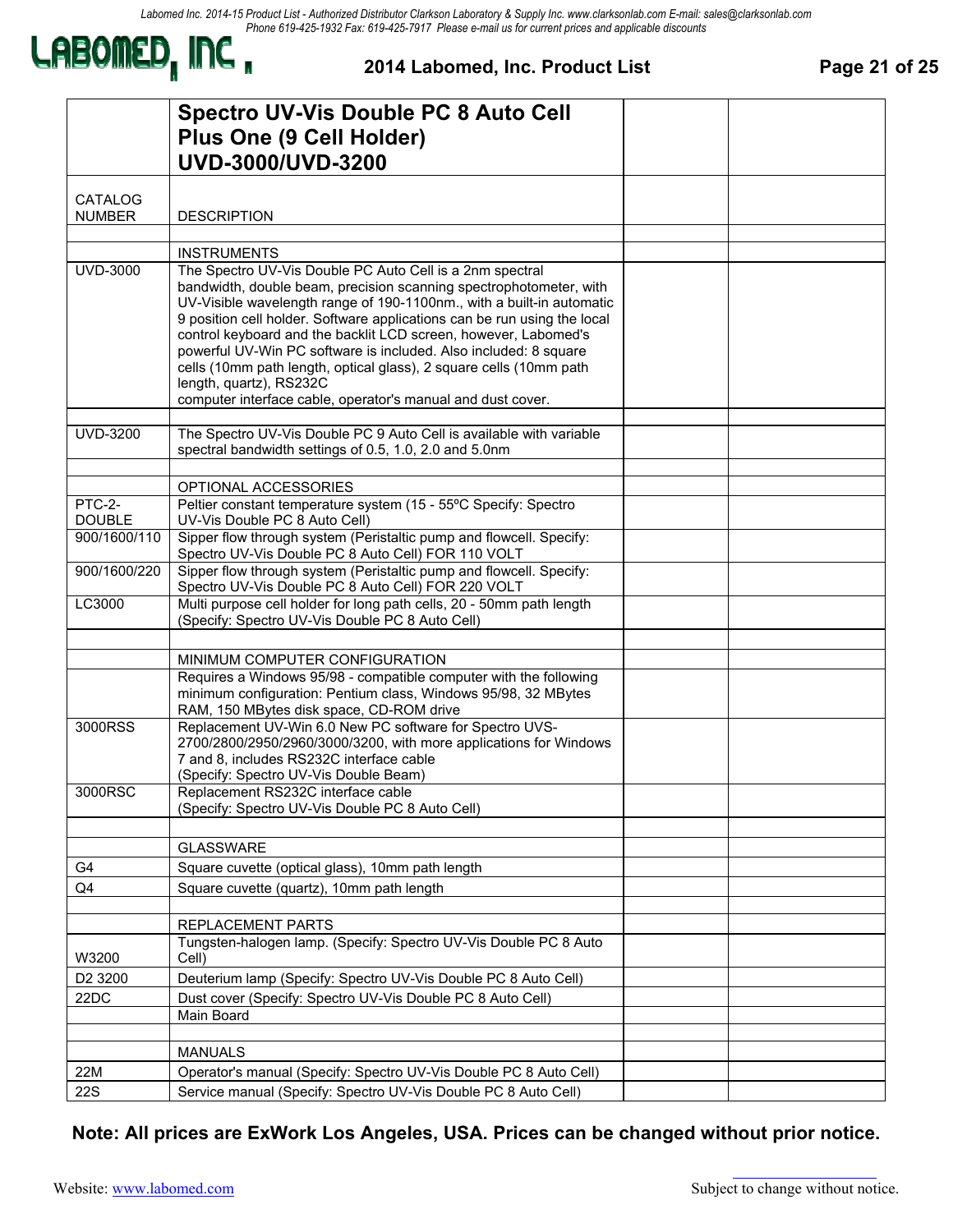

**2014 Labomed, Inc. Product List Page 22 of 25** 

|                            | <b>Spectro UV-Vis Double Beam</b>                                                                                                |  |
|----------------------------|----------------------------------------------------------------------------------------------------------------------------------|--|
|                            | <b>Research Spectrophotometer UVD-3500</b>                                                                                       |  |
|                            |                                                                                                                                  |  |
| CATALOG<br><b>NUMBER</b>   | <b>DESCRIPTION</b>                                                                                                               |  |
|                            | <b>INSTRUMENTS</b>                                                                                                               |  |
|                            | This version of the Spectro UV-Vis Double Beam Research                                                                          |  |
|                            | Spectrophotometer, with a 2 cell holder is a high performance                                                                    |  |
|                            | variable bandwidth, double beam, precision scanning                                                                              |  |
|                            | spectrophotometer for research applications with UV-Visible<br>wavelength range of 190-900nm. It has variable spectral bandwidth |  |
|                            | settings of 0.1, 0.2, 0.5, 1.0, 2.0, 5.0 nm. Labomed's powerful UV-                                                              |  |
|                            | Win PC software is included. Also included: 4 square cells (10mm                                                                 |  |
|                            | path length, optical glass), 2 square cells (10mm path length, quartz),                                                          |  |
| <b>UVD-3500</b>            | RS232C computer interface cable, operator's manual and dust cover.                                                               |  |
|                            | <b>ACCESSORIES</b>                                                                                                               |  |
| RF3500                     | Reflectance accessory                                                                                                            |  |
| IN-3500<br>PTC-2-          | Integrating Sphere<br>Peltier constant temperature system (15 - 55°C)                                                            |  |
| <b>DOUBLE</b>              | Specify: Spectro UV-Vis Double PC 8 Auto Cell)                                                                                   |  |
| 900/1600/110               | Sipper flow through system (Peristaltic pump and flowcell.)<br>(Specify: Spectro UV-Vis Double PC 8 Auto Cell) 110V              |  |
|                            | Sipper flow through system (Peristaltic pump and flowcell.)                                                                      |  |
| 900/1600/220               | (Specify: Spectro UV-Vis Double PC 8 Auto Cell) 220V                                                                             |  |
| MM-3500                    | Ultra Micro Cell Holder                                                                                                          |  |
| VT-3500                    | Variable 13-16mm Test Tube Holder                                                                                                |  |
| AAS-3500                   | Adjustable Angle Solid Sample Holder                                                                                             |  |
| <b>SSH-3500</b><br>U5-3500 | Solid Sample Holder<br>Universal 5-100mm Path Length Cell Holder (Sample & Reference)                                            |  |
| MP-3500                    | Manual 8 Position Cell Holder (Fixed Reference)                                                                                  |  |
| MC-3500                    | Micro Cell Holder                                                                                                                |  |
|                            |                                                                                                                                  |  |
|                            | <b>MINIMUM COMPUTER CONFIGURATION</b>                                                                                            |  |
|                            | Requires a Windows 95/98 - compatible computer with the following                                                                |  |
|                            | minimum configuration: Pentium class, Windows 95/98, 32 MBytes                                                                   |  |
| 3500RSS                    | RAM, 150 MBytes disk space, CD-ROM drive<br>Replacement UV-Win 6.0 New PC software for Spectro UVS-                              |  |
|                            | 2700/2800/2950/2960/3000/3200, with more applications for                                                                        |  |
|                            | Windows 7 and 8, includes RS232C interface cable                                                                                 |  |
|                            | (Specify: Spectro UV-Vis Double Beam)                                                                                            |  |
| 3500RSC                    | Replacement RS232C interface cable<br>(Specify: Spectro UV-Vis Double PC 8 Auto Cell)                                            |  |
| LC3500                     | Large Cell Holder                                                                                                                |  |
|                            | <b>GLASSWARE</b>                                                                                                                 |  |
| G4                         | Square cuvette (optical glass), 10mm path length                                                                                 |  |
| Q4                         | Square cuvette (quartz), 10mm path length                                                                                        |  |
|                            | <b>REPLACEMENT PARTS</b>                                                                                                         |  |
| W3500                      | Tungsten-halogen lamp. (Specify: Spectro UV-Vis Double Beam)                                                                     |  |
| D <sub>2</sub> 3500        | Deuterium lamp (Specify: Spectro UV-Vis Double Beam)                                                                             |  |
| 22DC                       | Dust cover (Specify: Spectro UV-Vis Double Beam)                                                                                 |  |
|                            | Main Board                                                                                                                       |  |
|                            | <b>MANUALS</b>                                                                                                                   |  |
| 22M                        | Operator's manual (Specify: Spectro UV-Vis Double Beam)                                                                          |  |
| <b>22S</b>                 | Service manual (Specify: Spectro UV-Vis Double Beam)                                                                             |  |

**Note: All prices are ExWork Los Angeles, USA. Prices can be changed without prior notice.**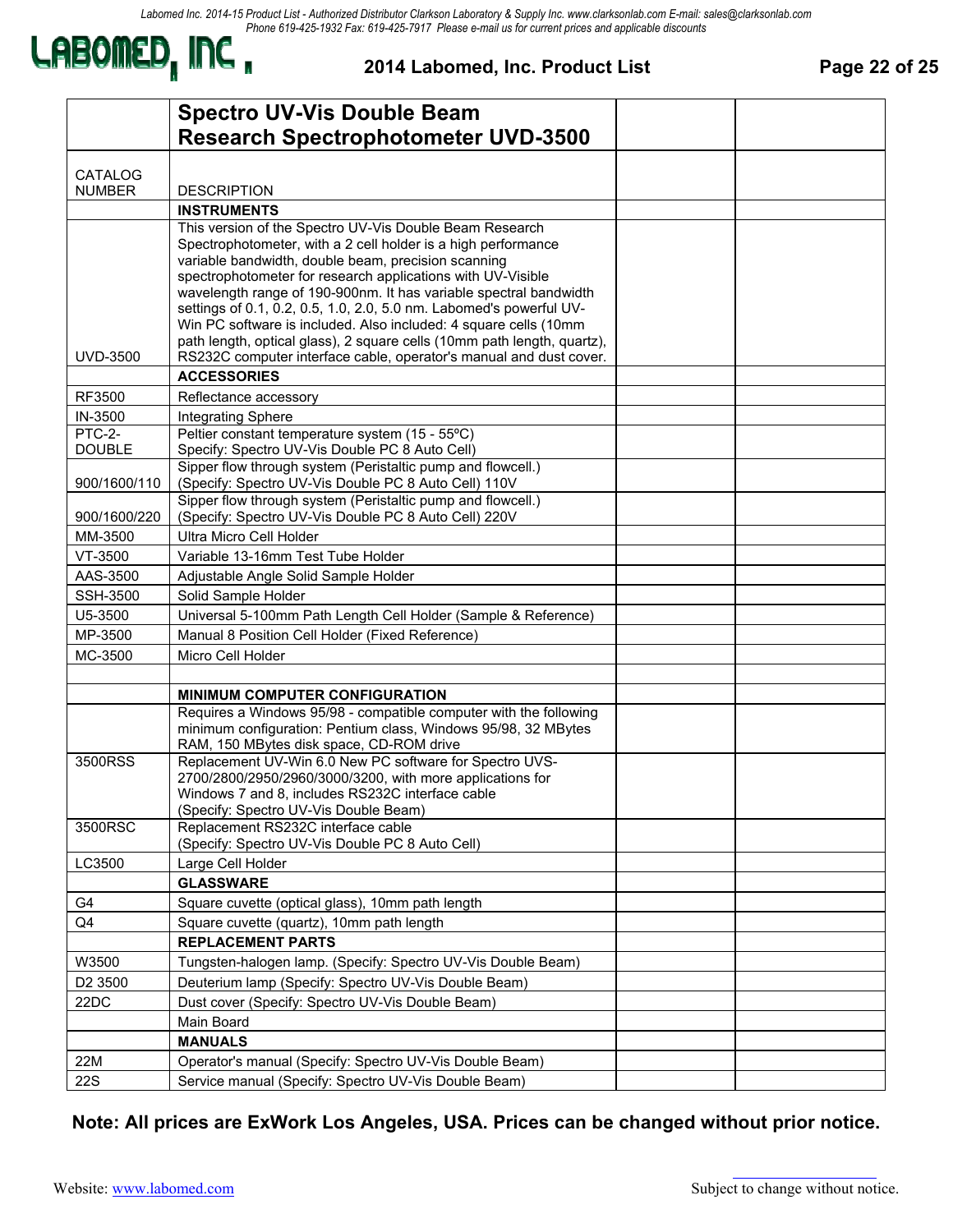*Labomed Inc. 2014-15 Product List - Authorized Distributor Clarkson Laboratory & Supply Inc. www.clarksonlab.com E-mail: sales@clarksonlab.com Phone 619-425-1932 Fax: 619-425-7917 Please e-mail us for current prices and applicable discounts*



#### **2014 Labomed, Inc. Product List Page 23 of 25**

|                | <b>Spectro AAS-3700 Atomic Absorption</b><br><b>Spectrophotometer - Fully Automatic</b><br><b>Flame System</b>                                                                                                                                                                                                                                                                                   |                                                                                                                                                                                                                                                                                                                                                                                                                                                                  |  |
|----------------|--------------------------------------------------------------------------------------------------------------------------------------------------------------------------------------------------------------------------------------------------------------------------------------------------------------------------------------------------------------------------------------------------|------------------------------------------------------------------------------------------------------------------------------------------------------------------------------------------------------------------------------------------------------------------------------------------------------------------------------------------------------------------------------------------------------------------------------------------------------------------|--|
| <b>CATALOG</b> |                                                                                                                                                                                                                                                                                                                                                                                                  |                                                                                                                                                                                                                                                                                                                                                                                                                                                                  |  |
| <b>NUMBER</b>  | <b>DESCRIPTION</b>                                                                                                                                                                                                                                                                                                                                                                               |                                                                                                                                                                                                                                                                                                                                                                                                                                                                  |  |
|                | <b>INSTRUMENTS</b>                                                                                                                                                                                                                                                                                                                                                                               |                                                                                                                                                                                                                                                                                                                                                                                                                                                                  |  |
| AAS-3700       | AAS-3700: Atomic Absorption Spectrophotometer<br>with Flame and Graphite Furnace System AAS-3700:<br>Wavelength range: 190nm-900nm                                                                                                                                                                                                                                                               |                                                                                                                                                                                                                                                                                                                                                                                                                                                                  |  |
|                | <b>ACCESSORIES (INCLUDED)</b>                                                                                                                                                                                                                                                                                                                                                                    |                                                                                                                                                                                                                                                                                                                                                                                                                                                                  |  |
|                | Packing and shipping list (1),<br>HCL Socket (1,2,3,4,5,6,7,8), (8),<br>Liquid Trap (1),<br>Nebulizer (2),<br>Hollow Cathode Lamp (Mn), (1)<br>Hollow Cathode Lamp (Cu), (1)<br>Hollow Cathode Lamp (Hg), (1)<br>Power Cord (1),<br>RS-232 Cable (1),<br>Nebulizer Manual (2),<br>AAWIN Software (1),<br>AAWIN Software Manual (1),<br>Instruction Manual for AAS-3700 (1),<br>AAS Cookbook (1), | Dust cover for AAS-3700 main unit (1),<br>Path Aiming Block (1),<br>Slotted head screw M3X10 (2),<br>Push-in Fitting (Pus06-00) (1),<br>Push-in Fitting (100400600) (1),<br>O Rings 14×1.8 (4),<br>Fuses for power (3.15A) (4),<br>Fuses for power (0.5A) (1),<br>Socket Screw Wrench (1),<br>Cutting Blade (1),<br>Jump Ring (8),<br>Acetylene Tube( $\Phi$ 8ID, red, 10m)(10),<br>Air Tube ( $\Phi$ 8ID, green, 10m) (10),<br>Air Tube $(Φ6×1, white, 1m)$ (1) |  |
|                |                                                                                                                                                                                                                                                                                                                                                                                                  |                                                                                                                                                                                                                                                                                                                                                                                                                                                                  |  |
|                | <b>OPTIONAL ACCESSORIES #1</b>                                                                                                                                                                                                                                                                                                                                                                   |                                                                                                                                                                                                                                                                                                                                                                                                                                                                  |  |
|                | Hollow Cathode Lamp (Al, Ag, B, Ba, Be, Bi, Ca, Cd, Ce, Co, Cr, Cu, Dy)                                                                                                                                                                                                                                                                                                                          |                                                                                                                                                                                                                                                                                                                                                                                                                                                                  |  |
|                | Hollow Cathode Lamp (Er, Eu, Fe, Ga, Gd, Ge, H, Hf, Ho, In, K, La, Li)                                                                                                                                                                                                                                                                                                                           |                                                                                                                                                                                                                                                                                                                                                                                                                                                                  |  |
|                | Hollow Cathode Lamp (Mg, Mo, Na, Nb, Nd, Ni, Os, Pr,)                                                                                                                                                                                                                                                                                                                                            |                                                                                                                                                                                                                                                                                                                                                                                                                                                                  |  |
|                | Hollow Cathode Lamp (Sb, Sc, Se, Si, Sm, Sn, Sr, Ta, Tb, Te)                                                                                                                                                                                                                                                                                                                                     |                                                                                                                                                                                                                                                                                                                                                                                                                                                                  |  |
|                | Hollow Cathode Lamp (Th, Ti, Tl, Tm, U, V, W, Zn, Zr)<br>Hollow Cathode Lamp (Au, Ir, P, Pb, Pt, Rb, Re, Ru, Y)                                                                                                                                                                                                                                                                                  |                                                                                                                                                                                                                                                                                                                                                                                                                                                                  |  |
|                | Hollow Cathode Lamp (Cs, Lu, Yb)                                                                                                                                                                                                                                                                                                                                                                 |                                                                                                                                                                                                                                                                                                                                                                                                                                                                  |  |
|                | Hollow Cathode Lamp (Rh)                                                                                                                                                                                                                                                                                                                                                                         |                                                                                                                                                                                                                                                                                                                                                                                                                                                                  |  |
|                |                                                                                                                                                                                                                                                                                                                                                                                                  |                                                                                                                                                                                                                                                                                                                                                                                                                                                                  |  |
| H-4000         | <b>OPTIONAL ACCESSORIES #2</b><br><b>Hydride Generator</b>                                                                                                                                                                                                                                                                                                                                       |                                                                                                                                                                                                                                                                                                                                                                                                                                                                  |  |
| Auto<br>F-4000 | Flame Autosampler                                                                                                                                                                                                                                                                                                                                                                                |                                                                                                                                                                                                                                                                                                                                                                                                                                                                  |  |

**Note: All prices are ExWork Los Angeles, USA. Prices can be changed without prior notice.**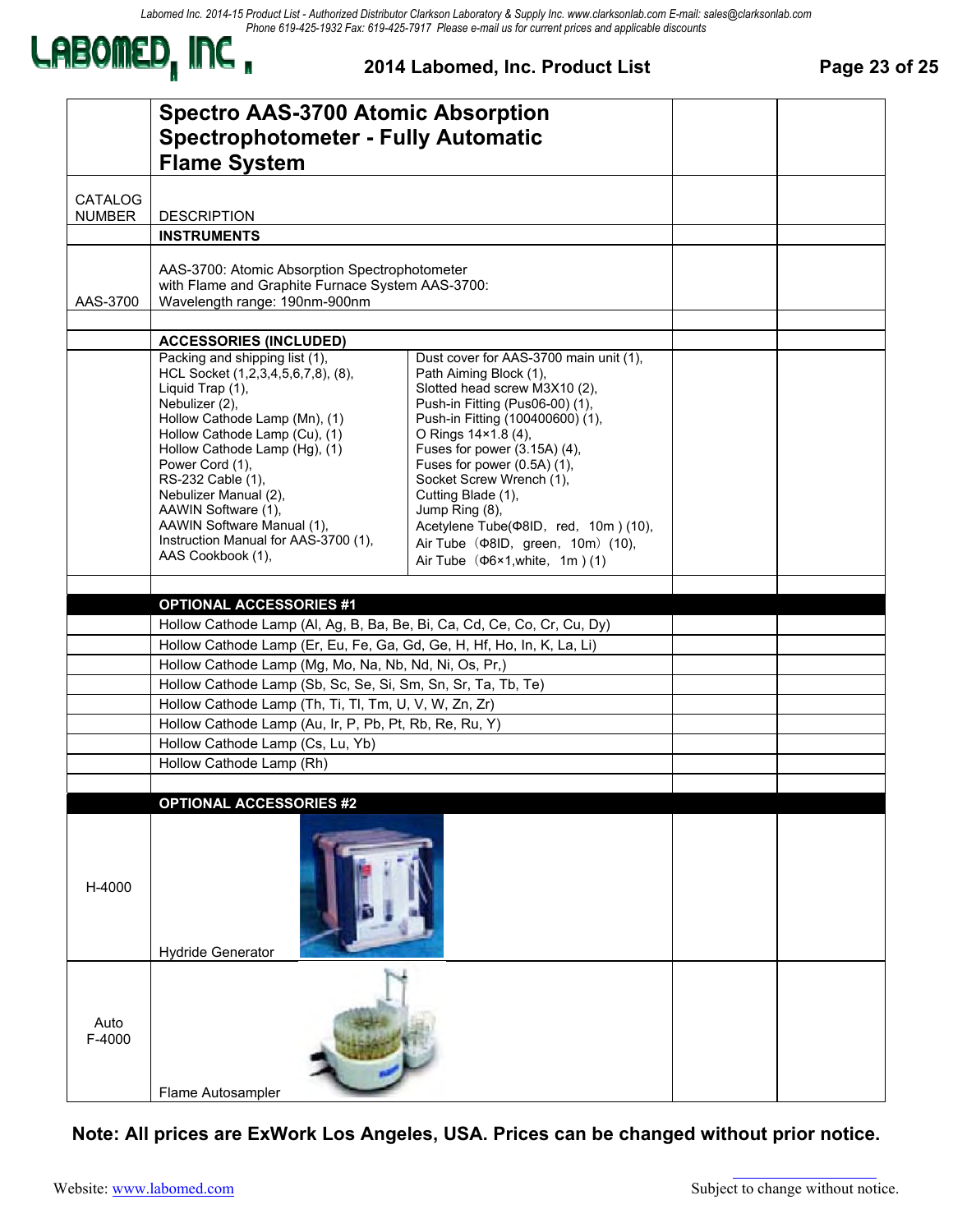*Labomed Inc. 2014-15 Product List - Authorized Distributor Clarkson Laboratory & Supply Inc. www.clarksonlab.com E-mail: sales@clarksonlab.com Phone 619-425-1932 Fax: 619-425-7917 Please e-mail us for current prices and applicable discounts*



#### **2014 Labomed, Inc. Product List Page 24 of 25**

|                                 | <b>Spectro AAS-4000 Atomic Absorption</b><br><b>Flame and Graphite Furnace System</b>                                                                                                                                                                                                                                                                                                                                                                                                                                                                                                                                                                               | <b>Spectrophotometer - Fully Automatic Combined</b>                                                                                                                                                                                                                                                                                                                                                                                                                                                                                                                                                                                                                                                                      |  |
|---------------------------------|---------------------------------------------------------------------------------------------------------------------------------------------------------------------------------------------------------------------------------------------------------------------------------------------------------------------------------------------------------------------------------------------------------------------------------------------------------------------------------------------------------------------------------------------------------------------------------------------------------------------------------------------------------------------|--------------------------------------------------------------------------------------------------------------------------------------------------------------------------------------------------------------------------------------------------------------------------------------------------------------------------------------------------------------------------------------------------------------------------------------------------------------------------------------------------------------------------------------------------------------------------------------------------------------------------------------------------------------------------------------------------------------------------|--|
| <b>CATALOG</b><br><b>NUMBER</b> | <b>DESCRIPTION</b>                                                                                                                                                                                                                                                                                                                                                                                                                                                                                                                                                                                                                                                  |                                                                                                                                                                                                                                                                                                                                                                                                                                                                                                                                                                                                                                                                                                                          |  |
|                                 | <b>INSTRUMENTS</b>                                                                                                                                                                                                                                                                                                                                                                                                                                                                                                                                                                                                                                                  |                                                                                                                                                                                                                                                                                                                                                                                                                                                                                                                                                                                                                                                                                                                          |  |
| AAS-4000                        | AAS-4000: Atomic Absorption Spectrophotometer<br>with Flame and Graphite Furnace System AAS-4000:<br>Wavelength range: 190nm-900nm                                                                                                                                                                                                                                                                                                                                                                                                                                                                                                                                  |                                                                                                                                                                                                                                                                                                                                                                                                                                                                                                                                                                                                                                                                                                                          |  |
|                                 | <b>ACCESSORIES (INCLUDED)</b>                                                                                                                                                                                                                                                                                                                                                                                                                                                                                                                                                                                                                                       |                                                                                                                                                                                                                                                                                                                                                                                                                                                                                                                                                                                                                                                                                                                          |  |
|                                 | Graphite furnace power supply (1),<br>Packing and shipping list (1),<br>HCL Socket(1,2,3,4,5,6,7,8), (8),<br>Control Cable (Furnace Power Unit) (1),<br>Power Cord (Furnace Power Unit) (1),<br>Liquid Trap (1),<br>Nebulizer (2),<br>Hollow Cathode Lamp (Mn),<br>Hollow Cathode Lamp (Cu),<br>Hollow Cathode Lamp (Cd),<br>Hollow Cathode Lamp (Hq),<br>Power Cord (2),<br>RS-232 Cable (1),<br>Nebulizer Manual (2),<br>AAWIN Software (1),<br>AAWIN Software Manual (1),<br>Instruction Manual for AAS-4000 (1),<br>AAS Cookbook (1),<br>Dust cover for AAS-4000 main unit (1),<br>Path Aiming Block (1),<br>Water Tubing Sleeves (1),<br>Transition Joint (2), | Dust cover for graphite furnace (1),<br>Graphite Tubes with Platform (10),<br>Slot ted head screw M3X10 (2),<br>Push-in Fitting (Pus06-00) (1),<br>Push-in Fitting (100400600) (1),<br>O Rings 14×1.8 (4),<br>Fuses for power (40A) (2),<br>Fuses for power $(0.5A)$ $(1)$ ,<br>Fuses for power (3.15A) (4),<br>Socket Screw Wrench (1),<br>Reflection mirror (1),<br>Cutting Blade (1),<br>Tweezers (1),<br>Pipette (Finland, 5-50uL) (1),<br>O Rings 14×1.8 (200),<br>Jump Ring (10),<br>Argon Tube ( $\Phi$ 6×1, white, 10m) (10),<br>Water Tube ( $\Phi$ 8×1, white, 20m) (20),<br>Acetylene Tube( $\Phi$ 8ID, red, 10m)(10),<br>Air Tube ( $\Phi$ 8ID, green, 10m) (10),<br>Air Tube $(\Phi$ 6×1, white, 1m $)$ (1) |  |
|                                 | <b>OPTIONAL ACCESSORIES #1</b>                                                                                                                                                                                                                                                                                                                                                                                                                                                                                                                                                                                                                                      |                                                                                                                                                                                                                                                                                                                                                                                                                                                                                                                                                                                                                                                                                                                          |  |
|                                 | Hollow Cathode Lamp (Al, Ag, B, Ba, Be, Bi, Ca, Cd, Ce, Co, Cr, Cu, Dy)                                                                                                                                                                                                                                                                                                                                                                                                                                                                                                                                                                                             |                                                                                                                                                                                                                                                                                                                                                                                                                                                                                                                                                                                                                                                                                                                          |  |
|                                 | Hollow Cathode Lamp (Er, Eu, Fe, Ga, Gd, Ge, H, Hf, Ho, In, K, La, Li)                                                                                                                                                                                                                                                                                                                                                                                                                                                                                                                                                                                              |                                                                                                                                                                                                                                                                                                                                                                                                                                                                                                                                                                                                                                                                                                                          |  |
|                                 | Hollow Cathode Lamp (Mg, Mo, Na, Nb, Nd, Ni, Os, Pr,)<br>Hollow Cathode Lamp (Sb, Sc, Se, Si, Sm, Sn, Sr, Ta, Tb, Te)                                                                                                                                                                                                                                                                                                                                                                                                                                                                                                                                               |                                                                                                                                                                                                                                                                                                                                                                                                                                                                                                                                                                                                                                                                                                                          |  |
|                                 | Hollow Cathode Lamp (Th, Ti, Tl, Tm, U, V, W, Zn, Zr)                                                                                                                                                                                                                                                                                                                                                                                                                                                                                                                                                                                                               |                                                                                                                                                                                                                                                                                                                                                                                                                                                                                                                                                                                                                                                                                                                          |  |
|                                 | Hollow Cathode Lamp (Au, Ir, P, Pb, Pt, Rb, Re, Ru, Y)                                                                                                                                                                                                                                                                                                                                                                                                                                                                                                                                                                                                              |                                                                                                                                                                                                                                                                                                                                                                                                                                                                                                                                                                                                                                                                                                                          |  |
|                                 | Hollow Cathode Lamp (Cs, Lu, Yb)                                                                                                                                                                                                                                                                                                                                                                                                                                                                                                                                                                                                                                    |                                                                                                                                                                                                                                                                                                                                                                                                                                                                                                                                                                                                                                                                                                                          |  |
|                                 | Hollow Cathode Lamp (Rh)                                                                                                                                                                                                                                                                                                                                                                                                                                                                                                                                                                                                                                            |                                                                                                                                                                                                                                                                                                                                                                                                                                                                                                                                                                                                                                                                                                                          |  |
|                                 | <b>OPTIONAL ACCESSORIES #2</b>                                                                                                                                                                                                                                                                                                                                                                                                                                                                                                                                                                                                                                      |                                                                                                                                                                                                                                                                                                                                                                                                                                                                                                                                                                                                                                                                                                                          |  |
| Auto<br>G-4000                  | Graphite Furnace Auto Sampler -<br>Measures 76 samples at one time<br>automatically                                                                                                                                                                                                                                                                                                                                                                                                                                                                                                                                                                                 |                                                                                                                                                                                                                                                                                                                                                                                                                                                                                                                                                                                                                                                                                                                          |  |
| H-4000                          | <b>Hydride Generator</b>                                                                                                                                                                                                                                                                                                                                                                                                                                                                                                                                                                                                                                            |                                                                                                                                                                                                                                                                                                                                                                                                                                                                                                                                                                                                                                                                                                                          |  |
| FA-4000                         | Flame Autosampler                                                                                                                                                                                                                                                                                                                                                                                                                                                                                                                                                                                                                                                   |                                                                                                                                                                                                                                                                                                                                                                                                                                                                                                                                                                                                                                                                                                                          |  |

**Note: All prices are ExWork Los Angeles, USA. Prices can be changed without prior notice.**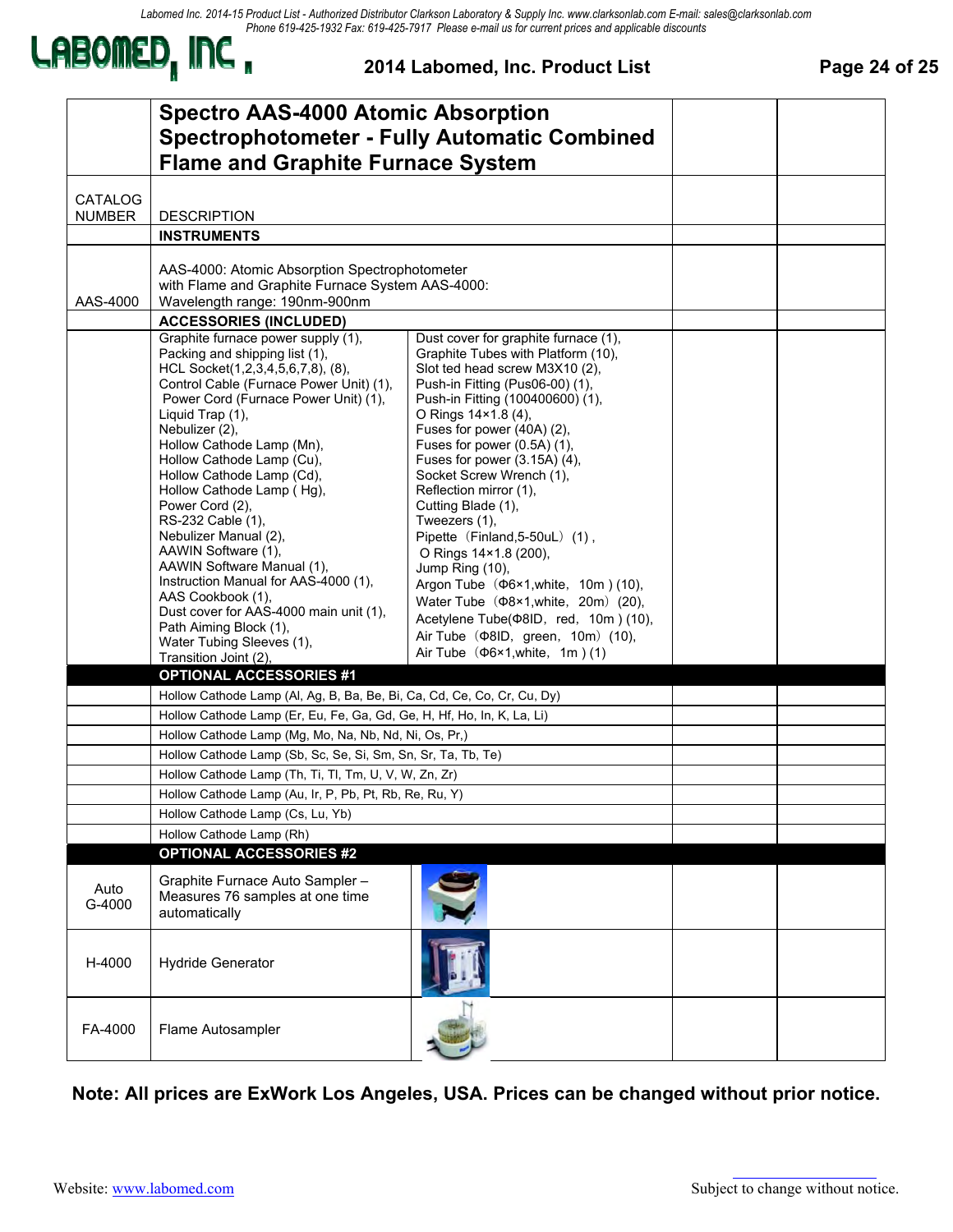

#### **2014 Labomed, Inc. Product List Page 25 of 25**

|                                 | <b>ACCESSORIES AND SPARE PARTS FOR</b><br><b>SPECTRO</b>                                          |  |
|---------------------------------|---------------------------------------------------------------------------------------------------|--|
| <b>CATALOG</b><br><b>NUMBER</b> | <b>DESCRIPTION</b>                                                                                |  |
|                                 | <b>INSTRUMENT</b>                                                                                 |  |
| 22M                             | <b>Operation Manual</b>                                                                           |  |
| $\overline{22S}$                | Service Manual                                                                                    |  |
| 22F                             | Set of 2 Filters for checking calibration                                                         |  |
|                                 |                                                                                                   |  |
| 22RSC                           | RS232-C Interface Cable                                                                           |  |
| 22RSS                           | Software with Cable for Spectro SC-20D-23RS-2000RS-UV2500                                         |  |
| 22RSP                           | Printer for Spectro 23RS, UV-2500, 2000RS, Spectro SC, Spectro<br>20D, 22RSS and UV-2502          |  |
| 2602RSP                         | Printer for Spectro UV-2602                                                                       |  |
| 23TL                            | Tungsten Halogen Lamp for Spectro 23 / UV-2502                                                    |  |
| 23TLS                           | Stand for Halogen Lamp Spectro 23, UV-2502                                                        |  |
| <b>UVL</b>                      | Deuterium Lamp for Spectro UV-VIS RS UV-2500 UV-2602<br>UVS2700/2800 UVD2950 UVD3000/3200 UVD3500 |  |
| 22H                             | Four Cell Holders for Spectro 23, Spectro 2000, UV-2502, UV-2602                                  |  |
| 22MP                            | Multi Purpose Cell Holder for Large Cell for Split and Double Beam<br>Spectro                     |  |
| 22WT                            | Constant Temperature System for Kinetic Test: Cell Holders with<br>water jacket and front panel   |  |
| Q4                              | 10mm. Square Quartz Cell with lid for wavelength 170 to 2600 nm.                                  |  |
| G <sub>4</sub>                  | Square Glass Cell 10mm. For wavelength 330-2500nm.                                                |  |
| 22DC                            | Dust Cover                                                                                        |  |
| 22RT                            | Round Cell 13x100mm., each                                                                        |  |
| FTC22                           | Flow-Through Cell                                                                                 |  |
| 22RF                            | Round Filter for Spectro 23 & 2502                                                                |  |
| 22TRAN                          | Transformer for Spectro 23 & 23RS                                                                 |  |
| <b>UVTRAN</b>                   | Transformer for D2 Power Supply                                                                   |  |
| LC                              | Longpath 5 Cell Holder 10-50mm. For Spectro UVD-3000/3200 and<br>UVS-2700/2800                    |  |
| HF                              | <b>Holmium Filter</b>                                                                             |  |
| 900/1600/110                    | Labomed Flow Through System (pump+cell) for 110V                                                  |  |
| 900/1600/220                    | Labomed Flow Through System (pump+cell) for 220V                                                  |  |
| PS SPLIT                        | Labomed Peltier System for Kinetic test for Split Beam Spectro                                    |  |
| PS DOUBLE                       | Labomed Peltier System for Kinetic test for Double Beam Spectro                                   |  |
| PS3500                          | Labomed Peltier System for Kinetic test for Spectro UVD-3500                                      |  |
| PS2000                          | Labomed Peltier System for Kinetic test for Spectro 2000RS                                        |  |
| PS2602                          | Labomed Peltier System for Kinetic test for Spectro UV-2602                                       |  |
| AA-3000                         | Adjustable Angle Solid Sample Holder                                                              |  |
| SR-3000                         | Specular Reflectance Accessory for Split and Double Beam                                          |  |
| 22TL                            | Cell Holder for 13mm Round Tube                                                                   |  |

**Note: All prices are ExWork Los Angeles, USA. Prices can be changed without prior notice.**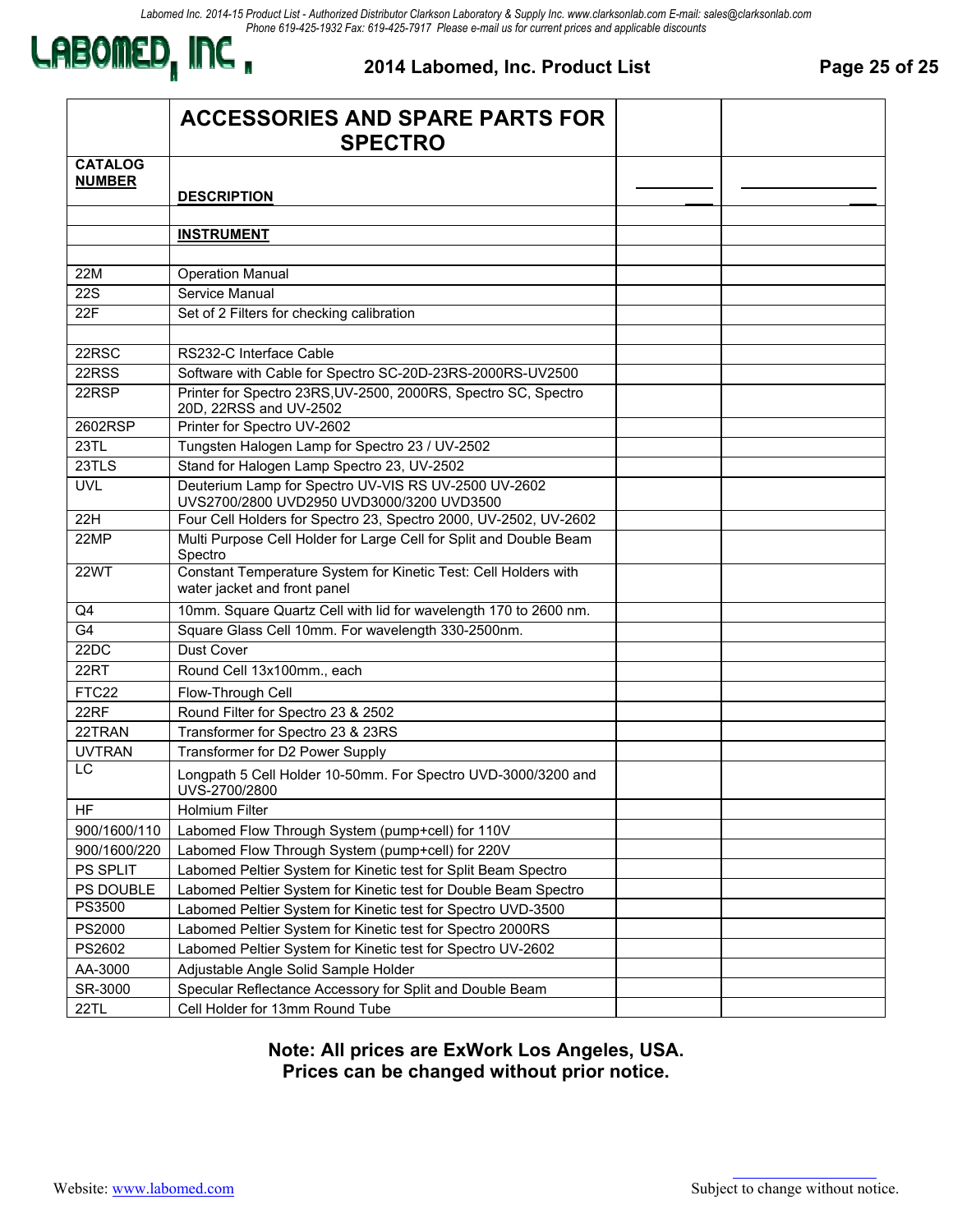

#### **2015 Labomed, Inc. Product List Page 1 of 1**

|                  | <b>DIAGNOSTIC EQUIPMENT PRICE LIST</b>                                                          |  |
|------------------|-------------------------------------------------------------------------------------------------|--|
| <b>CATALOG</b>   |                                                                                                 |  |
| <b>NUMBER</b>    | <b>DESCRIPTION</b>                                                                              |  |
|                  | <b>INSTRUMENT</b>                                                                               |  |
| H-7021           | Automatic Hematology Analyzer                                                                   |  |
| H-7021/EX        | Extra Scanner for Hematology Analyzer                                                           |  |
| IO-005           | Electrolyte Analyzer - Ion Measuring                                                            |  |
| SCO-2000         | Semi-Automatic Coagulation Test                                                                 |  |
| <b>BAS-100TS</b> | Semi-Automatic Analyzer                                                                         |  |
| <b>BAS-120TS</b> | Combined Clinical Chemistry and Multitest Analyzer Touch Screen                                 |  |
| <b>BAS-150TS</b> | Semi-Automatic Analyzer with Coagulation Test                                                   |  |
| <b>EMR-500</b>   | ELISA Microplate Reader Touch Screen                                                            |  |
| <b>EMW-600</b>   | Auto Microplate Washer Touch Screen                                                             |  |
|                  | 8 needle attachment for EMW-600                                                                 |  |
|                  | 12 needle attachment for EMW-600                                                                |  |
| <b>FACA-200</b>  | Fully Automatic Chemistry Analyzer                                                              |  |
| FACA-<br>200/ISE | Fully Automatic Chemistry Analyzer with Electrolyte testing                                     |  |
| CB-200           | Cabinet for FACA-200                                                                            |  |
| <b>FACA-261</b>  | Fully Automatic Chemistry Analyzer 250 Tests/Hr, True Random<br>Access                          |  |
| FACA-<br>261/ISE | Fully Automatic Chemistry Analyzer 450 Tests/Hr, True Random<br>Access with Electrolyte Testing |  |
| <b>FACA-301</b>  | Fully Automatic Chemistry Analyzer 300 Tests/Hr, True Random<br>Access                          |  |
| FACA-<br>301/ISE | Fully Automatic Chemistry Analyzer 300 Tests/Hr, True Random<br>Access with Electrolyte Testing |  |
| <b>FACA-401</b>  | Fully Automatic Chemistry Analyzer 400 Tests/Hr, True Random<br>Access                          |  |
| FACA-<br>401/ISE | Fully Automatic Chemistry Analyzer 400 Tests/Hr, True Random<br>Access with Electrolyte Testing |  |
| <b>FACA-601</b>  | Fully Automatic Chemistry Analyzer                                                              |  |
| FACA-<br>601/ISE | Fully Automatic Chemistry Analyzer with Electrolyte tester and<br>analyzer, 600 test/ hour      |  |
| <b>FACA-801</b>  | Fully Automatic Chemistry Analyzer with 800 tests/ hour                                         |  |
| FACA-<br>801/ISE | Fully Automatic Chemistry Analyzer with electrolyte tester and<br>analyzer,                     |  |
| <b>VH-22</b>     | Veterinary Auto Hematology Analyzer (22 Parameters)                                             |  |

**Note: All prices are ExWork Los Angeles, USA. Prices can be changed without prior notice.**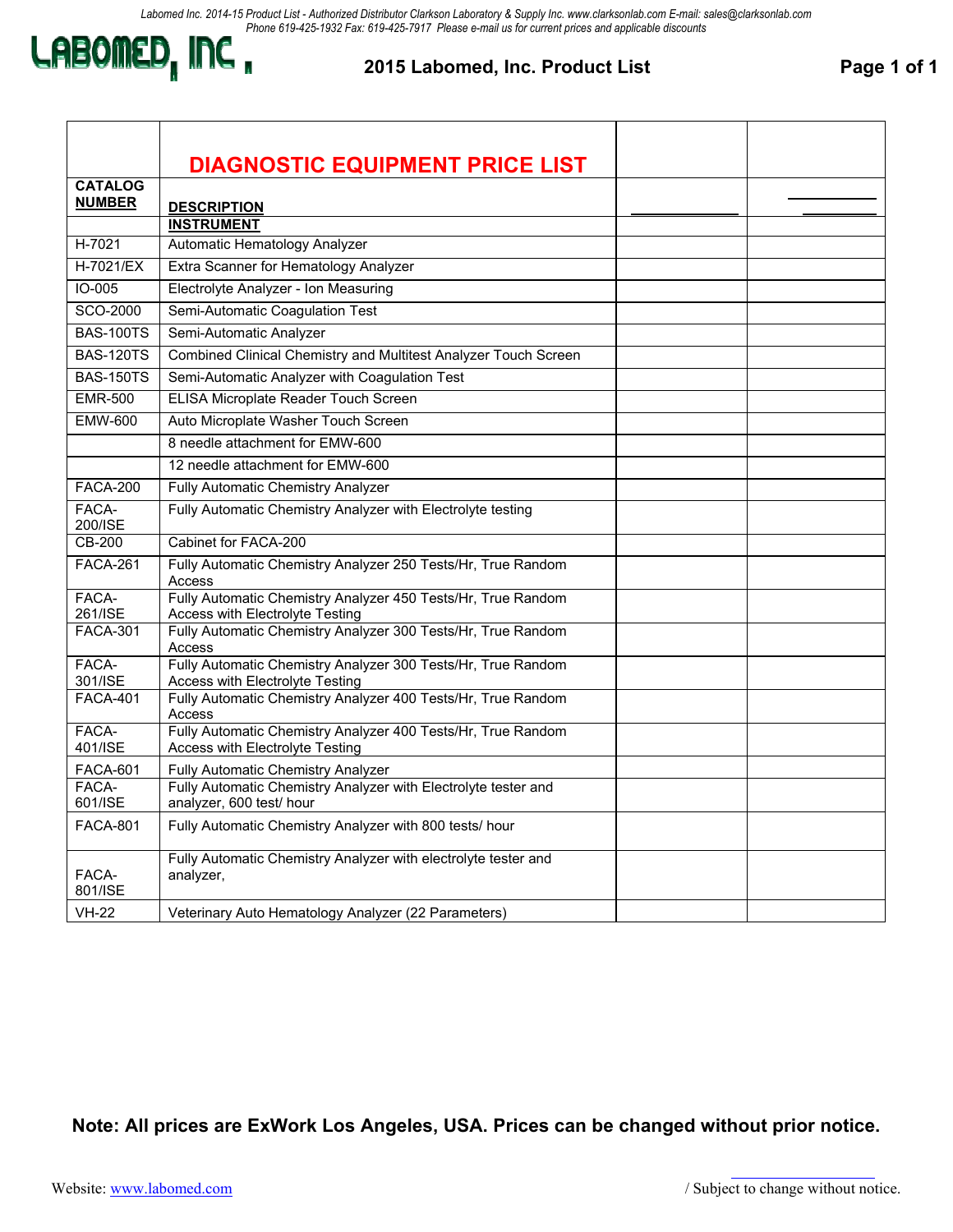

### **2014 Labomed, Inc. Product List**

|                                 | <b>CHEMISTRY ANALYZER</b><br><b>REAGENT PRICE LIST</b> |                                         |  |
|---------------------------------|--------------------------------------------------------|-----------------------------------------|--|
| <b>CATALOG</b><br><b>NUMBER</b> | <b>DESCRIPTION</b>                                     | <b>PACKAGING</b><br><b>SIZE (TESTS)</b> |  |
|                                 | <b>TEST NAME</b>                                       |                                         |  |
| A502-510TM                      | Albumin                                                | 510                                     |  |
| A504-780TM                      | <b>ALP</b>                                             | 780                                     |  |
| A524-780TM                      | <b>ALT</b>                                             | 780                                     |  |
| A532-200TM                      | Amylase                                                | 200                                     |  |
| A559-780TM                      | <b>AST</b>                                             | 780                                     |  |
| B538-370TM                      | Direct Bilirubin                                       | 370                                     |  |
| B549-620TM                      | <b>Total Bilirubin</b>                                 | 380                                     |  |
| C501-580TM                      | Chloride                                               | 580                                     |  |
| C503-580TM                      | Calcium                                                | 580                                     |  |
| C507-940TM                      | Cholesterol                                            | 940                                     |  |
| C514-650TM                      | Creatinine                                             | 650                                     |  |
| C519-440TM                      | <b>CK</b>                                              | 440                                     |  |
| C535-320TM                      | CO <sub>2</sub>                                        | 320                                     |  |
| G516-870TM                      | Glucose (hexokinase)                                   | 870                                     |  |
| G520-510TM                      | Glucose (Oxidase)                                      | 510                                     |  |
| G572-780TM                      | <b>GGT</b>                                             | 780                                     |  |
| H513-330TM                      | <b>HDL</b>                                             | 330                                     |  |
| I516-780TM                      | Phosphorous                                            | 780                                     |  |
| I592-380TM                      | Iron                                                   | 380                                     |  |
| L530-400TM                      | <b>LDL</b>                                             | 400                                     |  |
| L533-780TM                      | ${\rm LDH}$                                            | 780                                     |  |
| M527-430TM                      | Magnesium                                              | 430                                     |  |
| P605-510TM                      | Potassium                                              | 510                                     |  |
| P615-780TM                      | TP (CSF/Urine)                                         | 780                                     |  |
| S650-360TM                      | Sodium                                                 | 360                                     |  |
| T532-1170TM                     | Triglycerides                                          | 1170                                    |  |
| T528-1300TM                     | <b>Total Protein</b>                                   | 1300                                    |  |
| U582-1170TM                     | Uric Acid                                              | 1170                                    |  |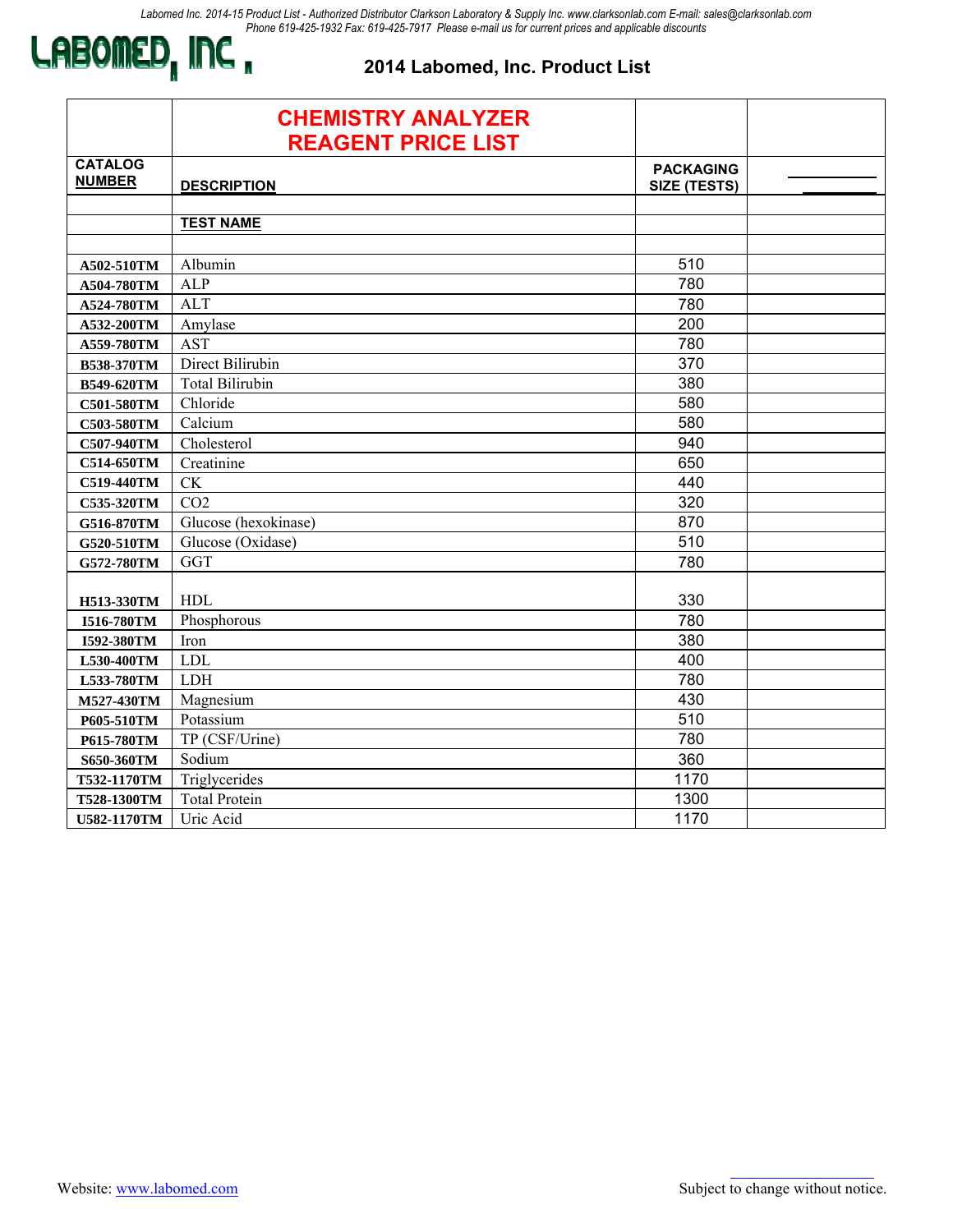

# **CABOMED, INC** 2015 Labomed, Inc. Product List Page 1 of 21, **MICROSCOPE Product LIST**

| <b>Series</b>              | <b>Model</b> | <b>Description</b>                                |  |
|----------------------------|--------------|---------------------------------------------------|--|
| <b>Annular</b>             | $LB-8$       | Annular Illuminator, Circle LED Ring Light,       |  |
| <b>Illuminator, Circle</b> |              | (used for illumination of stereo microscopes---   |  |
| <b>LED Ring Light</b>      |              | with 48 LED lamps)                                |  |
| <b>Annular</b>             | $LB-10$      | Annular Illuminator, Circle Fluorescent Ring      |  |
| <b>Illuminator, Circle</b> |              | Light, (used for illumination of stereo           |  |
| <b>Fluorescent, Ring</b>   |              | microscopes)                                      |  |
| Light                      |              |                                                   |  |
| <b>Presentation</b>        | LB-90        | HD Presentation Microscope (High Definition       |  |
| <b>Microscopes</b>         |              | full color, 1600x1200)                            |  |
|                            | LB-91        | HD Presentation Microscope, (Can capture          |  |
|                            |              | and save 20 images)                               |  |
|                            | LB-92        | HD Presentation Microscope, (Auto Focus           |  |
|                            |              | and Remote Control)                               |  |
| <b>Monocular</b>           | LB-100       | Monocular Zoom Microscope, (Zoom Ratio:           |  |
| <b>Microscopes</b>         |              | 1: 6.5                                            |  |
|                            | LB-101       | Monocular Zoom Microscope, (Zoom Ratio:           |  |
|                            |              | 1: 6.5), with Microscope Stand Clips,             |  |
|                            |              | Illumination and Focusing Range of 55mm           |  |
|                            | LB-102       | Digital Monocular Microscope, (1x Objective       |  |
|                            |              |                                                   |  |
|                            |              | and 0.5×Eyepiece)                                 |  |
|                            | LB-110       | Monocular Biological Microscope, Achromatic       |  |
|                            |              | Objective (10x, 40x)                              |  |
|                            | LB-111       | Monocular Biological Microscope, Achromatic       |  |
|                            |              | Objective (10x, 40x) with Iris Diaphragm          |  |
|                            | LB-112       | Monocular Biological Microscope with Blue         |  |
|                            |              | and Green Filters, Achromatic Objective (10x,     |  |
|                            |              | 40x) and Attachable Mechanical Stage 110-         |  |
|                            |              | 120mmm / 60x30mm                                  |  |
|                            | LB-114       | <b>Biological Monocular Microscopes with Wide</b> |  |
|                            |              | Field Achromatic Objective (DIN 4x, 10x,          |  |
|                            |              | 40×(S) and Plain Stage with Slide Clips           |  |
|                            |              | 110×120mm                                         |  |
|                            | LB-115       | Biological Monocular Microscopes with Wide        |  |
|                            |              | Field Achromatic Objective (DIN 4x, 10x,          |  |
|                            |              | 40×(S) and Plain Stage with Attachable            |  |
|                            |              | Mechanical 110×120mm/60×30mm                      |  |
|                            | LB-116       | <b>Biological Monocular Microscopes with Wide</b> |  |
|                            |              | Field Achromatic Objective (DIN 4x, 10x,          |  |
|                            |              | 40×(S) and Double Layers Mechanical Stage         |  |
|                            |              | 110×120mm/70×20mm                                 |  |
|                            | LB-117       | LB-117 Biological Monocular Microscope With       |  |
|                            |              | Wide Field, Quadruple Nosepiece And Plan          |  |
|                            |              | <b>Achromatic Objectives</b>                      |  |
|                            | LB-118       | LB-118 LCD Digital Biological Microscope          |  |
|                            |              |                                                   |  |
|                            |              |                                                   |  |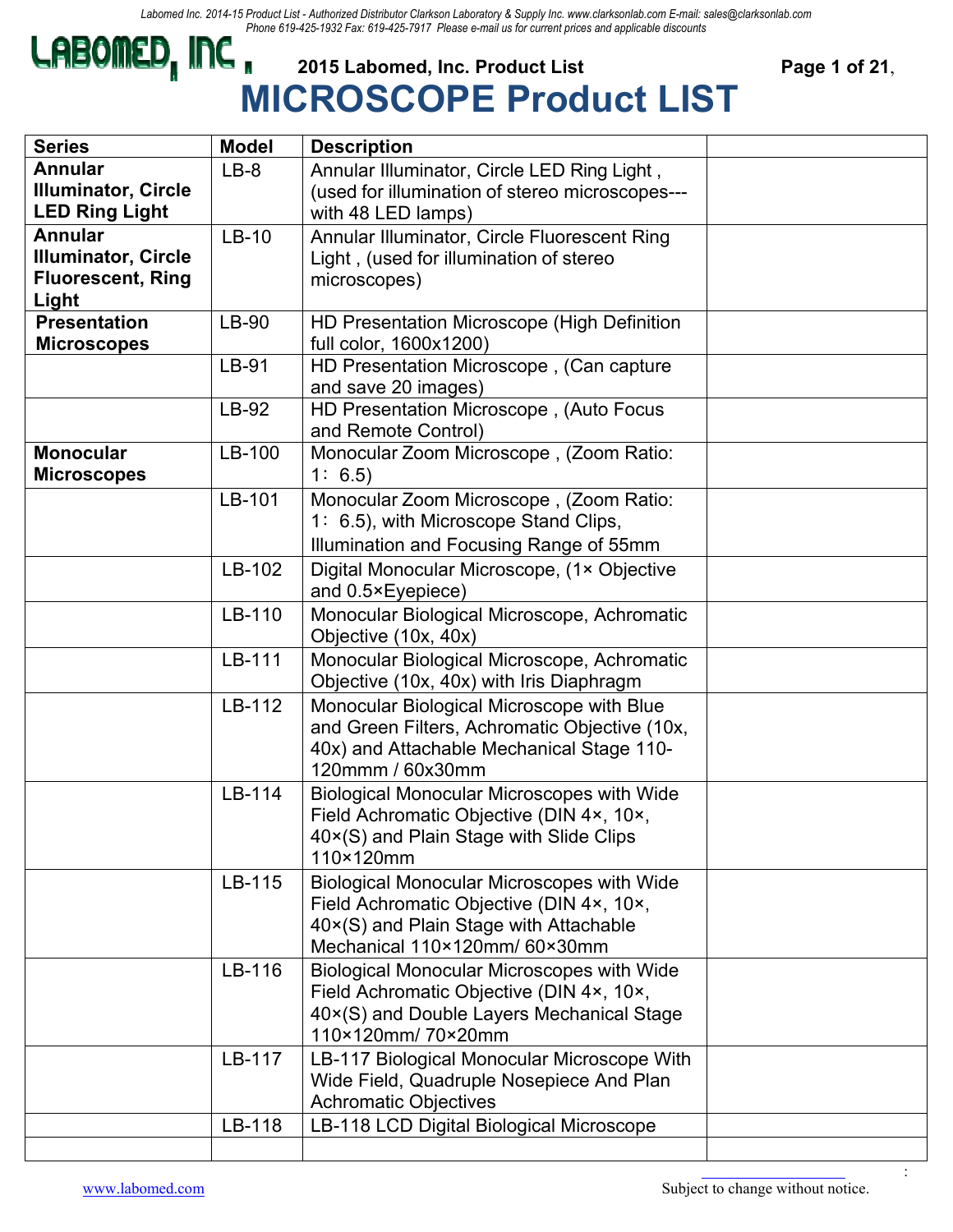| LABOMED, INC,                                                                                  |        | 2015 Labomed, Inc. Product List                                                                                                                                                                                            | Page 2 of 21, |
|------------------------------------------------------------------------------------------------|--------|----------------------------------------------------------------------------------------------------------------------------------------------------------------------------------------------------------------------------|---------------|
|                                                                                                | LB-119 | Monocular Biological Microscope with Infinite<br><b>Optical System and Plan Achromatic</b><br>Objectives                                                                                                                   |               |
| <b>Polarizing</b><br><b>Monocular</b><br><b>Microscope</b>                                     | LB-120 | Polarizing Monocular Microscope with 0°-<br>90°Rotatable Analyzer, $\lambda$ Slip, 1/4 $\lambda$ Slip and<br>Quartz Wedge, Quadruple Nosepiece, Center<br>Adjustable, Polarizer can be Swung out of<br><b>Optical Path</b> |               |
| <b>Digital Monocular</b><br><b>Microscopes</b>                                                 | LB-121 | Digital Monocular Microscope with Camera<br>(1.3MP), 1280×1024 resolution, and Software<br>with LED Illumination                                                                                                           |               |
|                                                                                                | LB-122 | Portable Monocular Inverted Biological<br>Microscope                                                                                                                                                                       |               |
|                                                                                                | LB-130 | Portable USB digital microscope (1.3MP) and<br>Software with LED Illumination                                                                                                                                              |               |
|                                                                                                | LB-131 | Digital Eyepiece for LB-101 Monocular Zoom<br>Microscope                                                                                                                                                                   |               |
| <b>Portable</b><br><b>Measuring</b><br><b>Microscope</b>                                       | LB-132 | Portable Measuring Microscope (50x, With<br>Illumination)                                                                                                                                                                  |               |
|                                                                                                | LB-134 | Portable Measuring Microscope (100×, With<br>Illumination) with Pen Light Illumination and<br>Holder                                                                                                                       |               |
|                                                                                                | LB-137 | Portable Measuring Microscope (40×, With<br>Illumination)                                                                                                                                                                  |               |
|                                                                                                | LB-139 | Portable Measuring Microscope (20×, With<br>Illumination)                                                                                                                                                                  |               |
| <b>Cold Light</b><br><b>Illumination</b>                                                       | LB-150 | Cold Light Illumination, Circle fiber-optical cold<br>light source with a Ring Light Guide with<br>Flexible Tube, Length 1000mm and Adapter<br>Ring Size ¢50mm/ ¢60mm                                                      |               |
| <b>Binocular</b><br><b>Biological</b><br>Microscope with<br><b>Wide Field</b><br>(Anti-Fungus) | LB-200 | <b>Binocular Biological Microscope with</b><br>Infinite Semi-Plan Optical System (Infinity<br>Color Corrected System) and Extra Wide Field<br>(Anti-Fungus)                                                                |               |
| <b>Binocular and</b><br><b>Trinocular</b><br><b>Biological</b><br><b>Microscopes</b>           | LB-201 | <b>Binocular Biological Microscope with Finite</b><br>Optical System, Achromatic Objectives and<br><b>LED Illumination</b>                                                                                                 |               |
|                                                                                                | LB-202 | <b>Binocular Biological Microscope with Finite</b><br>Plan Optical System, Plan Achromatic<br>Objectives and LED Illumination                                                                                              |               |
|                                                                                                | LB-203 | <b>Trinocular Biological Microscope with Finite</b><br>Plan Optical System, Plan Achromatic<br>Objectives and LED Illumination                                                                                             |               |
|                                                                                                |        |                                                                                                                                                                                                                            |               |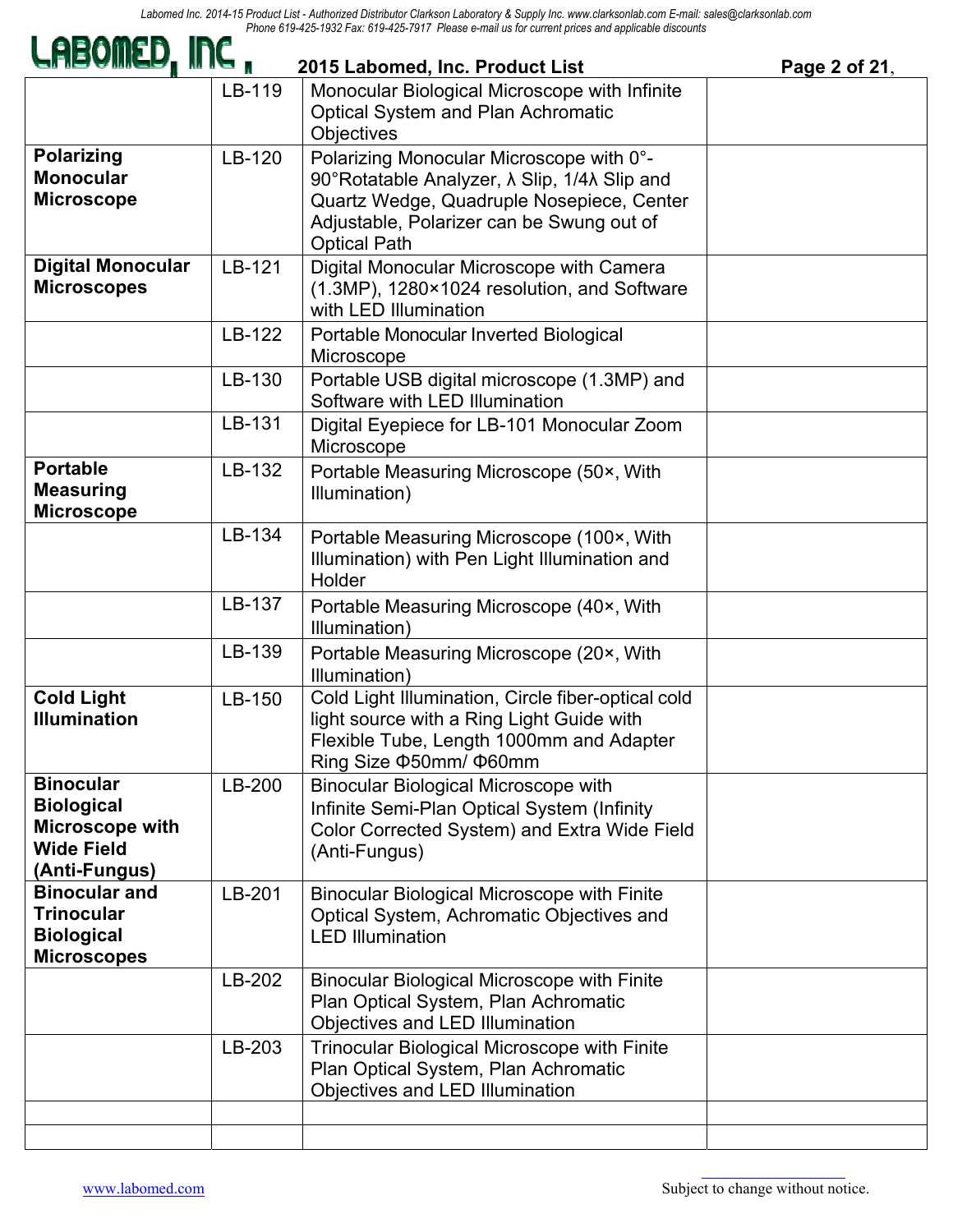| LHBOMED, INC,                                                                        |        | 2015 Labomed, Inc. Product List                                                                                                                                                                                                  | Page 3 of 21, |
|--------------------------------------------------------------------------------------|--------|----------------------------------------------------------------------------------------------------------------------------------------------------------------------------------------------------------------------------------|---------------|
|                                                                                      | LB-204 | Binocular Biological Microscope with<br>Seidentopf Binocular Head, Wide Field<br>Eyepiece, Backward Quadruple Nosepiece,<br>Achromatic Objectives and LED Illumination                                                           |               |
|                                                                                      | LB-205 | <b>Binocular Digital Microscope with Seidentopf</b><br>Binocular Head, Wide Field Eyepiece,<br>Backward Quadruple Nosepiece, Achromatic<br>Objectives, LED Illumination and 3.2MP<br><b>Camera and Software</b>                  |               |
|                                                                                      | LB-206 | <b>Trinocular Biological Microscope with Finite</b><br>Plan Optical System, Plan Achromatic<br>Objectives and LED Illumination                                                                                                   |               |
|                                                                                      | LB-210 | <b>Biological Binocular Educational Microscopes</b><br>with Built-in Rotating Head, LED Illumination,<br>Wide Field and Finite Optical System                                                                                    |               |
|                                                                                      | LB-212 | Binocular Digital Microscope with Wide Field,<br>Camera, 1280×1024 resolution, and Software<br>with LED Illumination (1.3MP)                                                                                                     |               |
|                                                                                      | LB-213 | <b>Binocular Biological Microscope with Dark</b><br>Field Attachment and Phase Contrast Kit (Anti-<br>Fungus)                                                                                                                    |               |
|                                                                                      | LB-220 | <b>Biological Binocular Microscope with Wide</b><br>Field, LED Illumination and Double Layer<br>Mechanical Stage 132×142mm/75×40mm                                                                                               |               |
| <b>Digital</b><br><b>Microscopes with</b><br><b>Camera</b>                           | LB-221 | Binocular Digital Microscope with Camera and<br>Software (1.3MP), 1280×1024 resolution with<br>Real Time Photo and Video Capture, Double<br>Layers Mechanical Stage 132×142mm/<br>75×40mm and LED Illumination                   |               |
| <b>Binocular and</b><br><b>Trinocular</b><br><b>Biological</b><br><b>Microscopes</b> | LB-222 | <b>Trinocular Biological Microscope with Wide</b><br>Field, Double Layer Mechanical Stage<br>132×142mm/75×40mm, Backward Quadruple<br>Nosepiece and LED Illumination                                                             |               |
|                                                                                      | LB-223 | Biological Binocular Microscope with Wide<br>Field, LED Illumination and Double Layer<br>Mechanical Stage 132×142mm/75×40mm<br>with 5 Achromatic objective (4X, 10X, 40X,<br>60X, 100X)                                          |               |
|                                                                                      | LB-224 | <b>Trinocular Biological Microscope with Wide</b><br>Field, Double Layer Mechanical Stage<br>132×142mm/75×40mm, Backward Quadruple<br>Nosepiece and LED Illumination With 5<br>Achromatic objective (4X, 10X, 40X, 60X,<br>100X) |               |
|                                                                                      | LB-225 | Biological <b>Binocular</b> Microscope with Wide<br>Field, LED Illumination and Double Layer<br>Mechanical Stage 132×142mm/75×40mm<br>with 6 achromatic objective (4X, 10X, 20X,<br>40X, 60X, 100X)                              |               |

a an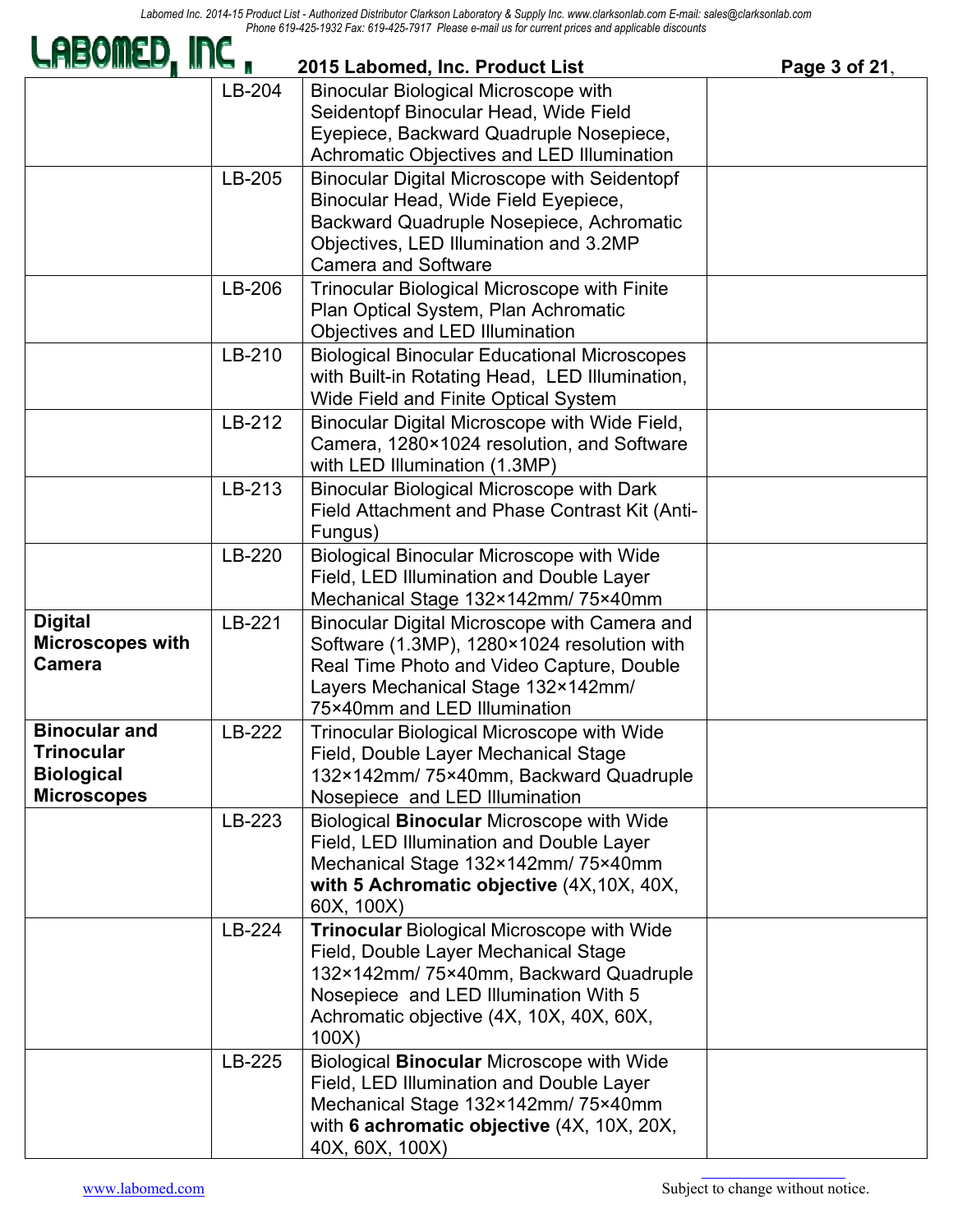| LHEQMED, INC ,                                                                                           |        | 2015 Labomed, Inc. Product List                                                                                                                                                                                                                                                 | Page 4 of 21, |
|----------------------------------------------------------------------------------------------------------|--------|---------------------------------------------------------------------------------------------------------------------------------------------------------------------------------------------------------------------------------------------------------------------------------|---------------|
|                                                                                                          | LB-226 | <b>Trinocular Biological Microscope with Wide</b><br>Field, Double Layer Mechanical Stage<br>132×142mm/75×40mm, Backward Quadruple<br>Nosepiece and LED Illumination With 6<br>Achromatic objective (4X, 10X, 20X, 40X,<br>60X, 100X)                                           |               |
|                                                                                                          | LB-227 | Binocular Digital Microscope with Camera and<br>Software (1.3MP), 1280×1024 resolution with<br>Real Time Photo and Video Capture, Double<br>Layers Mechanical Stage 132×142mm/<br>75×40mm and LED Illumination with 5<br>Achromatic objective (4X, 10X, 40X, 60X,<br>100X       |               |
|                                                                                                          | LB-228 | Binocular Digital Microscope with Camera and<br>Software (1.3MP), 1280×1024 resolution with<br>Real Time Photo and Video Capture, Double<br>Layers Mechanical Stage 132×142mm/<br>75×40mm and LED Illumination with 6<br>Achromatic objective (4X, 10X, 20X, 40X,<br>60X, 100X) |               |
| <b>Binocular</b><br><b>Biological</b><br><b>Microscopes with</b><br><b>Camera and</b><br><b>Software</b> | LB-230 | <b>Binocular Biological Digital Microscope (Anti-</b><br>Fungus) with Wide Field, Camera and<br>Software (1.3MP), LED Illumination                                                                                                                                              |               |
| <b>Trinocular</b><br><b>Biological</b><br><b>Microscopes</b>                                             | LB-231 | Trinocular Biological Microscope (Anti-Fungus)<br>with Wide Field and LED Illumination                                                                                                                                                                                          |               |
|                                                                                                          | LB-232 | Binocular Biological Microscope (Anti-Fungus)<br>with Wide Field and Phase Contrast Kit,<br>Achromatic Objectives (4x, 10x, 40x, 100x).<br>With 10x eyepiece, total magnifications is 40x,<br>100×, 400×, 1000×. Plan Concave Mirror and<br><b>LED Illumination</b>             |               |
|                                                                                                          | LB-233 | <b>Trinocular Biological Microscope with Infinite</b><br>Semi-Plan Objectives and LED Illumination                                                                                                                                                                              |               |
| <b>Binocular</b><br><b>Biological</b><br><b>Microscopes</b>                                              | LB-234 | <b>Binocular Biological Microscope with</b><br>Advanced Alignment, Wide Field and LED<br>Illumination                                                                                                                                                                           |               |
|                                                                                                          | LB-235 | <b>Binocular Biological Microscope with Wide</b><br>Field and Infinite Semi-Plan Optical System                                                                                                                                                                                 |               |
| <b>Digital Biological</b><br><b>Microscopes with</b><br><b>Camera and</b><br><b>Software</b>             | LB-236 | <b>Binocular Biological Digital Microscope with</b><br>Wide Field, Semi-Plan Optical System,<br>Interpupillary Distance of 55-75mm, Camera<br>and Software (1.3MP) and LED Illumination                                                                                         |               |
|                                                                                                          |        |                                                                                                                                                                                                                                                                                 |               |
|                                                                                                          |        |                                                                                                                                                                                                                                                                                 |               |

 $\blacksquare$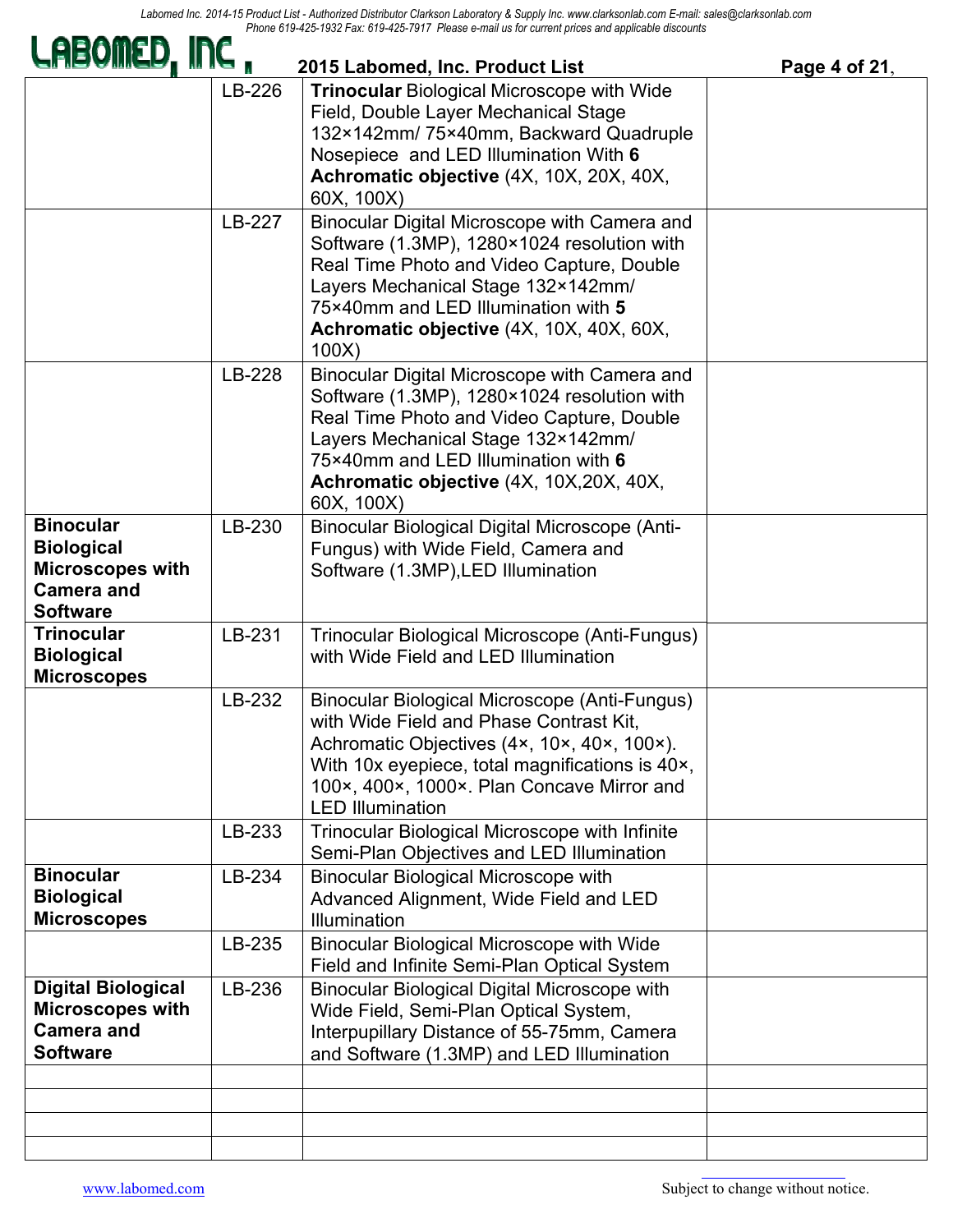| LABOMED, INC                                                                      |        | 2015 Labomed, Inc. Product List                                                                                                                                                                                                                                       | Page 5 of 21, |
|-----------------------------------------------------------------------------------|--------|-----------------------------------------------------------------------------------------------------------------------------------------------------------------------------------------------------------------------------------------------------------------------|---------------|
|                                                                                   | LB-237 | Binocular Biological Digital Microscope with<br>Turret Phase Contrast Kit, Wide Field, Semi-<br>Plan Optical System, Interpupillary Distance of<br>48-75mm, and Camera and Software (1.3MP)<br>with High-Resolution, 1280×1024, USB2.0<br>output and LED Illumination |               |
|                                                                                   | LB-238 | <b>Binocular Biological Digital Microscope with</b><br>Wide Field, Semi-Plan Optical System and<br>Camera and Software (0.4MP CCD) and<br>Halogen Illumination, Camera connects to PC<br>or TV                                                                        |               |
|                                                                                   | LB-239 | <b>Binocular Biological Digital Microscope with</b><br>Wide Field, Semi-Plan Optical System,<br><b>Backward</b><br>Quintuple Nosepiece, Camera and Software<br>(0.3MP CMOS) and Halogen Illumination                                                                  |               |
|                                                                                   | LB-240 | <b>Binocular Biological Microscope with Finite</b><br>Plan Objectives (Anti-Fungus)                                                                                                                                                                                   |               |
| <b>Trinocular</b><br><b>Biological</b><br><b>Microscopes</b>                      | LB-242 | Trinocular Biological Microscope with Infinity<br>Plan Optical System, Extra Wide Field and<br><b>LED Illumination</b>                                                                                                                                                |               |
|                                                                                   | LB-243 | <b>Trinocular Biological Microscope with Wide</b><br>Field, simple Phase Contrast Kit, Digital<br>Camera (3.2MP), Infinite Plan Optical System<br>and Infinite Plan Achromatic Objectives (10x,<br>20x, 40x, 100x) and Halogen Illumination                           |               |
| <b>Fluorescent</b><br><b>Biological</b><br><b>Microscopes</b>                     | LB-244 | <b>Binocular LED Fluorescent Biological</b><br>Microscope with Wide Field, Epi-Fluorescent<br>Attachment (465-476nm excited wavelength<br>with high SNR), Reflected Light Source,<br>Infinite Semi-Plan Optical System and<br><b>Halogen Illumination</b>             |               |
|                                                                                   | LB-245 | <b>Trinocular LED Fluorescent Biological</b><br>Microscope with Wide Field, Epi-Fluorescent<br>Attachment, Reflected Light Source, Infinite<br>Semi-Plan Optical System and Halogen<br><b>Illumination</b>                                                            |               |
| <b>Biological Digital</b><br><b>Microscopes</b>                                   | LB-246 | Trinocular Biological Microscope with Wide<br>Field, LED Illumination and Six Infinite Plan<br>Achromatic Objectives (4x, 10x, 20x, 40x,<br>60x, 100x)                                                                                                                |               |
| <b>Anti-Fungus</b><br><b>Microscopes</b>                                          | LB-247 | Binocular Biological Microscope with Infinite<br>Plan Optical System and Extra Wide Field<br>(Anti-Fungus) with LED Illumination                                                                                                                                      |               |
| <b>Binocular</b><br><b>Biological</b><br><b>Microscopes with</b><br><b>Camera</b> | LB-248 | Binocular Digital Microscope with Infinity Plan<br>Optical System, Wide Field and Camera and<br>Software (3.0MP) and Halogen Illumination                                                                                                                             |               |
|                                                                                   |        |                                                                                                                                                                                                                                                                       |               |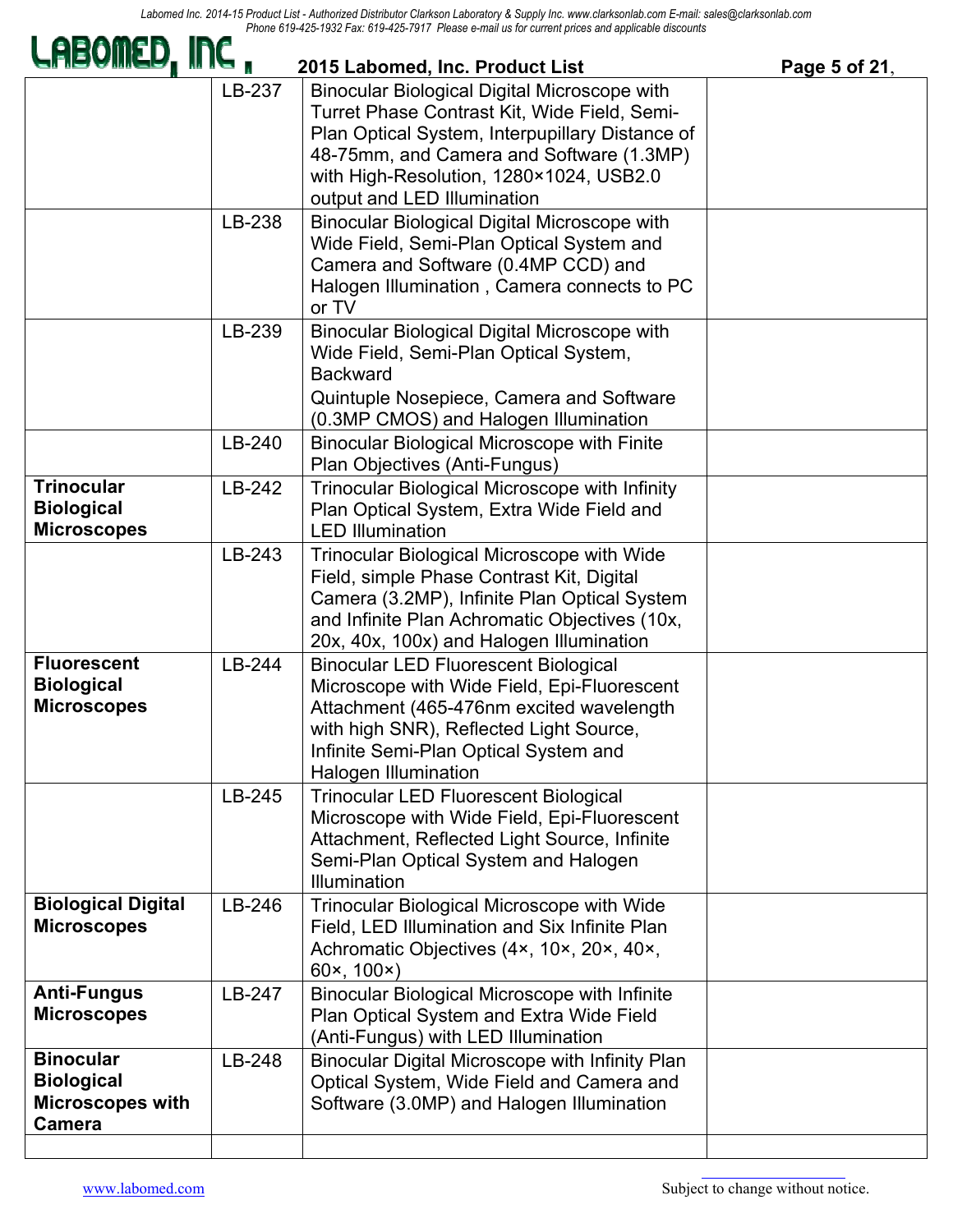| LABOMED, INC ,                                                 |                  | 2015 Labomed, Inc. Product List                                                                                                                                                                                                                                                                                                                                                                                                             | Page 6 of 21, |
|----------------------------------------------------------------|------------------|---------------------------------------------------------------------------------------------------------------------------------------------------------------------------------------------------------------------------------------------------------------------------------------------------------------------------------------------------------------------------------------------------------------------------------------------|---------------|
| <b>Biological Anti-</b><br><b>Fungus</b><br><b>Microscopes</b> | LB-250<br>LB-251 | Binocular Biological Microscope (Anti-Fungus)<br>with Wide Field, Achromatic Objectives (4x,<br>10x, 40x, 100x), Sharp Image Display, Double<br>Layers Mechanical Stage 140×140mm/<br>75×50mm and LED Illumination<br>Trinocular Biological Microscope (Anti-Fungus)<br>with Wide Field and Advanced Alignment,<br>Achromatic Objectives (4x, 10x, 40x, 100x),<br>Quadruple Nosepiece, Double Layers<br>Mechanical Stage 140×140mm/75×50mm, |               |
|                                                                | LB-254           | <b>LED Illumination with Blue and Green Filters</b><br><b>Binocular Biological Microscope with Wide</b><br>Field, LED Illumination, Double Layers<br>Mechanical Stage 140×140mm/75×50mm,<br>Blue and Green Filters and Five Semi-Plan<br>Achromatic Objectives (4x, 10x, 40x, 60x,<br>100x)                                                                                                                                                 |               |
|                                                                | LB-255           | <b>Trinocular Seidentopf Biological Microscope</b><br>with Wide Field, LED Illumination and Five<br>Semi-Plan Achromatic Objectives (4x, 10x,<br>40x, 60x, 100x)                                                                                                                                                                                                                                                                            |               |
|                                                                | LB-256           | <b>Binocular Biological Microscope with Wide</b><br>Field, LED Illumination and Six Plan<br>Achromatic Objectives (4x, 10x, 20x, 40x,<br>60x, 100x)                                                                                                                                                                                                                                                                                         |               |
|                                                                | LB-257           | <b>Trinocular Biological Microscope with Wide</b><br>Field, LED Illumination and Six Plan<br>Achromatic Objectives (4x, 10x, 20x, 40x,<br>60x, 100x)                                                                                                                                                                                                                                                                                        |               |
|                                                                | LB-258           | <b>Binocular Biological Microscope with Wide</b><br>Field, LED Illumination and Six Infinite<br>Achromatic Objectives (4x, 10x, 20x, 40x,<br>60x, 100x)                                                                                                                                                                                                                                                                                     |               |
|                                                                | LB-259           | <b>Trinocular Biological Microscope with Wide</b><br>Field, LED Illumination and Six Infinite<br>Achromatic Objectives (4x, 10x, 20x, 40x,<br>60x, 100x)                                                                                                                                                                                                                                                                                    |               |
| <b>Medical</b><br><b>Microscopes</b>                           | LB-260           | Binocular Medical Microscope with Wide Field,<br>Double Layers Mechanical Stage<br>140×140mm/75×50mm, with LED<br>Illumination. CAN USE A DARK FIELD<br>CONDENSER, DRY OR OIL, ON REQUEST.                                                                                                                                                                                                                                                  |               |
|                                                                | LB-261           | <b>Trinocular Biological Microscope with Wide</b><br>Field, Infinite Semi-Plan Optical System and<br>Halogen Illumination. Comes with Infinitive<br>Semi-plan Achromatic Objectives 4x, 10x,<br>40×, 100×, (Can make 5 objectives by request,<br>adding 20x or 60x objectives for free)                                                                                                                                                     |               |

a an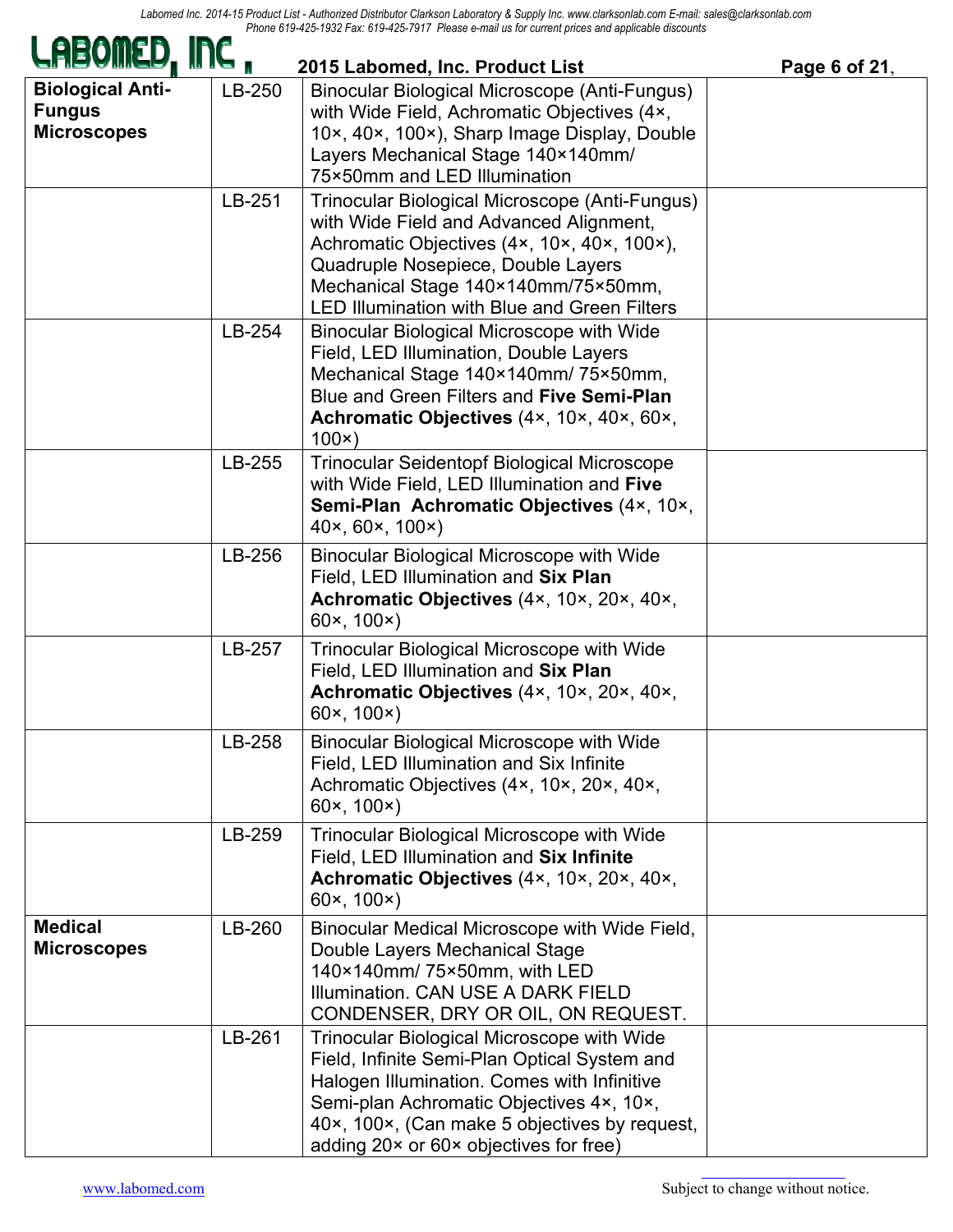*Labomed Inc. 2014-15 Product List - Authorized Distributor Clarkson Laboratory & Supply Inc. www.clarksonlab.com E-mail: sales@clarksonlab.com Phone 619-425-1932 Fax: 619-425-7917 Please e-mail us for current prices and applicable discounts*Ā s.

| LABOMED, INC,                                                 |        | 2015 Labomed, Inc. Product List                                                                                                                                                                                                                                                            | Page 7 of 21, |
|---------------------------------------------------------------|--------|--------------------------------------------------------------------------------------------------------------------------------------------------------------------------------------------------------------------------------------------------------------------------------------------|---------------|
|                                                               | LB-262 | <b>Trinocular Medical Microscope with Wide Field</b><br>and LED Illumination                                                                                                                                                                                                               |               |
|                                                               | LB-263 | <b>Biological Binocular Flourescent Microscope</b><br>With LED Illumination and Infinite Optical<br>System (Infinity Color Corrected)                                                                                                                                                      |               |
|                                                               | LB-264 | <b>Biological Trinocular Flourescent Microscope</b><br>With LED Illumination and Infinite Optical<br><b>System (Infinity Color Corrected)</b>                                                                                                                                              |               |
|                                                               | LB-270 | Biological Binocular Microscope with infinite<br>optical system, Infinity Plan Achromatic<br>objectives, 4X, 10x, 40x, 100x AND Halogen<br>6V/20W illumination                                                                                                                             |               |
|                                                               | LB-271 | <b>Biological and Medical Trinocular Microscope</b><br>with Infinite Optical System and LED<br>Illumination                                                                                                                                                                                |               |
|                                                               | LB-272 | <b>Biological Binocular Digital Microscope with</b><br>Camera and Software (3.2MP), 2048×1536<br>Resolution, Infinite Optical System and<br>Halogen and LED Illumination                                                                                                                   |               |
| <b>Anti-Fungus</b><br><b>Microscopes</b>                      | LB-273 | <b>Biological Binocular Microscope with Infinite</b><br>Optical System and Halogen and LED<br>Illumination (Anti-Fungus) (prevents scratches<br>from user arms)                                                                                                                            |               |
| <b>Fluorescent</b><br><b>Biological</b><br><b>Microscopes</b> | LB-274 | <b>Binocular LED Fluorescent Biological</b><br>Microscopes with Wide Field, Infinite Plan<br>Optical System, Reflected Light Source, LED<br><b>Illumination</b>                                                                                                                            |               |
|                                                               | LB-275 | <b>Trinocular LED Fluorescent Biological</b><br>Microscope with Wide Field, Infinite Plan<br>Optical System, Reflected Light Source,<br>Rectangular Stage (216×150mm, Cross Travel<br>78×54mm, Using Low-positioned X/ Y Coaxial<br>Control Knob, Can Hold Two Sides), LED<br>Illumination |               |
| <b>Binocular</b><br><b>Biological</b><br><b>Microscopes</b>   | LB-276 | <b>Biological Binocular Microscope with Infinite</b><br>Optical System, Extra Wide Field, Infinite Plan<br>Achromatic Objectives (4x, 10x, 40x, 100x)<br>and Halogen Illumination                                                                                                          |               |
| <b>Trinocular</b><br><b>Biological</b><br><b>Microscopes</b>  | LB-277 | <b>Biological Siedentopf Trinocular Microscope</b><br>with Infinite Optical System, Extra Wide Field<br>and Halogen Illumination                                                                                                                                                           |               |
| <b>Fluorescent</b><br><b>Biological</b><br><b>Microscopes</b> | LB-278 | Fluorescent Binocular Biological Microscope<br>with Infinite Optical System, Extra Wide Field<br>and Halogen Illumination                                                                                                                                                                  |               |
|                                                               | LB-279 | <b>Fluorescent Trinocular Biological Microscope</b><br>with Infinite Optical System, Extra Wide Field<br>and Halogen Illumination                                                                                                                                                          |               |

2728 S. La Cienega Blvd.., Los Angeles, CA 90034 – Tel. (310) 202-0811 Fax (310) 202-7286 – Email: spectro@labomed.com, Website:

EVA A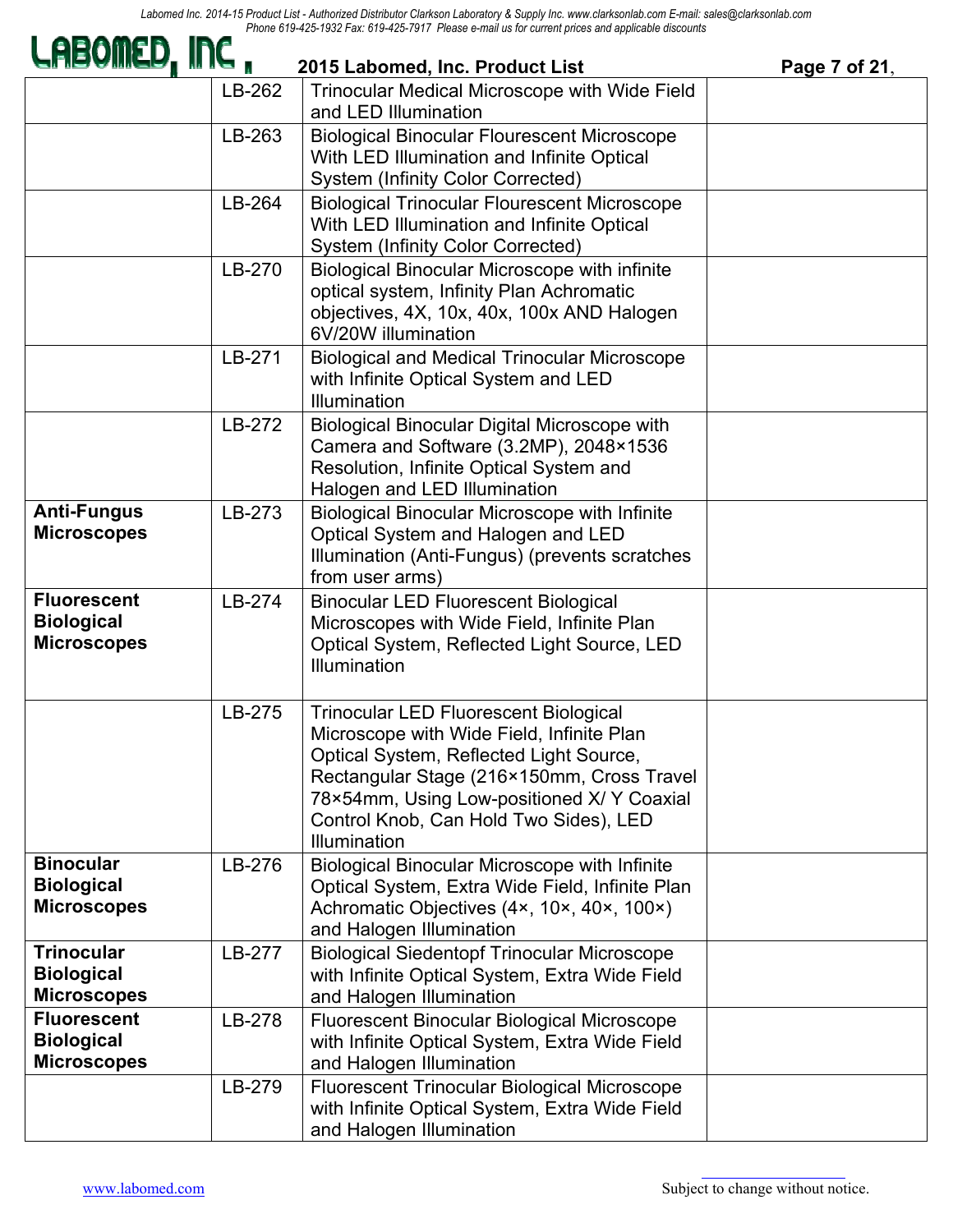| LABOMED, INC,                                                 |        | 2015 Labomed, Inc. Product List                                                                                                                                                                                       | Page 8 of 21, |
|---------------------------------------------------------------|--------|-----------------------------------------------------------------------------------------------------------------------------------------------------------------------------------------------------------------------|---------------|
| <b>Research</b><br><b>Microscopes</b>                         | LB-280 | Research Trinocular Biological Microscope<br>with Extra Wide Field, Infinite Plan Optical<br>System, Kohler and Halogen Illumination                                                                                  |               |
| <b>Flourescent</b><br><b>Biological</b><br><b>Microscopes</b> | LB-281 | <b>Trinocular LED Fluorescent Biological</b><br>Microscope with Wide Field, Infinite Plan<br>Optical System, Halogen and LED Illumination                                                                             |               |
|                                                               | LB-282 | Upright Binocular Fluorescent Microscope with<br>Infinite Optical System, Plan Achromatic<br>Objectives and B, G, UV and V Excitation<br><b>Filters</b>                                                               |               |
|                                                               | LB-283 | <b>Upright Trinocular Fluorescent Microscope</b><br>with Infinite Optical System, Plan Achromatic<br>Objectives and B, G, UV and V Excitation<br><b>Filters</b>                                                       |               |
| Laboratory<br><b>Microscopes</b>                              | LB-284 | Laboratory Trinocular Biological Microscope<br>with Extra Wide Field, Multi-Viewing<br>Attachment for 2 Users, Infinite Plan Optical<br>System and Halogen Illumination                                               |               |
| Laboratory<br><b>Microscopes</b>                              | LB-284 | Laboratory Trinocular Biological Microscope<br>with Extra Wide Field, Multi-Viewing<br>Attachment for 2 Users, Infinite Plan Optical<br>System and Halogen Illumination                                               |               |
| <b>Motorized Auto-</b><br><b>Focus</b><br><b>Microscopes</b>  | LB-286 | Motorized Auto-Focus Digital Microscope with<br>Infinite Plan Optical System, Extra Wide Field<br>and Camera (1.3MP CMOS), Five Infinite Plan<br>Achromatic Objective 4x 10x 20x 40x 100x<br>and Halogen Illumination |               |
| <b>Inverted Biological</b><br><b>Microscopes</b>              | LB-290 | <b>Inverted Binocular Biological Microscope with</b><br>Extra Wide Field, Infinite Plan Optical System<br>and Halogen Illumination                                                                                    |               |
|                                                               | LB-291 | Inverted Trinocular Biological Microscope with<br>Infinite Plan Optical System and Halogen<br>Illumination                                                                                                            |               |
| <b>Stereo</b><br><b>Microscopes</b>                           | LB-310 | Binocular Stereo Microscope with Transmitted<br>light 6V/ 12W and Incident light 6V/12W                                                                                                                               |               |
|                                                               | LB-311 | Binocular Stereo Microscope with Epi-<br>illumination 12V/10W, Diascopic Illumination<br>12V/10W                                                                                                                      |               |
| <b>Zoom Stereo</b><br><b>Microscopes</b>                      | LB-320 | Binocular Academic Zoom Stereo Microscope<br>with Wide Field and LED Illumination                                                                                                                                     |               |
|                                                               | LB-321 | Trinocular Academic Zoom Stereo Microscope<br>with Wide Field and LED Illumination                                                                                                                                    |               |
|                                                               | LB-340 | Zoom Binocular Stereo Microscope with Extra<br>Wide Field and LED Illumination, Incident<br>Illumination 100V-240V/ LED, Transmitted<br>Illumination 100V-240V/ LED                                                   |               |
|                                                               |        |                                                                                                                                                                                                                       |               |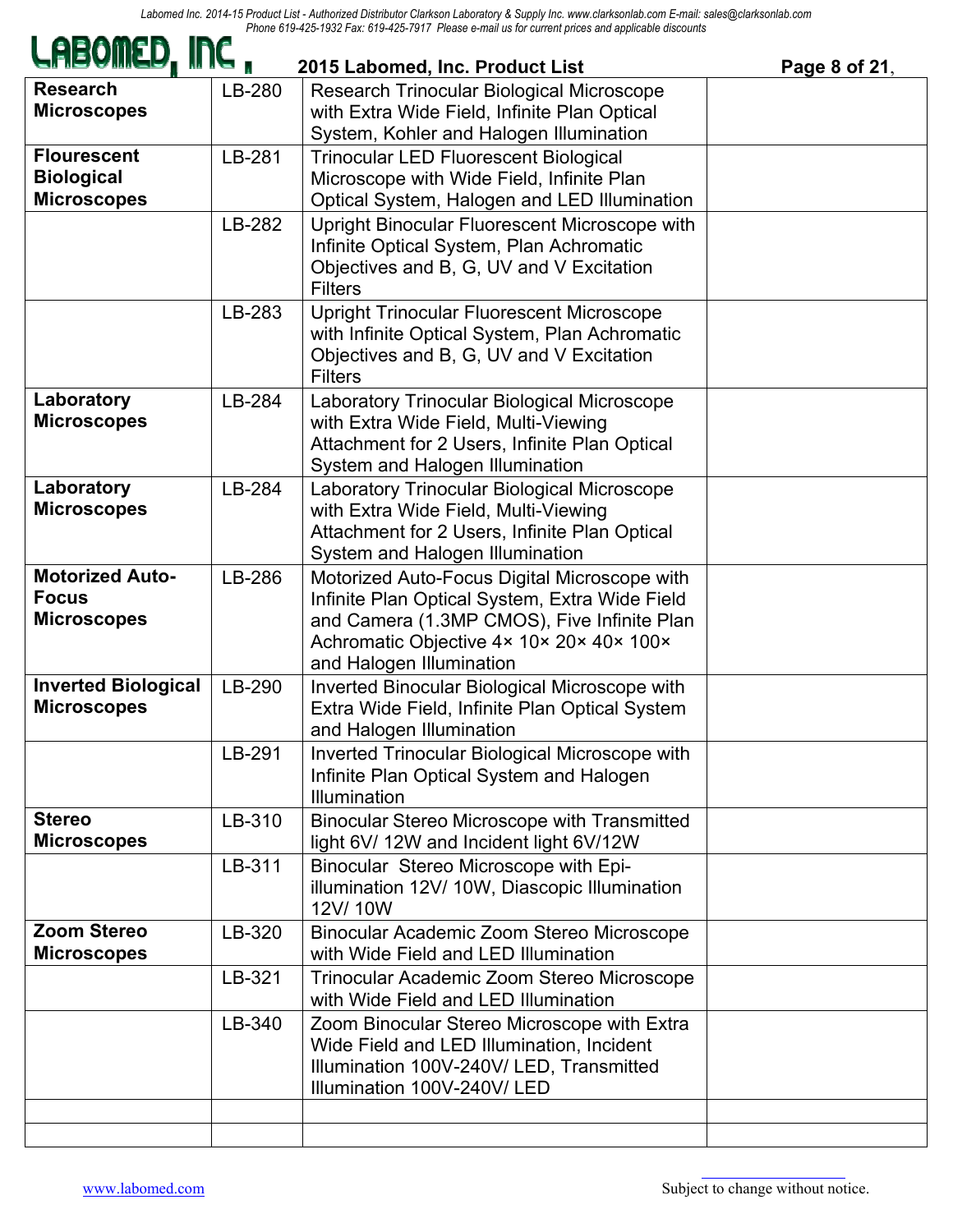| LABOMED, INC,                                                                              |        | 2015 Labomed, Inc. Product List                                                                                                                                                                                                                                                                                                                                    | Page 9 of 21, |
|--------------------------------------------------------------------------------------------|--------|--------------------------------------------------------------------------------------------------------------------------------------------------------------------------------------------------------------------------------------------------------------------------------------------------------------------------------------------------------------------|---------------|
|                                                                                            | LB-341 | Trinocular Zoom Stereo Microscope with Extra<br>Wide Field and Incident Illumination 100V-<br>240V/ LED, Transmitted Illumination 100V-<br>240V/LED                                                                                                                                                                                                                |               |
| <b>Digital HD LCD</b><br><b>Stereo</b><br><b>Microscopes</b>                               | LB-342 | Digital LCD Stereo Microscope (5.0MP) with 9<br>inch HD LCD screen with HD video and HDMI<br>output Four-zone LED Ring Lighting Control                                                                                                                                                                                                                            |               |
| <b>Digital HD LCD</b><br><b>Stereo Measuring</b><br><b>Microscopes</b>                     | LB-343 | Digital LCD Stereo Measuring Microscope<br>(5.0MP, with measuring function) with 9 inch<br>HD LCD screen with HD video and HDMI<br>output Four-zone LED Ring Lighting Control                                                                                                                                                                                      |               |
| <b>Digital Zoom</b><br><b>Stereo with</b><br><b>Camera and</b><br><b>Software</b>          | LB-344 | Zoom Stereo Digital Microscope with Extra<br>Wide Field and 3.2 MP Digital Camera,<br>Incident Illumination 100V-240V/ LED.<br>Transmitted Illumination 100V-240V/ LED,<br>Zoom Objective: 0.8×-5×<br>Zoom Ratio: 6.3:1                                                                                                                                            |               |
| <b>Zoom Stereo</b><br><b>Microscopes with</b><br><b>Greenough Optical</b><br><b>System</b> | LB-350 | Zoom Stereo Binocular Microscope with<br>Greenough Optical System, LED Transmitted<br>and Reflected Illumination, High Point<br>Eyepiece, and 110mm Working Distance,<br>10×/Ф23mm high point eyepiece, diopter<br>adjustable, Magnification: $6.6 \times \sim 50 \times$ , Zoom<br>objective: $0.66 \times \sim 5 \times$                                         |               |
|                                                                                            | LB-351 | Zoom Stereo Trinocular Microscope with<br>Greenough Optical System, LED Transmitted<br>and Reflected Illumination, High Point<br>Eyepiece, and 110mm Working Distance,<br>10×/Ф23mm high point eyepiece, diopter<br>adjustable, Magnification: $6.6 \times \sim 50 \times$ , Zoom<br>objective: $0.66 \times -5 \times$                                            |               |
|                                                                                            | LB-352 | Zoom Stereo Digital Trinocular Microscope+<br>10 MP color digital camera with Greenough<br>Optical System, LED Transmitted and<br>Reflected Illumination, High Point Eyepiece,<br>and 110mm Working Distance, 10×/Φ23mm<br>high point eyepiece, diopter adjustable,<br>Magnification: $6.6 \times \sim 50 \times$ , Zoom objective:<br>$0.66 \times \sim 5 \times$ |               |
|                                                                                            | LB-353 | Digital LCD Stereo Microscope with 8 Inch<br>TFT LCD Screen and 1.3MP Digital Camera                                                                                                                                                                                                                                                                               |               |
|                                                                                            | LB-354 | Stereo Binocular Zoom Microscope with LED<br><b>Reflected And Transmitted Illumination</b>                                                                                                                                                                                                                                                                         |               |
|                                                                                            | LB-355 | Stereo Trinocular Zoom Microscope with LED<br>Reflected And Transmitted Illumination                                                                                                                                                                                                                                                                               |               |
|                                                                                            | LB-356 | Digital Zoom Stereo Microscope with 5MP HD<br><b>Touch Screen Digital Camera</b>                                                                                                                                                                                                                                                                                   |               |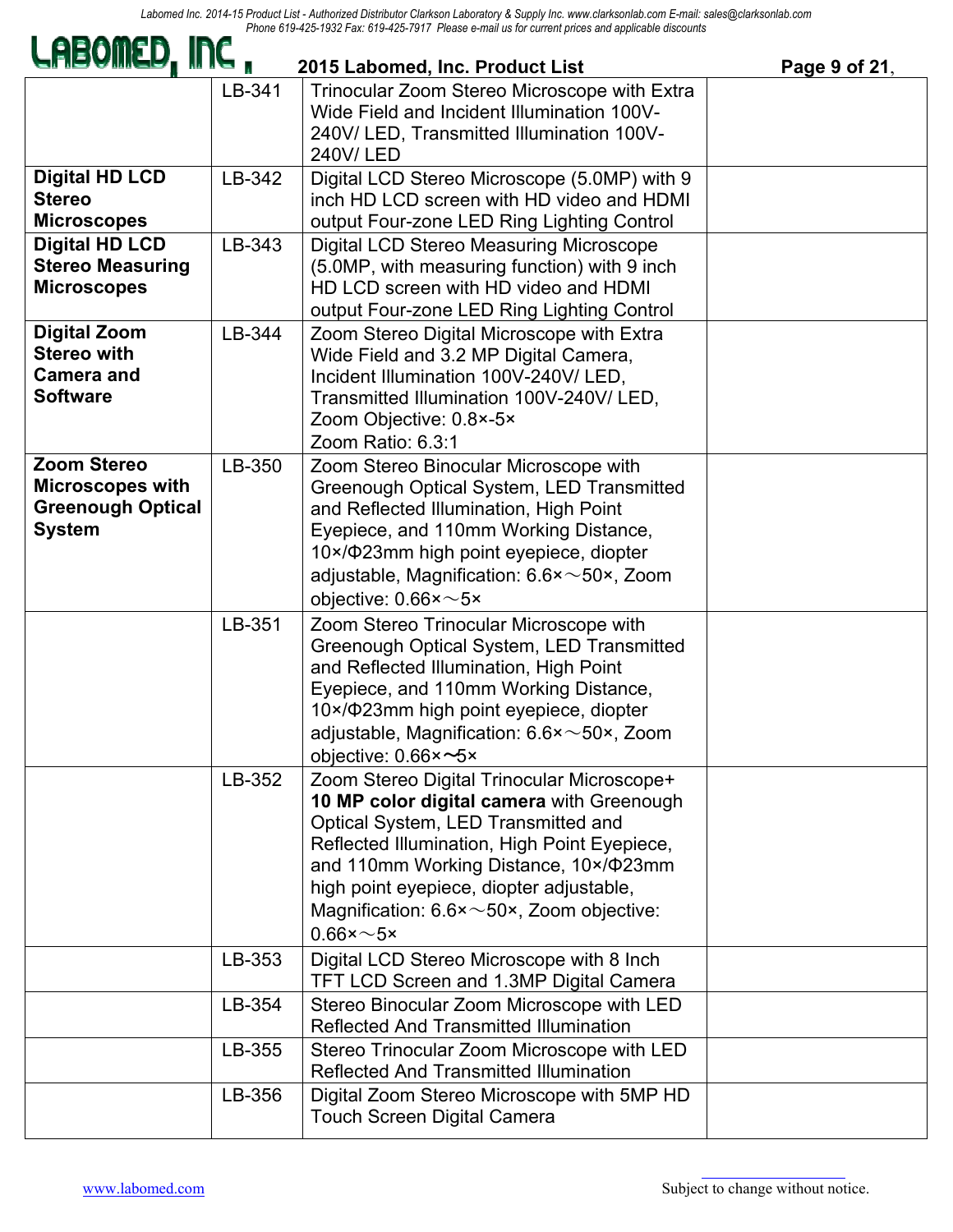| LABOMED, INC,                                                                                  |        | 2015 Labomed, Inc. Product List                                                                                                                                                                                                        | Page 10 of 21, |
|------------------------------------------------------------------------------------------------|--------|----------------------------------------------------------------------------------------------------------------------------------------------------------------------------------------------------------------------------------------|----------------|
| <b>Zoom Stereo</b><br><b>Microscopes with</b><br><b>Parallel Plan</b><br><b>Optical System</b> | LB-360 | Zoom Binocular Stereo Microscope with<br>Infinity Parallel Plan Optical System and<br>Transmission and reflection LED Illumination,<br>Zoom Objective: 0.8×-6.4×, Zoom Ratio: 1:8                                                      |                |
|                                                                                                | LB-361 | Zoom Binocular Stereo Microscope with<br>Infinity Parallel Plan Optical System and<br>Transmission and Reflection LED Illumination,<br>Zoom Objective: 0.8×-5×<br>Zoom Ratio: 1:6                                                      |                |
|                                                                                                | LB-362 | Binocular Zoom Stereo Microscope with<br>Infinity Parallel Plan Optical System and<br>Transmission and Reflection LED Illumination,<br>Zoom Objective: 0.8×-8×, Zoom Ratio: 1: 10                                                      |                |
|                                                                                                | LB-363 | Trinocular Zoom Stereo Microscope with<br>Infinity Parallel Plan Optical System and LED<br>Illumination, Zoom Objective: 0.8×-8× Zoom<br>Ratio: 1: 10                                                                                  |                |
|                                                                                                | LB-365 | Trinocular Zoom Stereo Microscope with<br>Infinity Parallel Plan Optical System and LED<br>Illumination, Zoom Objective: 0.8×-6.4×,<br>Zoom Ratio: 1: 8                                                                                |                |
|                                                                                                | LB-366 | Trinocular Zoom Stereo Microscope with<br>Infinity Parallel Zoom Plan Optical System and<br>LED Illumination, Zoom Objective: 0.8×-5×,<br>Zoom Ratio: 1:6                                                                              |                |
| <b>Fluorescent</b><br><b>Zoom Stereo</b><br><b>Microsopes</b>                                  | LB-367 | Fluorescent Zoom Stereo Microscope with<br>Infinity Parallel Zoom Plan Optical System and<br>LED Illumination with Zoom Ratio: 1: 6                                                                                                    |                |
|                                                                                                | LB-368 | <b>Binocular Zoom Fluorescent Stereo</b><br>Microscope with Flourescent Attachment,<br>Infinite Parallel Zoom Optical System and<br>Transmission & Reflection LED Illumination<br>(Zoom Ratio 1:8)                                     |                |
|                                                                                                | LB-369 | <b>Binocular Zoom Fluorescent Stereo</b><br>Microscope with Flourescent Attachment,<br>Infinite Parallel Zoom Optical System and<br><b>Transmission &amp; Reflection LED Illumination</b><br>(Zoom Objective 0.8×-8×, Zoom Ratio 1:10) |                |
| <b>Industrial</b><br><b>Inspection</b><br><b>Microscopes</b>                                   | LB-400 | <b>Trinocular Industrial Inspection Microscope</b><br>with Extra Wide Field, Infinity Plan Optical<br>System and Halogen Illumination                                                                                                  |                |
|                                                                                                | LB-401 | Trinocular Siedentopf Industrial and Integrated<br>Circuit Inspection Microscope with Extra Wide<br>Field, Quintuple Nosepiece, and Infinity<br>Optical System, Halogen illumination                                                   |                |
|                                                                                                |        |                                                                                                                                                                                                                                        |                |
|                                                                                                |        |                                                                                                                                                                                                                                        |                |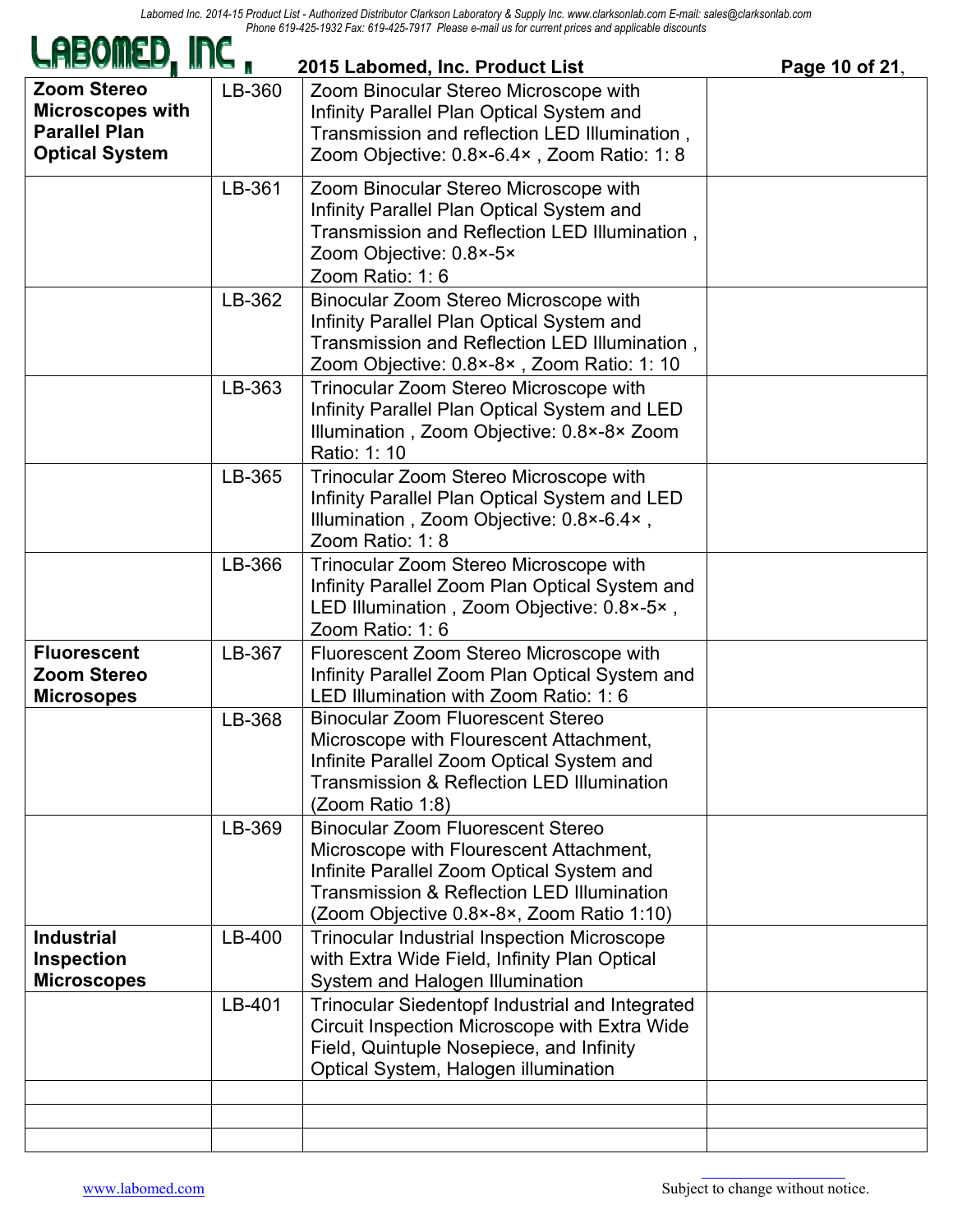| LHBOIILD, INC ,                                                                  |                  | 2015 Labomed, Inc. Product List                                                                                                                                                                                                                                                                                                                                                                                                       | Page 11 of 21, |
|----------------------------------------------------------------------------------|------------------|---------------------------------------------------------------------------------------------------------------------------------------------------------------------------------------------------------------------------------------------------------------------------------------------------------------------------------------------------------------------------------------------------------------------------------------|----------------|
| <b>Polarizing</b><br><b>Microscopes</b>                                          | LB-530<br>LB-531 | Reflected Polarizing Binocular Microscope with<br>Wide Field and Bertrand Lens with Two Strain<br>free Achromatic Objective 4x, 10x and Three<br>Strain free Plan Achromatic Objective 25x,<br>40×, 63× and Halogen Illumination<br><b>Polarizing Trinocular Geological Microscopes</b><br>with Wide Field and Bertrand Lens with Two<br>Strain free Achromatic Objective 4x, 10x and                                                 |                |
|                                                                                  |                  | Three Strain free Plan Achromatic Objective<br>25×, 40×, 63× and Halogen Illumination, FOR<br>NON-TRANSPARENT SPECIMENS                                                                                                                                                                                                                                                                                                               |                |
|                                                                                  | LB-540           | <b>Binocular Transmitted Polarizing Microscope</b><br>With Halogen Illumination And Infinity Color<br><b>Corrected Optical System</b>                                                                                                                                                                                                                                                                                                 |                |
|                                                                                  | LB-541           | <b>Trinocular Transmitted Polarizing Microscope</b><br>With Halogen Illumination And Infinity Color<br><b>Corrected Optical System</b>                                                                                                                                                                                                                                                                                                |                |
|                                                                                  | LB-560           | <b>Polarizing Binocular Geological Microscopes</b><br>with Wide Field, Bertrand Lens and Polarizer<br>and Halogen Illumination                                                                                                                                                                                                                                                                                                        |                |
|                                                                                  | LB-561           | <b>Polarizing Trinocular Geological Microscopes</b><br>with Wide Field, Bertrand Lens and Polarizer<br>and Halogen Illumination, FOR<br>TRANSPARENT OR SEMI-TRANSPARENT<br><b>SPECIMENS</b>                                                                                                                                                                                                                                           |                |
| Geological<br><b>Microscopes</b>                                                 | LB-570           | Polarizing Binocular Microscope with Infinite<br>Plan Optical System (used for Geological,<br>Mineralogical and Fossil Fuel Exploration) and<br><b>Halogen Illumination</b>                                                                                                                                                                                                                                                           |                |
| <b>Polarizing</b><br><b>Reflecting</b><br>Geological<br><b>Microscope</b>        | LB-571           | Polarizing Trinocular Microscope with Infinite<br>Plan Optical System (used for Geological,<br>Mineralogical & Fossil Fuel Exploration) and<br>Halogen Illumination, FOR TRANSPARENT<br>OR SEMI-TRANSPARENT SPECIMENS                                                                                                                                                                                                                 |                |
| <b>Polarizing</b><br><b>Reflecting Photo</b><br>Geological<br><b>Microscopes</b> | LB-572           | <b>Polarizing Reflecting Photo Microscope</b><br><b>Binocular Transmission and Reflection System</b><br>with Infinite Plan Optical System (used for<br>Geological, Mineralogical and Fossil Fuel<br>Exploration) with Infinite strain free plan<br>achromatic objectives, including Five<br>Reflected/Transmitted Objectives: 4x, 10x,<br>20x, 40x, 60x and Three Transmitted<br>Objective: 20x, 40x, 60x and Halogen<br>Illumination |                |
|                                                                                  |                  |                                                                                                                                                                                                                                                                                                                                                                                                                                       |                |
|                                                                                  |                  |                                                                                                                                                                                                                                                                                                                                                                                                                                       |                |
|                                                                                  |                  |                                                                                                                                                                                                                                                                                                                                                                                                                                       |                |

 $\mathbf{u}$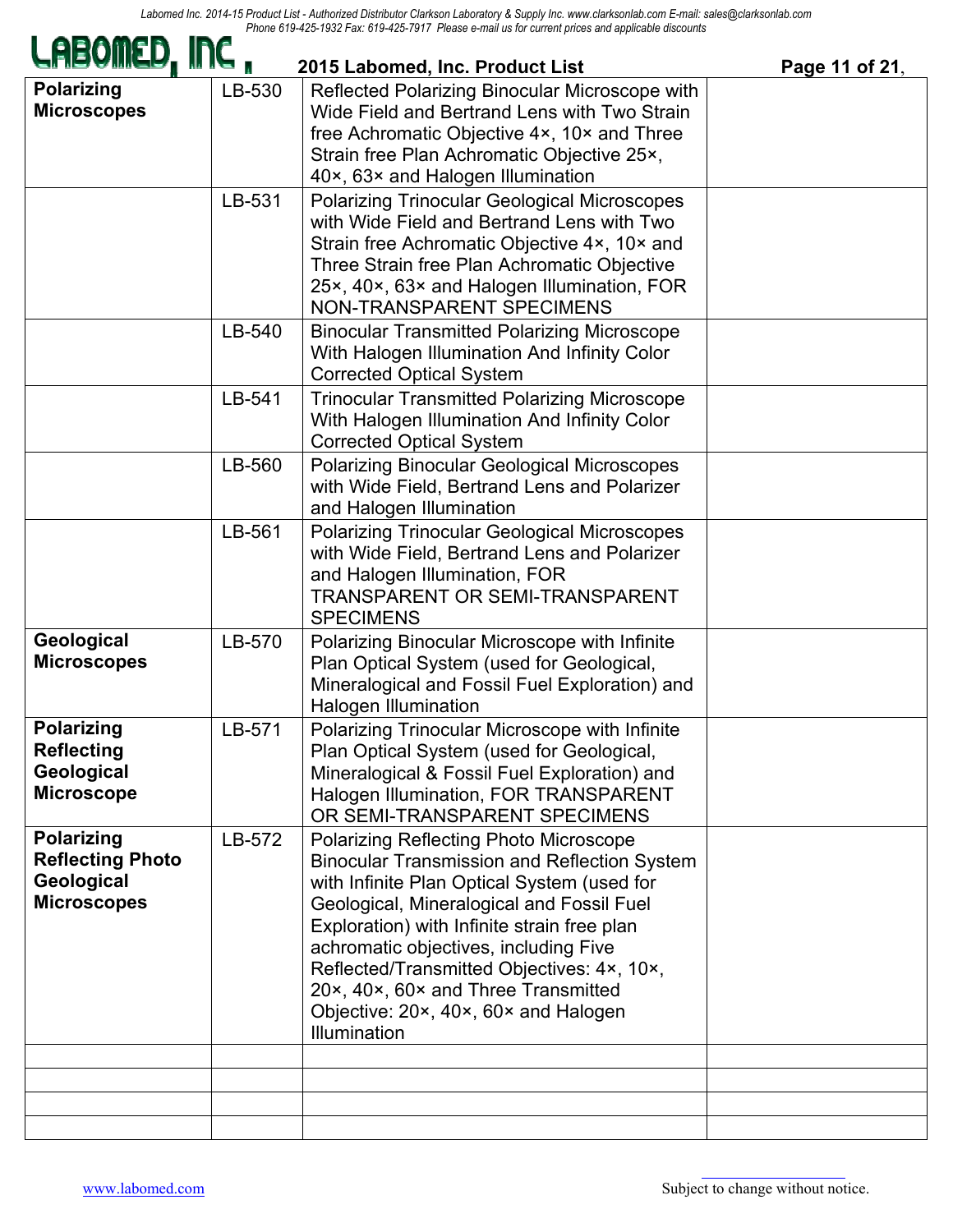*Labomed Inc. 2014-15 Product List - Authorized Distributor Clarkson Laboratory & Supply Inc. www.clarksonlab.com E-mail: sales@clarksonlab.com Phone 619-425-1932 Fax: 619-425-7917 Please e-mail us for current prices and applicable discounts*

| LABOMED, INC ,                                                                          |        | 2015 Labomed, Inc. Product List                                                                                                                                                                                                                                                                                                                                                                               | Page 12 of 21, |
|-----------------------------------------------------------------------------------------|--------|---------------------------------------------------------------------------------------------------------------------------------------------------------------------------------------------------------------------------------------------------------------------------------------------------------------------------------------------------------------------------------------------------------------|----------------|
|                                                                                         | LB-573 | <b>Polarizing Reflecting Photo Microscope</b><br><b>Trinocular Transmission and Reflection</b><br>System with Infinite Plan Optical System (used<br>for Geological, Mineralogical and Fossil Fuel<br>Exploration) with Infinite strain free plan<br>achromatic objectives, including Five<br>Reflected/Transmitted Objectives: 4×, 10×,<br>20×, 40×, 60× and Halogen Illumination                             |                |
| <b>Polarizing</b><br><b>Teaching</b><br><b>Microscopes</b>                              | LB-580 | <b>Polarizing Reflecting Binocular Microscope</b><br>with Wide Field, Bertrand Lens, Polarizer and<br>Revolving Round Stage and Halogen<br>Illumination                                                                                                                                                                                                                                                       |                |
|                                                                                         | LB-581 | <b>Polarizing Reflecting Trinocular Microscope</b><br>with Wide Field, Bertrand Lens, Polarizer and<br>Revolving Round Stage with Four Strain free<br>Achromatic Objective 4x, 10x, 40x, 60x and<br><b>Halogen Illumination FOR TRANSPARENT</b><br>OR SEMI-TRANSPARENT SPECIMENS                                                                                                                              |                |
| <b>Polarizing</b><br><b>Transmission and</b><br><b>Reflection</b><br><b>Microscopes</b> | LB-590 | Polarizing Trinocular Transmission and<br>Reflection Microscopes with Plan Optical<br>System (used for universities, research,<br>geology, mining, metallurgy, pharmacy) with<br>Strain free achromatic objective 4X, 10X and<br>Strain free achromatic<br>objective (Transmitted) 25X, 40X, 63X and<br>Strain free plan achromatic<br>objective (Reflected) 25X, 40X, 63X and<br><b>Halogen Illumination</b> |                |
| <b>Polarizing</b><br><b>Microscopes</b>                                                 | LB-591 | <b>Trinocular Polarizing Biomedical and</b><br>Mineralogical Microscope with Infinity Plan<br><b>Achromatic Objectives FOR TRANSPARENT</b><br>AND NON-TRANSPARENT SPECIMENS                                                                                                                                                                                                                                   |                |
|                                                                                         | LB-592 | Polarizing Trinocular Microscope with Infinite<br>Optical System and Halogen Illumination FOR<br><b>NON-TRANSPARENT SPECIMENS</b>                                                                                                                                                                                                                                                                             |                |
| <b>Polarizing</b><br><b>Reflected</b><br><b>Trinocular</b><br><b>Microscopes</b>        | LB-593 | <b>Reflected Polarizing Trinocular Microscope</b><br>with Infinite Optical System with Strain Free<br>Plan Achromatic Objectives: 5×/0.12/∞/-, WD<br>15.5mm, 10×/0.25/∞/-, WD 10.0mm,<br>20×/0.4/∞/0, WD 5.8mm, 50×/0.75/∞/0, WD<br>0.32mm, 100×/0.8/∞/0, WD 2mm, and<br>Halogen Illumination<br>FOR NON-TRANSPARENT SPECIMENS                                                                                |                |
|                                                                                         |        |                                                                                                                                                                                                                                                                                                                                                                                                               |                |
|                                                                                         |        |                                                                                                                                                                                                                                                                                                                                                                                                               |                |
|                                                                                         |        |                                                                                                                                                                                                                                                                                                                                                                                                               |                |

2728 S. La Cienega Blvd.., Los Angeles, CA 90034 – Tel. (310) 202-0811 Fax (310) 202-7286 – Email: spectro@labomed.com, Website:

 $\sim$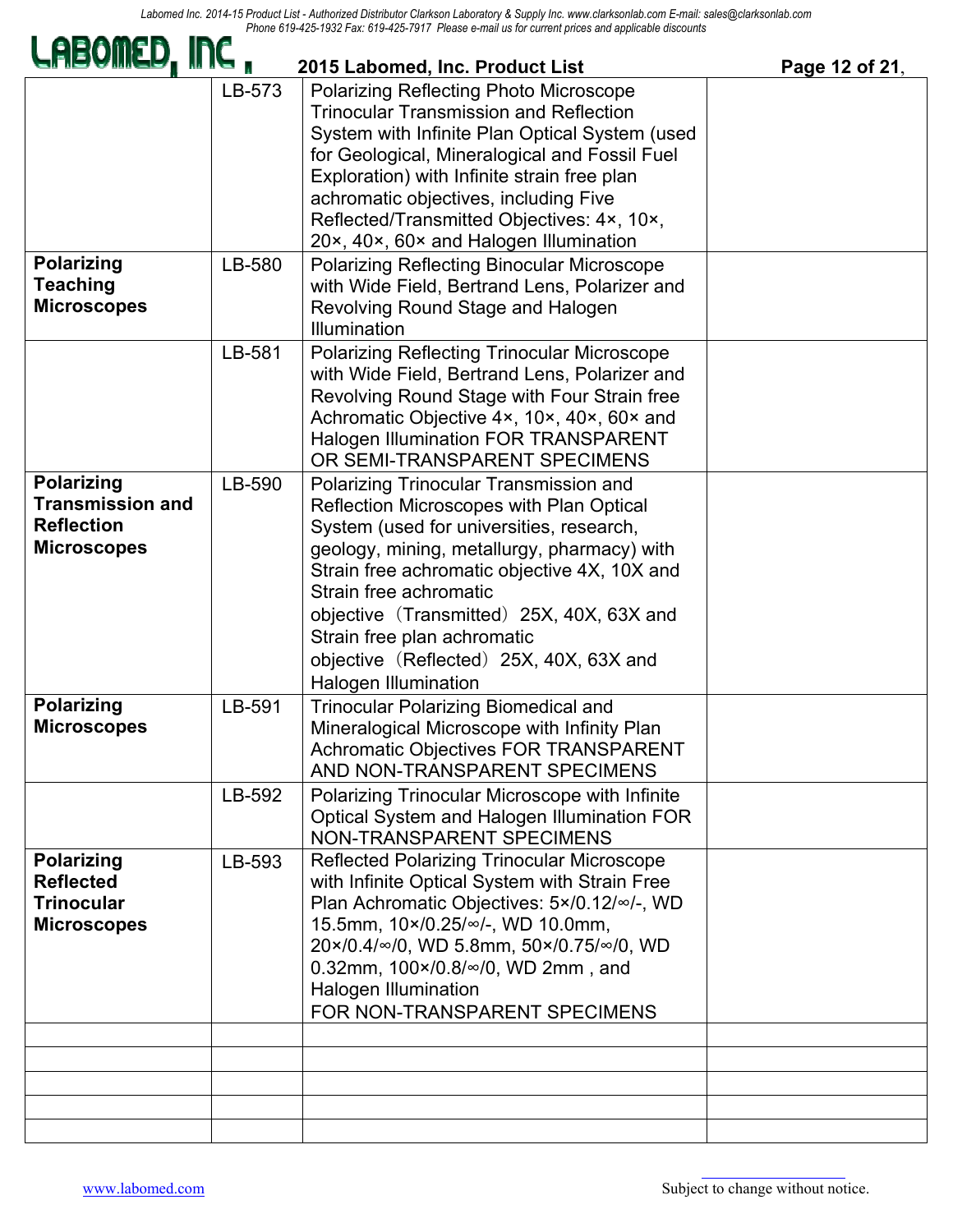| LHBOIILD, INC ,                                                                          |        | 2015 Labomed, Inc. Product List                                                                                                                                                                                                                                                                                                                                                                                             | Page 13 of 21, |
|------------------------------------------------------------------------------------------|--------|-----------------------------------------------------------------------------------------------------------------------------------------------------------------------------------------------------------------------------------------------------------------------------------------------------------------------------------------------------------------------------------------------------------------------------|----------------|
| <b>Transmitting and</b><br><b>Reflected</b><br><b>Polarizing</b><br><b>Microscopes</b>   | LB-594 | <b>Transmitted and Reflected Polarizing</b><br><b>Trinocular Microscope with Infinite Optical</b><br>System with Seven Strain-Free Plan<br>Achromatic Objectives: 5×/0.12/∞/-, WD<br>15.5mm, 10×/0.25/∞/-, WD 10.0mm,<br>20×/0.4/∞/0, WD 5.8mm, 50×/0.75/∞/0, WD<br>0.32mm, 100×/0.8/∞/0, WD 2mm<br>40×/0.65/∞/0.17, WD 0.54mm<br>100×/1.25/∞/0.17, WD 0.13mm, and Halogen<br>Illumination<br>FOR NON-TRANSPARENT SPECIMENS |                |
| <b>Polarizing</b><br><b>Reflected</b><br><b>Trinocular</b><br><b>Microscopes</b>         | LB-595 | <b>Reflected Polarizing Trinocular Microscope</b><br>with Infinite Optical System with Strain Free<br>Plan Achromatic Objectives: 5×/0.12/∞/-, WD<br>15.5mm, 10×/0.25/∞/-, WD 10.0mm,<br>20×/0.4/∞/0, WD 5.8mm, 50×/0.75/∞/0, WD<br>0.32mm, 100×/0.8/∞/0, WD 2mm, and<br><b>Halogen Illumination</b><br>FOR NON-TRANSPARENT SPECIMENS+<br>LC-2 USB2.0 CMOS Microscope Color<br><b>Digital Cameras</b>                       |                |
| <b>Metallurgical</b><br><b>Microscopes</b>                                               | LB-601 | Binocular Metallurgical Microscope with Infinite<br>Plan Optical System and Halogen Illumination                                                                                                                                                                                                                                                                                                                            |                |
|                                                                                          | LB-602 | <b>Trinocular Inverted Metallurgical Microscope</b><br>with Extra Wide Field, Infinite Plan Optical<br>System and Halogen Illumination                                                                                                                                                                                                                                                                                      |                |
|                                                                                          | LB-603 | Trinocular Metallurgical Microscope with<br>Infinite Plan Optical System, Kohler and<br><b>Halogen Illumination</b>                                                                                                                                                                                                                                                                                                         |                |
|                                                                                          | LB-604 | Portable Metallurgical Microscope with Plan<br>Eyepiece and LED Illumination                                                                                                                                                                                                                                                                                                                                                |                |
|                                                                                          | LB-605 | Portable Metallurgical Microscope with Plan<br>Eyepiece and LED Illumination                                                                                                                                                                                                                                                                                                                                                |                |
|                                                                                          | LB-606 | Portable Metallurgical Microscope with<br>Magnetic Base and Plan Eyepiece and LED<br><b>Illumination</b>                                                                                                                                                                                                                                                                                                                    |                |
| <b>Reflected</b><br><b>Metallurgical</b><br><b>Microscopes</b>                           | LB-610 | Binocular Metallurgical Microscope with Infinite<br>Plan Optical System, Extra Wide Field, 5<br>objectives, Backward Quintuple Nosepiece,<br>Reflected Kohler and Halogen Illumination,<br><b>Polarizer and Analyzer</b>                                                                                                                                                                                                    |                |
| <b>Reflected and</b><br><b>Transmitted</b><br><b>Metallurgical</b><br><b>Microscopes</b> | LB-612 | Binocular Metallurgical Microscope with Infinite<br>Plan Optical System, Extra Wide Field, 7<br>objectives, Backward Quintuple Nosepiece,<br>Reflected and Transmitted Kohler and<br>Halogen Illumination, Polarizer and Analyzer                                                                                                                                                                                           |                |
|                                                                                          | LB-614 | Laboratory Trinocular Metallurgical Microscope<br>with Infinite Plan Optical System, Extra Wide<br>Field, Kohler and Halogen Illumination                                                                                                                                                                                                                                                                                   |                |

п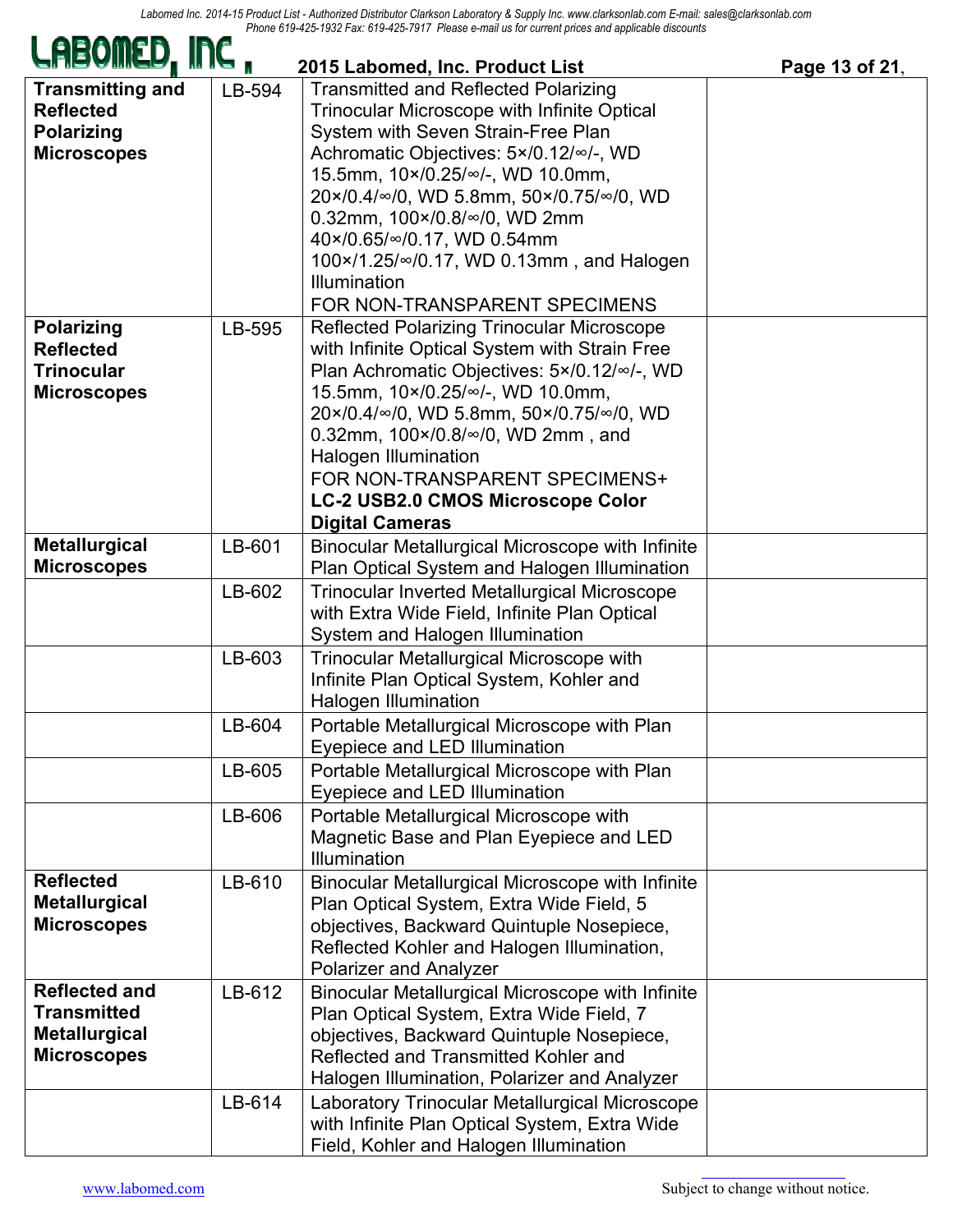|                                                                              | L T an. OTO TLO TOTT TTOGOO O Mail ao for oan ont phoos and apphoable al<br>2015 Labomed, Inc. Product List<br>Page 14 of 21, |                                                                                                                                                                                                                                                                                                                                                                                                                                                                                                                                                                                       |  |  |
|------------------------------------------------------------------------------|-------------------------------------------------------------------------------------------------------------------------------|---------------------------------------------------------------------------------------------------------------------------------------------------------------------------------------------------------------------------------------------------------------------------------------------------------------------------------------------------------------------------------------------------------------------------------------------------------------------------------------------------------------------------------------------------------------------------------------|--|--|
| Laboratory<br><b>Metallurgical</b><br><b>Microscopes</b>                     | LB-615                                                                                                                        | <b>Trinocular Laboratory Metallurgical Microscope</b><br>with Extra Wide Field, Infinite Plan Optical<br>System, Reflected Light Kohler and Halogen<br>Illumination with 5 Bright Field/Dark Field<br>Objectives, Blue, Green, Yellow and Frosted<br>Filter, Backward Quintuple Nosepiece and<br>Double Layer Mechanical Stage (without hole)<br>186 x 138mm/74mm x 50mm                                                                                                                                                                                                              |  |  |
|                                                                              | LB-616                                                                                                                        | <b>Trinocular Laboratory Metallurgical Microscope</b><br>with Extra Wide Field, Infinite Plan Optical<br>System, Kohler and Transmitted Light Halogen<br>Illumination with 5 Bright Field/Dark Field<br>Objectives plus a 40x and 100x Objective,<br>Blue, Green, Yellow and Frosted Filter,<br><b>Backward Quintuple Nosepiece and Double</b><br>Layer Mechanical Stage 186 x 138mm/74mm<br>$x$ 50 $mm$                                                                                                                                                                              |  |  |
| <b>Automatic</b><br>Laboratory<br><b>Metallurgical</b><br><b>Microscopes</b> | LB-617                                                                                                                        | <b>Trinocular Automatic Laboratory Metallurgical</b><br>Microscope with 3.2MP CMOS Digital Camera,<br>Extra Wide Field, Infinite Plan Optical System,<br>Kohler Reflected Light and Halogen<br>Illumination with 5 Bright Field/Dark Field<br>Objectives, Blue, Green, Yellow and Frosted<br>Filter, Motorized Backward Quintuple<br>Nosepiece Auto Focus, Fine Focus <1um,<br>Motorized Auto-Focus Controller and<br>Software, Leading Screw Stage <1um and<br><b>Touchpad Controller</b>                                                                                            |  |  |
|                                                                              | LB-618                                                                                                                        | <b>Trinocular Automatic Laboratory Metallurgical</b><br>Digital Microscope with 3.2MP CMOS Digital<br>Camera, Extra Wide Field, Infinite Plan Optical<br>System, Kohler Reflected Light and Halogen<br>Illumination with 5 Bright Field/Dark Field<br>Objectives plus a 40x and 100x Objective,<br>Blue, Green, Yellow and Frosted Filter,<br>Motorized Backward Quintuple Nosepiece<br>Auto Focus, Fine Focus <1um, Motorized<br>Auto-Focus Controller and Software, Leading<br>Screw Stage <1um, Swing Out Condenser,<br>Bright Field/Dark Field Adapter and Touchpad<br>Controller |  |  |
| <b>Inverted</b><br><b>Metallurgical</b><br><b>Microscopes</b>                | LB-619                                                                                                                        | <b>Inverted Trinocular Metallurgical Microscope</b><br>with Infinite Plan Optical System, Extra Wide<br>Field, Kohler and Halogen Illumination                                                                                                                                                                                                                                                                                                                                                                                                                                        |  |  |
| Laboratory<br><b>Metallurgical</b><br><b>Microscopes</b>                     | LB-620                                                                                                                        | <b>Trinocular Laboratory Metallurgical Microscope</b><br>with Extra Wide Field and Bright Field, Dark<br>Field, and Polarizing Systems with Infinite Plan<br>Optical System, Kohler and Halogen<br><b>Illumination</b>                                                                                                                                                                                                                                                                                                                                                                |  |  |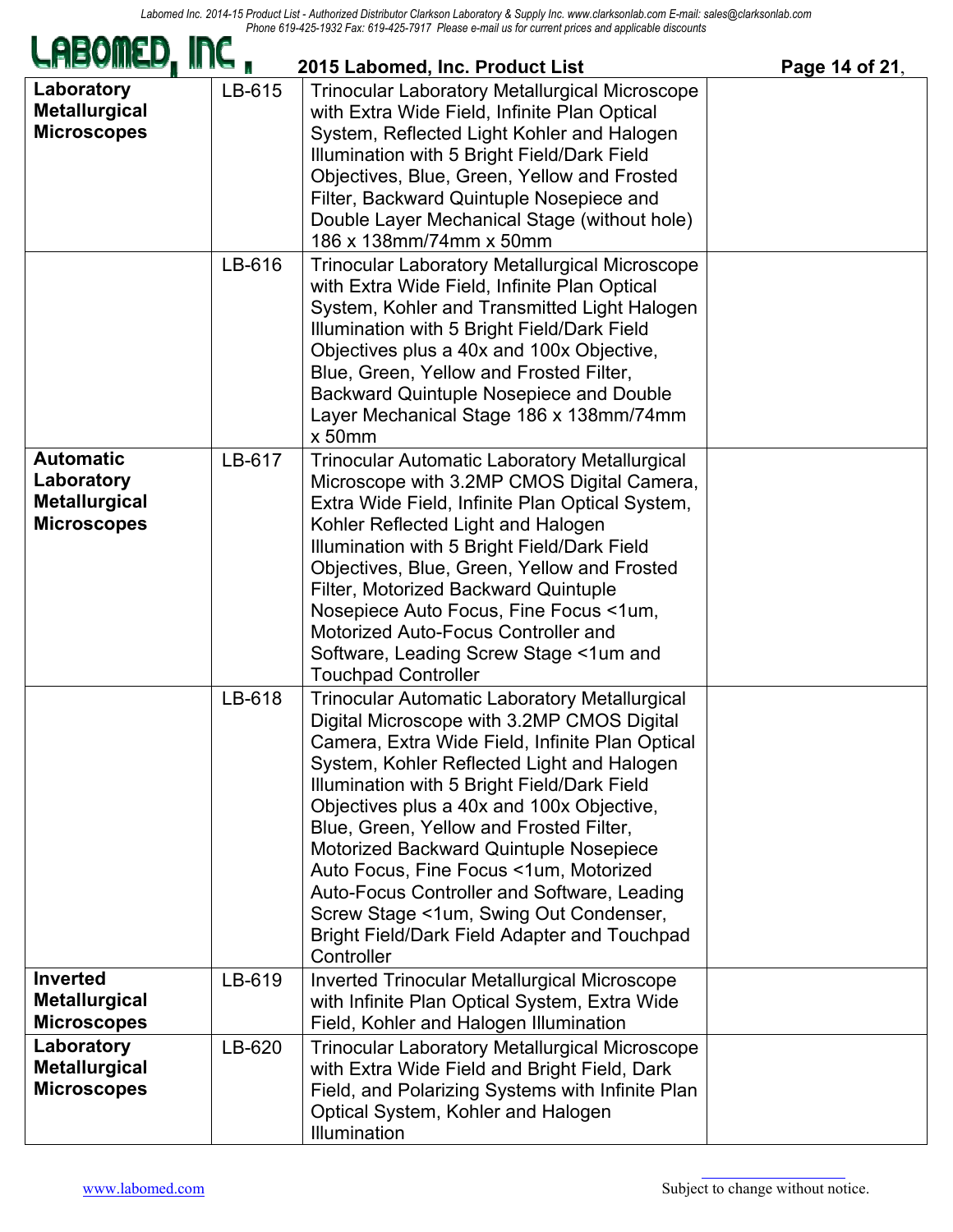| LHBOIILD, INC,                                                         |        | 2015 Labomed, Inc. Product List                                                                                                                                                                                                                                         | Page 15 of 21, |
|------------------------------------------------------------------------|--------|-------------------------------------------------------------------------------------------------------------------------------------------------------------------------------------------------------------------------------------------------------------------------|----------------|
| <b>Inverted Research</b><br><b>Metallurgical</b><br><b>Microscopes</b> | LB-621 | <b>Inverted Trinocular Metallurgical Microscope</b><br>with Extra Wide Field, Infinite Plan APO<br>Optical System and Kohler and Halogen<br><b>Illumination</b>                                                                                                         |                |
| <b>Inverted</b><br><b>Metallurgical</b><br><b>Microscopes</b>          | LB-622 | Inverted Motorized Binocular Metallurgical<br>Microscope with Infinity Optical System and<br>Kohler Illumination                                                                                                                                                        |                |
| <b>Flourescent</b><br><b>Microscopes</b>                               | LB-701 | <b>Trinocular Upright Fluorescent Biological</b><br>Microscope with Extra Wide Field and Infinite<br>Plan Optical System with Five Infinite Plan<br>Achromatic Objective 4× 10× 40× 100×,<br>Kohler and Halogen Illumination                                            |                |
| <b>Inverted</b><br><b>Fluorescent</b><br><b>Microscopes</b>            | LB-702 | <b>Inverted Trinocular Fluorescent Biological</b><br>Microscope with Extra Wide Field, Infinite Plan<br>Optical System and Halogen Illumination                                                                                                                         |                |
| <b>Flourescent</b><br><b>Microscopes</b>                               | LB-703 | <b>Trinocular Upright Fluorescent Biological</b><br>Digital Microscope with Extra Wide Field, LC-7<br>Digital Camera and Infinite Plan Optical<br>System with Five Infinite Plan Achromatic<br>Objective 4x 10x 20x 40x 100x, Kohler and<br><b>Halogen Illumination</b> |                |
|                                                                        | LB-704 | <b>Trinocular LED Fluorescent Biological</b><br>Microscope with Wide Field, Infinite Plan<br>Optical System, Kohler and Halogen<br>Illumination                                                                                                                         |                |
| <b>Inverted</b><br><b>Fluorescent</b><br><b>Microscopes</b>            | LB-705 | <b>Trinocular Inverted Fluorescent Biological</b><br>Microscope with Wide Field, Infinite Plan<br>Optical System and Halogen Illumination                                                                                                                               |                |
| Gemological<br><b>Microscopes</b>                                      | LB-860 | <b>Binocular Gemological Microscope with Extra</b><br>Wide Field, Bright and Dark Field Illumination,<br>7W Fluorescent lamp, LED Point Light,<br>6V/20W Halogen illumination                                                                                           |                |
|                                                                        | LB-861 | Trinocular Gemological Microscope with Extra<br>Wide Field, Bright and Dark Field Illumination,<br>7W Fluorescent lamp, LED Point Light,<br>6V/20W Halogen illumination                                                                                                 |                |
|                                                                        | LB-862 | <b>Binocular Gemological Microscope with Wide</b><br>Field Eyepiece WF10x/20, Objective 2x, 4x,<br>Incident and Transmitted Halogen Illumination,<br><b>High Quality Jewel Clamp and Darkfield</b><br>Working Stage (with diagram)                                      |                |
|                                                                        | LB-863 | <b>Binocular Gemological Microscope with Wide</b><br>Field Eyepiece SWF10x/22, Objective 1x-4x,<br>Fluorescent and Halogen Illumination, High<br>Quality Jewel Clamp and Darkfield Working<br>Stage (with diagram)                                                      |                |
|                                                                        |        |                                                                                                                                                                                                                                                                         |                |

**EAM**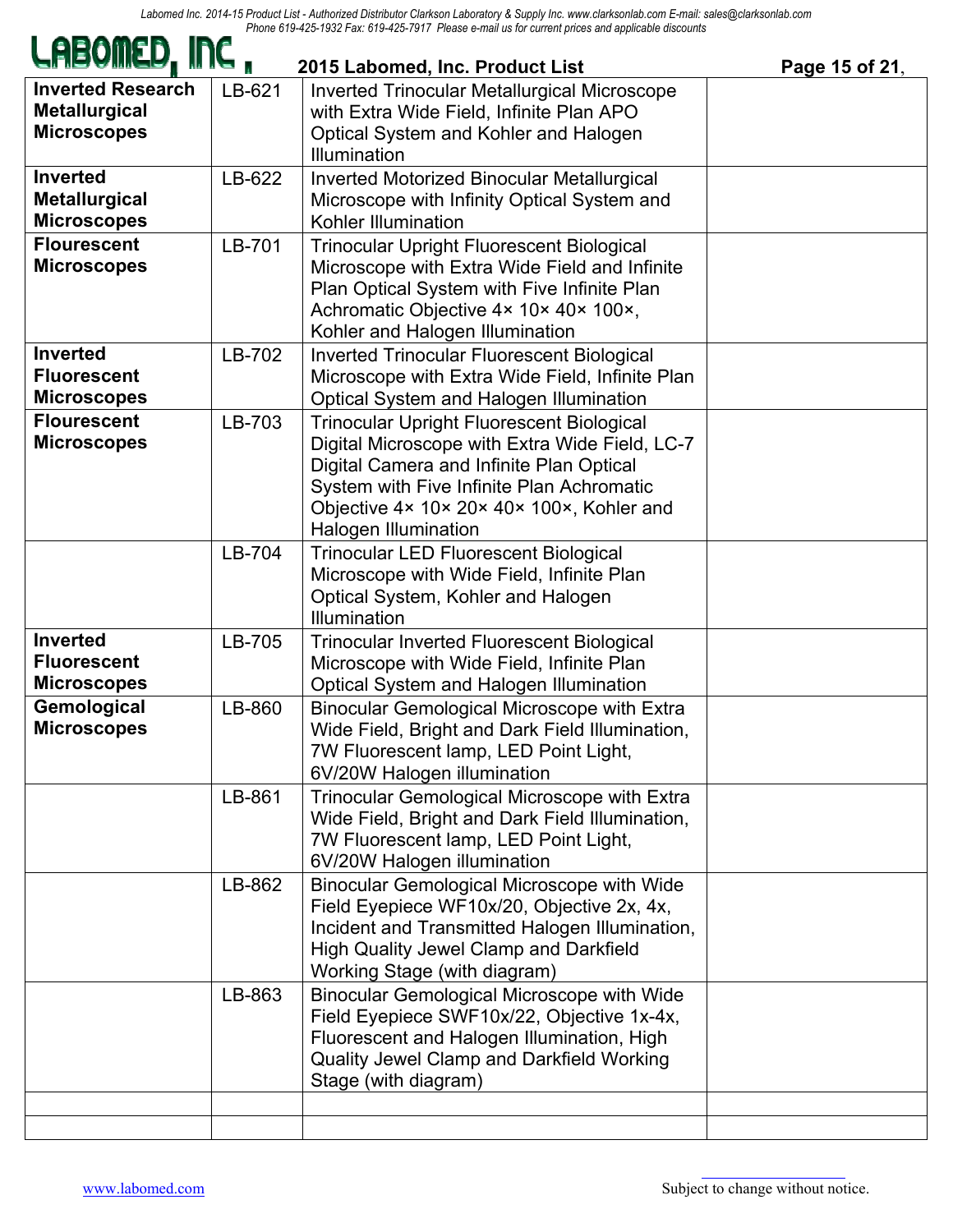| LABOMED, INC ,                          |        | 2015 Labomed, Inc. Product List                                                                                                                                                                                                                               | Page 16 of 21, |
|-----------------------------------------|--------|---------------------------------------------------------------------------------------------------------------------------------------------------------------------------------------------------------------------------------------------------------------|----------------|
|                                         | LB-864 | Trinocular Gemological Microscope with Wide<br>Field Eyepiece SWF10x/22, Objective 1x-4x,<br>Fluorescent and Halogen Illumination, High<br>Quality Jewel Clamp and Darkfield Working<br>Stage (with diagram)                                                  |                |
|                                         | LB-865 | Binocular Gemological Microscope with Extra<br>Wide Field, Bright and Dark Field Illumination,<br>7W Fluorescent lamp, LED Point Light,<br>6V/20W Halogen illumination                                                                                        |                |
|                                         | LB-866 | Trinocular Gemological Microscope with Extra<br>Wide Field, Bright and Dark Field Illumination,<br>7W Fluorescent lamp, LED Point Light,<br>6V/20W Halogen illumination                                                                                       |                |
|                                         | LB-867 | <b>Binocular Digital Gemological Microscope with</b><br>Extra Wide Field, Bright and Dark Field<br>Illumination, 7W Fluorescent lamp, LED Point<br>Light, 6V/20W Halogen illumination+ 3.2 MP<br>digital camera                                               |                |
| <b>Multi-Head</b><br><b>Microscopes</b> | LB-931 | Multi-Head Dual View (Front and Back)<br>Microscopes with 2 Sliding Binocular Heads,<br>Anti-Fungus, Wide Field, and LED Illumination                                                                                                                         |                |
|                                         | LB-932 | Multi-Head Triple View Microscopes with 1<br>Binocular Head, 2 Monocular Heads, Anti-<br>Fungus, Wide Field and LED Illumination                                                                                                                              |                |
|                                         | LB-933 | Multi-Head Microscopes (for 5 Users) with<br>Anti-Fungus, Wide Field, Halogen Lamp 6V/<br>20W, Halogen Lamp 24V/ 100W, Green LED<br>Pointer, Brightness Adjustable                                                                                            |                |
|                                         | LB-980 | Multi-Head Microscope Dual View (Side by<br>Side) with Anti-Fungus, Extra Wide Field,<br>Infinite Plan Optical System, Kohler and<br>Halogen Illumination, , Green LED Pointer,<br>Brightness Adjustable, Dual Color Pointer,<br><b>Brightness Adjustable</b> |                |
|                                         | LB-981 | Multi-Head Microscopes (for 3 users) with Anti-<br>Fungus, Extra Wide Field, Infinite Plan Optical<br>System, Kohler and Halogen Illumination, ,<br>Green LED Pointer, Brightness Adjustable,<br><b>Brightness Adjustable</b>                                 |                |
|                                         | LB-982 | LB-982 Multi-Head Microscope with Trinocular<br>Head (for 5 Users) (Anti-Mold)                                                                                                                                                                                |                |
|                                         | LB-983 | Multi-Head Microscopes (for 2 users) with<br>Infinite Optical System, Extra Wide Field,<br>Backward Quintuple Nosepiece, Kohler and<br><b>Halogen Illumination</b>                                                                                            |                |
|                                         | LB-984 | Multi-Head Microscope (for 5 Users) with Extra<br>Wide Field and Infinite Optical System (Infinity<br>Color Corrected System)<br>(Anti-Fungus)                                                                                                                |                |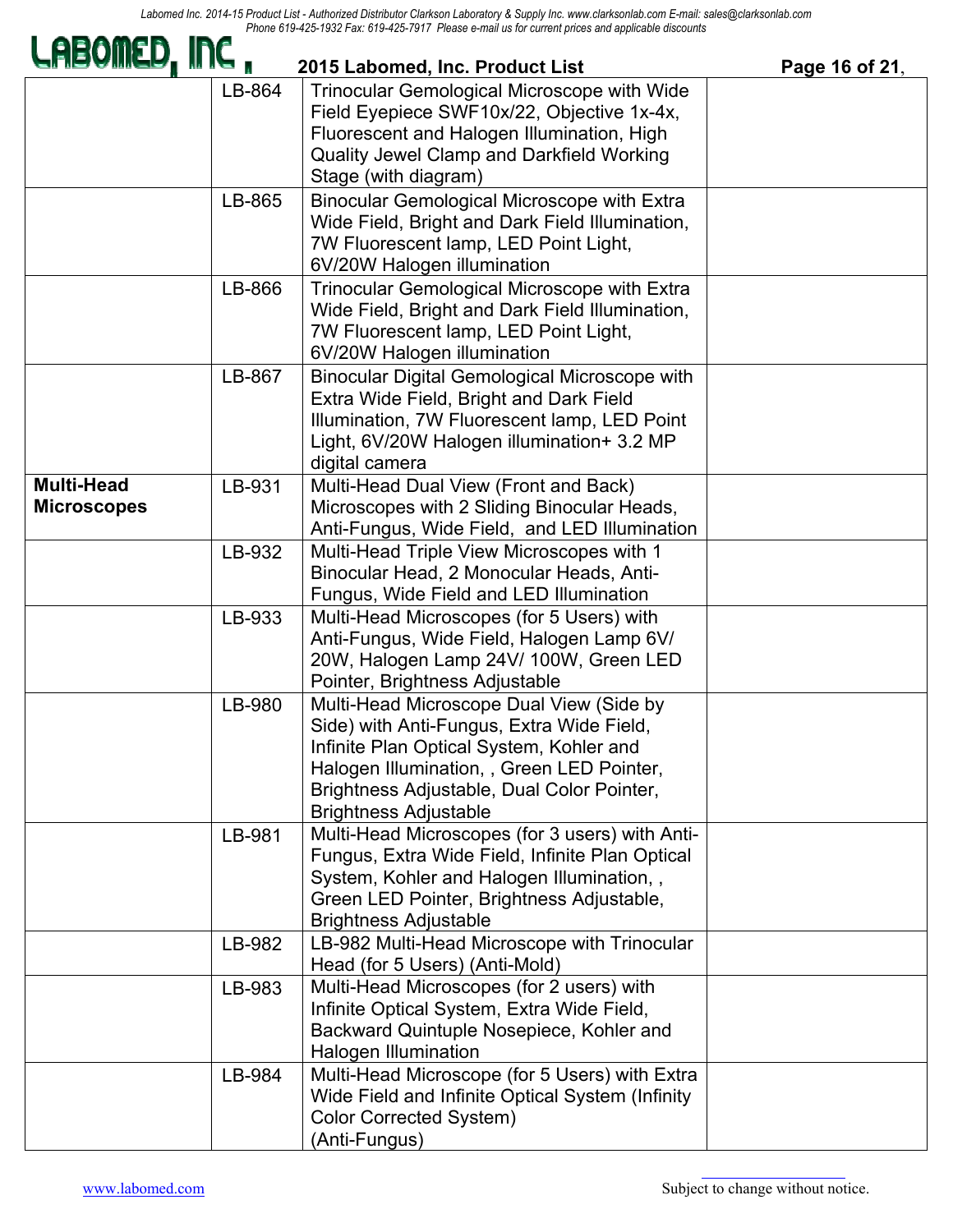| $\epsilon$ 20° 1902 1 a.C. 0 19° + 20° 19 11 1 10asc c•niall us for current prices and applicable discounts<br>2015 Labomed, Inc. Product List<br>Page 17 of 21, |         |                                                                                                                                                                                                                                                                                                                                                                                                                                                     |  |
|------------------------------------------------------------------------------------------------------------------------------------------------------------------|---------|-----------------------------------------------------------------------------------------------------------------------------------------------------------------------------------------------------------------------------------------------------------------------------------------------------------------------------------------------------------------------------------------------------------------------------------------------------|--|
| Comparison<br><b>Microscopes</b>                                                                                                                                 | LB-1000 | Comparison Microscope with 3.8×~115×<br><b>Optical Magnification, Seidentopf Trinocular</b><br>Head, Left or Right single view field<br>observation, overlapping view field<br>observation, segmentation and jointing view<br>field observation, LED Illumination, 0.8×,<br>1.25×, 2×, 3.2×, 4.8× changeable objectives,<br>Bullet holder, Photo attachment for DSLR<br>digital camera (Nikon, Canon) and C-mount<br>for digital cameras            |  |
|                                                                                                                                                                  | LB-1010 | Comparison Microscope with 5x~120x Optical<br>Magnification, Seidentopf Trinocular Head,<br>Sextuple Nosepiece, Left or Right single view<br>field observation, overlapping view field<br>observation, segmentation and jointing view<br>field observation, LED Illumination, 0.8×,<br>1.25x, 2x, 3.2x, 4.8x changeable objectives,<br>Bullet holder, Photo attachment for DSLR<br>digital camera (Nikon, Canon) and C-mount<br>for digital cameras |  |
| <b>Compound LCD</b><br><b>Digital Biological</b><br><b>Microscopes</b>                                                                                           | LB-1250 | Compound LCD Digital Biological Microscope<br>(3.0MP), Wide Field, Semi-Plan Optical<br>System and Halogen Illumination                                                                                                                                                                                                                                                                                                                             |  |
|                                                                                                                                                                  | LB-1251 | Compound LCD Digital Biological Microscope<br>(3.0MP) with Infinite Semi-Plan Optical System<br>and Halogen Illumination                                                                                                                                                                                                                                                                                                                            |  |
|                                                                                                                                                                  | LB-1260 | Compound LCD Digital Biological Microscope<br>with Extra Wide Field, Infinity Semi-Plan<br>Optical System (5.0MP) and LED Illumination                                                                                                                                                                                                                                                                                                              |  |
|                                                                                                                                                                  | LB-1261 | Compound LCD Digital Biological Microscope<br>with Extra Wide Field and Infinity Phase<br>Contrast Plan Optical System (5.0MP) and<br><b>LED Illumination</b>                                                                                                                                                                                                                                                                                       |  |
|                                                                                                                                                                  | LB-1262 | Compound LCD Digital Microscope with<br>Infinite Optical System and LED Illumination<br>(2.0MP) and LED Illumination                                                                                                                                                                                                                                                                                                                                |  |
|                                                                                                                                                                  | LB-1270 | LB-1270 Compound Biological Trinocular<br>Digital Microscope with Camera and Software<br>(2.0MP), Touch Screen LCD and Infinite<br><b>Optical System</b>                                                                                                                                                                                                                                                                                            |  |
|                                                                                                                                                                  | LB-1280 | Compound LCD Digital Microscope (2.0MP)<br>with Extra Wide Field, Infinite Semi-Plan<br>Optical System, LED Illumination                                                                                                                                                                                                                                                                                                                            |  |
|                                                                                                                                                                  | LB-1290 | <b>Compound Digital LCD Inverted Biological</b><br>Microscope (5.0MP) with Extra Wide Field,<br>Infinite Plan Optical System and Halogen<br><b>Illumination</b>                                                                                                                                                                                                                                                                                     |  |
|                                                                                                                                                                  |         |                                                                                                                                                                                                                                                                                                                                                                                                                                                     |  |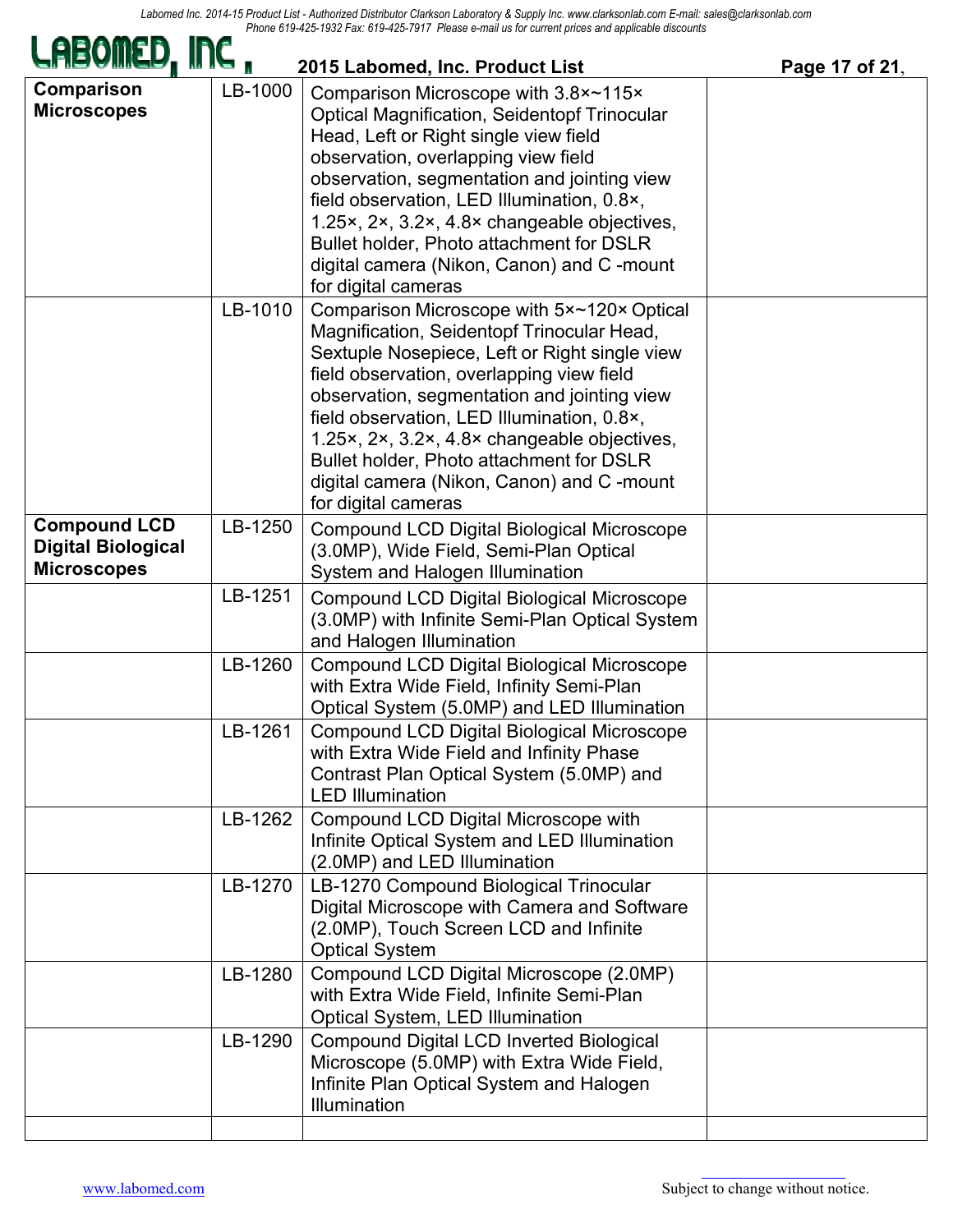| LABOMED, INC ,<br>2015 Labomed, Inc. Product List<br>Page 18 of 21,                  |         |                                                                                                                                                                                                                                       |  |  |
|--------------------------------------------------------------------------------------|---------|---------------------------------------------------------------------------------------------------------------------------------------------------------------------------------------------------------------------------------------|--|--|
| <b>Digital LCD</b><br><b>Polarizing</b><br><b>Microscopes</b>                        | LB-1500 | Digital LCD Polarizing Microscope with Wide<br>Field and Infinity Plan Optical System (5.0MP)<br>and Halogen Illumination                                                                                                             |  |  |
| <b>Digital LCD</b><br><b>Metallurgical</b><br><b>Microscopes</b>                     | LB-1600 | Digital LCD Metallurgical Microscope with<br>Wide Field, Infinity Plan Optical System<br>(5.0MP), Epi-illuminator with Iris Aperture<br>Diaphragm and Iris Field Diaphragm, Kohler<br>and Halogen Illumination                        |  |  |
| <b>Digital LCD</b><br><b>Metallurgical</b><br><b>Measuring</b><br><b>Microscopes</b> | LB-1601 | <b>Digital LCD Metallurgical Measuring</b><br>Microscope with Wide Field and Infinity Plan<br>Optical System (5.0MP)), Epi-illuminator with<br>Iris Aperture Diaphragm and Iris Field<br>Diaphragm, Kohler and Halogen Illumination   |  |  |
| <b>Digital LCD</b><br><b>Inverted</b><br><b>Metallurgical</b><br><b>Microscopes</b>  | LB-1602 | Digital LCD Inverted Metallurgical Microscope<br>(5.0MP) with Extra Wide Field, Infinite Plan<br>Optical System and Halogen Illumination                                                                                              |  |  |
| <b>Compound Digital</b><br><b>LCD Flourescence</b><br><b>Microscope</b>              | LB-1700 | <b>Compound Digital LCD Flourescence</b><br>Microscope with Extra Wide Field and Infinity<br>Plan Fluorescent Optical System (5.0MP),<br>Kohler, Halogen, and Reflected Light Source<br>Illumination                                  |  |  |
|                                                                                      | LB-1701 | Compound Digital LCD Inverted Flourescence<br>Microscope (5.0MP) with Extra Wide Field,<br>Infinite Plan Fluorescent Optical System,<br>Halogen and Reflected Light Source<br>Illumination                                            |  |  |
|                                                                                      | LB-1750 | <b>Compound Digital LCD Flourescence</b><br>Microscope (5.0MP) with Extra Wide Field,<br>Dark Field Attachment, Dark Field Condenser<br>(Dry), Dark Field Condenser (Oil), Epi-<br>fluorescent Attachment and Halogen<br>Illumination |  |  |
| <b>Operation</b><br><b>Microscopes for</b><br><b>Dentistry</b>                       | LB-1910 | Operation Microscope with 12V/100W, Medical<br>Cold Reflection Halogen Illumination,<br>6°+0°Coaxial cold light source illumination and<br>≥30,000lx Coaxial Illumination                                                             |  |  |
| <b>Operation</b><br><b>Microscopes for</b><br><b>General Surgery</b>                 | LB-1920 | Operation Microscope with 12V/100W, Medical<br>Cold Reflection Halogen Illumination,<br>6°+0°Coaxial cold light source illumination and<br>≥30,000lx Coaxial Illumination, (Can be used<br>for Opthalmic/Eye Surgery)                 |  |  |
|                                                                                      |         |                                                                                                                                                                                                                                       |  |  |
|                                                                                      |         |                                                                                                                                                                                                                                       |  |  |
|                                                                                      |         |                                                                                                                                                                                                                                       |  |  |
|                                                                                      |         |                                                                                                                                                                                                                                       |  |  |
|                                                                                      |         |                                                                                                                                                                                                                                       |  |  |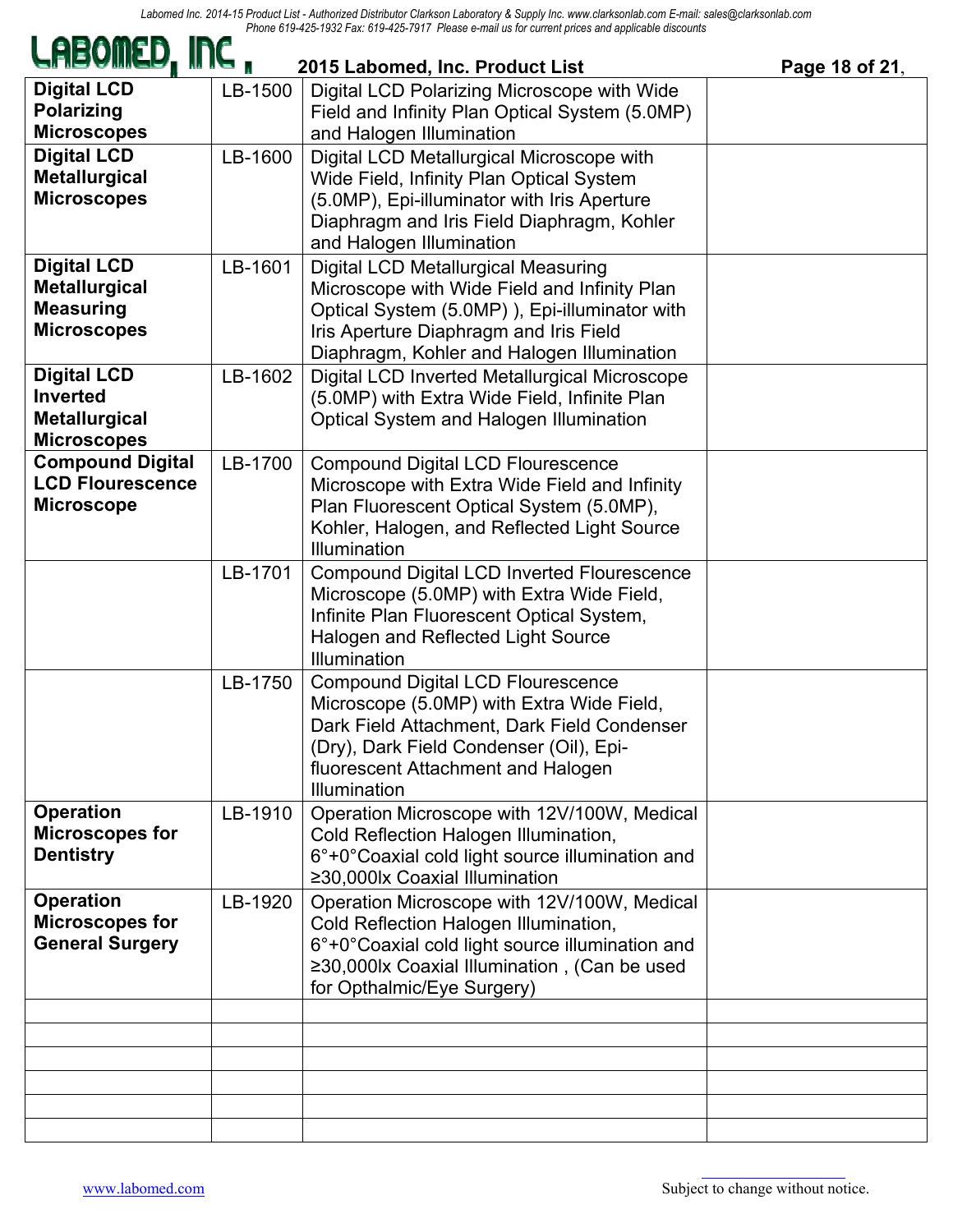| <i>C</i> heailtr' ii ic "                                                                                                                                               |                   | 2015 Labomed, Inc. Product List                                                                                                                                                                                                                                                                             | Page 19 of 21, |
|-------------------------------------------------------------------------------------------------------------------------------------------------------------------------|-------------------|-------------------------------------------------------------------------------------------------------------------------------------------------------------------------------------------------------------------------------------------------------------------------------------------------------------|----------------|
| <b>Operation</b><br><b>Microscopes for</b><br><b>General</b><br>Operations,<br>Opthalmology,<br><b>Gynecology, ENT</b><br>(Ear, Nose and<br>Throat), Dentistry,<br>etc. | LB-1940           | Zoom Operation Microscope $(4X \sim 24X)$ with<br>continuous adjustment) with 15V/150W,,<br>Medical Cold Reflection Halogen Illumination, ,<br>6°+0° Coaxial cold light source illumination<br>and, ≥40,000lx Coaxial Illumination, (Can be<br>used for Ophthalmology, Gynecology, ENT,<br>Dentistry, etc.) |                |
| <b>Phase Contrast</b><br><b>Kits</b>                                                                                                                                    | <b>SPH</b>        | Simple Phase Contrast Kit                                                                                                                                                                                                                                                                                   |                |
|                                                                                                                                                                         | <b>SP</b>         | <b>Sliding Phase Contrast Kit</b>                                                                                                                                                                                                                                                                           |                |
|                                                                                                                                                                         | <b>TP</b>         | <b>Turret Phase Contrast Kit</b>                                                                                                                                                                                                                                                                            |                |
| <b>Dark Field</b><br><b>Attachment</b>                                                                                                                                  | <b>DFD</b>        | Dark Field Attachment (Dry)                                                                                                                                                                                                                                                                                 |                |
| <b>Dark Field</b><br><b>Attachment</b>                                                                                                                                  | <b>DFO</b>        | Dark Field Attachment (Oil)                                                                                                                                                                                                                                                                                 |                |
| <b>Polarizing</b><br><b>Attachment</b>                                                                                                                                  | P <sub>O</sub>    | <b>Polarizing Attachment</b>                                                                                                                                                                                                                                                                                |                |
| <b>Epi-Flourescent</b><br><b>Attachment</b>                                                                                                                             | <b>EPI</b>        | Epi-Flourescent Attachment for Microscope                                                                                                                                                                                                                                                                   |                |
| <b>Micrometer Ocular</b>                                                                                                                                                | <b>MO</b>         | <b>Micrometer Ocular</b>                                                                                                                                                                                                                                                                                    |                |
| <b>Movable Stage</b>                                                                                                                                                    | <b>MS</b>         | Movable Stage                                                                                                                                                                                                                                                                                               |                |
| <b>Calibration Slide</b>                                                                                                                                                | <b>CS00</b>       | Microscope 0.1mm Calibration Slide                                                                                                                                                                                                                                                                          |                |
| <b>Calibration slide</b>                                                                                                                                                | <b>CS01</b>       | Microscope 0.01mm Calibration Slide                                                                                                                                                                                                                                                                         |                |
| <b>Microscope</b><br><b>Adapter C-Mount</b><br>0.5x                                                                                                                     | <b>CMOUN</b><br>Т | Microscope Adapter C-Mount 0.5x                                                                                                                                                                                                                                                                             |                |
| <b>UV Filter Cube for</b><br><b>Flourescent</b><br><b>Microscopes</b>                                                                                                   | UF                | <b>Ultraviolet Filter for Flourescent Microscopes</b>                                                                                                                                                                                                                                                       |                |
| <b>Visible Filter Cube</b><br>for Flourescent<br><b>Microscopes</b>                                                                                                     | <b>VF</b>         | Visible Filter for Flourescent Microscopes                                                                                                                                                                                                                                                                  |                |
| <b>Polarizing Kit for</b><br><b>Stereo</b><br><b>Microscopes</b>                                                                                                        | <b>STP</b>        | Polarizing Kit for Stereo Microscopes                                                                                                                                                                                                                                                                       |                |
| <b>Microscope</b><br><b>Cleaning Kit</b>                                                                                                                                | <b>MC</b>         | Microscope Cleaning Kit                                                                                                                                                                                                                                                                                     |                |
| <b>Large Microscope</b><br>Case                                                                                                                                         | <b>LC</b>         | Large Microscope Case                                                                                                                                                                                                                                                                                       |                |
| <b>Stereo Microscope</b><br><b>Dark Field</b>                                                                                                                           | <b>SD</b>         | Stereo Microscope - Dark Field                                                                                                                                                                                                                                                                              |                |
| <b>Slide Glass</b><br><b>Specimen Holder</b>                                                                                                                            | <b>SH</b>         | Slide Glass Specimen Holder                                                                                                                                                                                                                                                                                 |                |
| Slide Glass, (100<br>Pieces)                                                                                                                                            | SG                | Slide Glass (100 Pieces)                                                                                                                                                                                                                                                                                    |                |
| Cover Glass, (100<br>Pieces)                                                                                                                                            | <b>MCV</b>        | Cover Glass (100 Pieces)                                                                                                                                                                                                                                                                                    |                |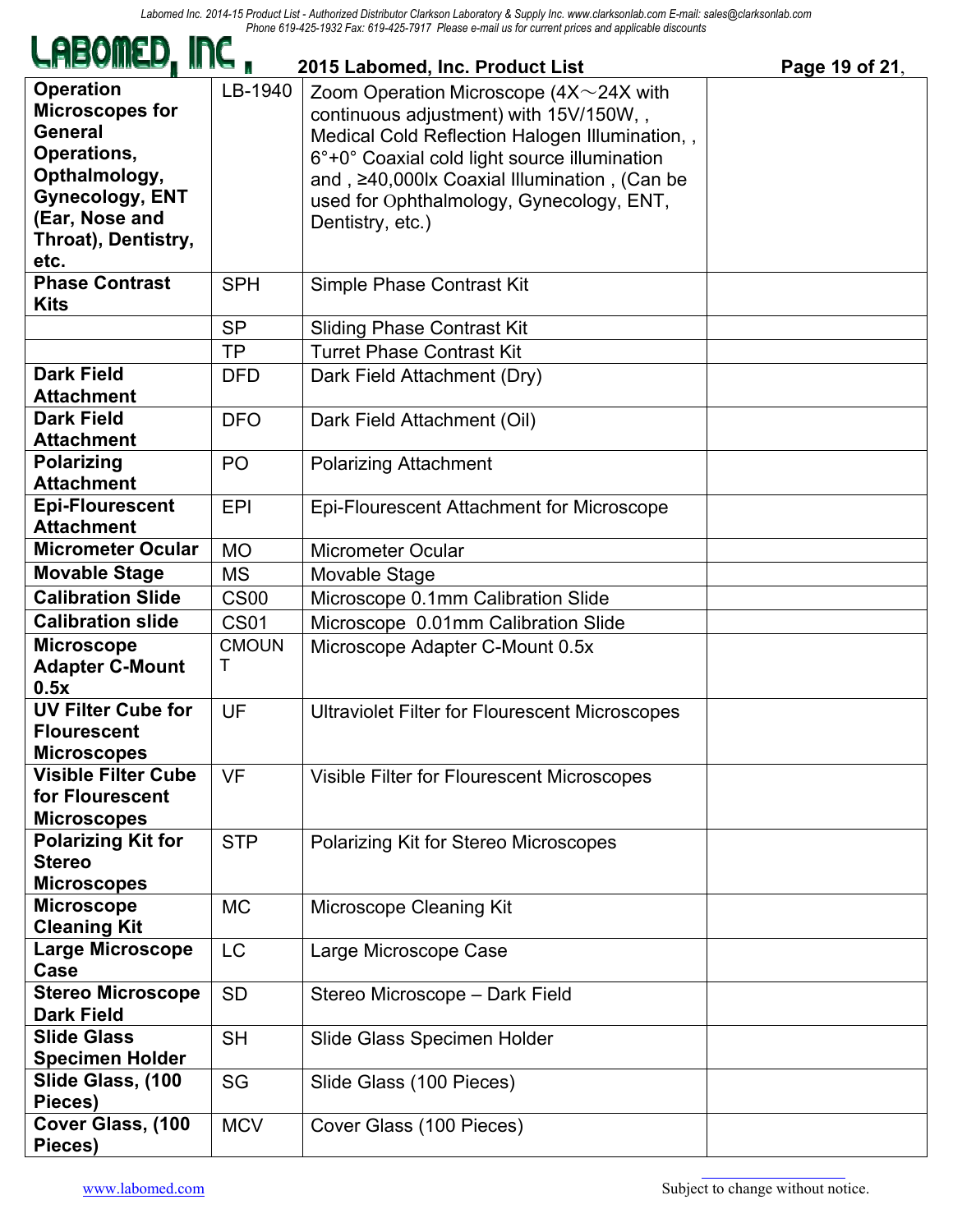| <i>C</i> ubamca'' ii i <i>c</i> " |                  | 2015 Labomed, Inc. Product List          |  |
|-----------------------------------|------------------|------------------------------------------|--|
| <b>Soft Lens Brush</b>            | MВ               | Soft Lens Brush                          |  |
| <b>Graticules</b>                 | <b>GE</b>        | Graticules Eyepiece: 10/100 XYY, 24 mm,  |  |
| <b>Eyepiece</b>                   |                  | crosslines and 10mm/100                  |  |
| <b>Wooden</b>                     | <b>MW</b>        | <b>Wooden Microscope Carrying Case</b>   |  |
| <b>Microscope</b>                 |                  |                                          |  |
| <b>Carrying Case</b>              |                  |                                          |  |
| F250mm objective(                 | OBJ1             | Operational microscopes F250mm objective |  |
| for operational                   |                  |                                          |  |
| microscopes)                      |                  |                                          |  |
| F300mm objective                  | OBJ <sub>2</sub> | Operational microscopes F300mm objective |  |
| (for operational                  |                  |                                          |  |
| microscopes)                      |                  |                                          |  |
| F400mm objective                  | OBJ3             | Operational microscopes F400mm objective |  |
| (for operational                  |                  |                                          |  |
| microscopes)                      |                  |                                          |  |
| <b>Temperature</b>                | <b>TCS</b>       | <b>Temperature Controlling Stage</b>     |  |
| <b>Controlling Stage</b>          |                  |                                          |  |
|                                   |                  |                                          |  |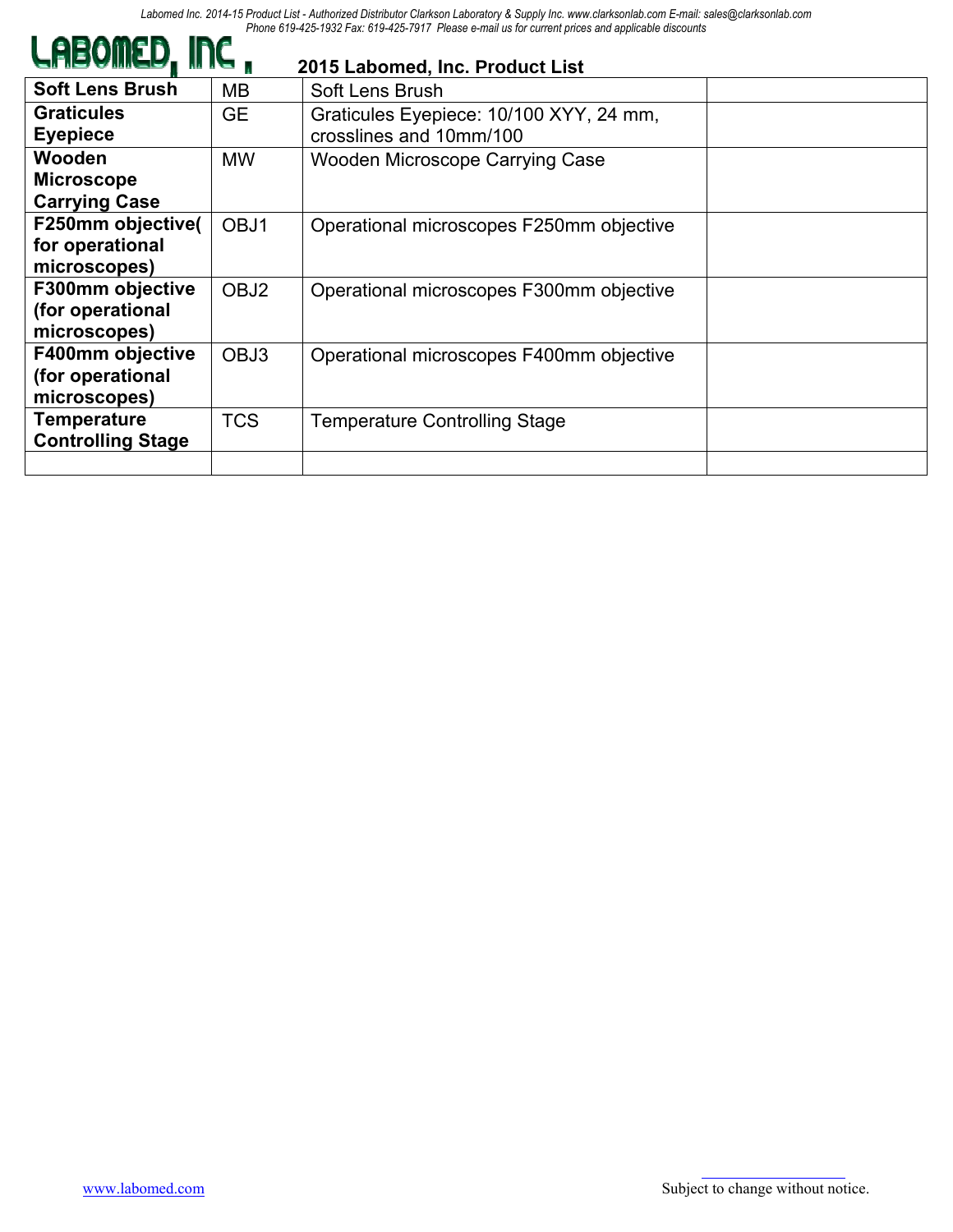## **CABOMED, INC.** 2015 Labomed, Inc. Product List Page 21 of 21, **DIGITAL CAMERA Product LIST**

| <b>Model</b>  | <b>Description</b>                                                                                           |  |
|---------------|--------------------------------------------------------------------------------------------------------------|--|
| $LC-1$        | USB2.0 Color Digital Camera (5.0MP)                                                                          |  |
| $LC-2$        | USB2.0 Color Digital Camera (3.2MP)                                                                          |  |
| $LC-3$        | USB2.0 Color Smart Digital Camera (0.36MP, Global<br>shutter, Frame buffer)                                  |  |
| $LC-4$        | USB2.0 Color Smart Digital Camera (3.2MP)                                                                    |  |
| $LC-5$        | USB2.0 Color Digital Camera (3.2MP, Frame buffer)                                                            |  |
| $LC-6$        | USB2.0 Color Digital Camera (10.0MP, Frame<br>buffer)                                                        |  |
| $LC-7$        | USB2.0 Color CCD Digital Camera (1.4MP)                                                                      |  |
| LC-8 (Cooled) | USB2.0 Color Cooled CCD Digital Camera (3.3MP)                                                               |  |
| LC-9 (Cooled) | USB2.0 Color Cooled CCD Digital Camera (5.0MP)                                                               |  |
| $LC-10$       | VGA Color Digital Camera (2.0MP)                                                                             |  |
| $LC-11$       | HD VGA Color Digital Camera (3.2MP)                                                                          |  |
| $LC-13$       | HD LCD Digital Camera Color Digital Camera<br>(5.0MP) and Viewer with 10.1" screen and 1.66 GHz<br>processor |  |
| $LC-14$       | <b>USB2.0 CMOS Industrial Color Smart Digital</b><br>Camera (5.0MP)                                          |  |
| $LC-16$       | USB2.0 CMOS Color Digital Camera (1.3MP)                                                                     |  |
| $LC-17$       | USB2.0 CMOS Color Digital Camera (5.0MP)                                                                     |  |
| $LC-19$       | USB2.0 CCD Color Cooled Digital Camera (1.4MP)                                                               |  |
| $LC-20$       | USB2.0 Color Digital Camera (14.0MP, Frame                                                                   |  |
|               | buffer)                                                                                                      |  |
| $LC-21$       | HD LCD Color Digital Camera (5.0MP) and Viewer                                                               |  |
| $LC-22$       | HD LCD Color Digital Camera (5.0MP) and Viewer                                                               |  |
| $LC-23$       | HD LCD Color Digital Camera (10.0MP) with                                                                    |  |
|               | <b>Electronic Rolling Shutter</b>                                                                            |  |
| $LC-24$       | LC-24 HDMI High Resolution Color Digital Camera                                                              |  |
|               | (5.0MP)                                                                                                      |  |
| $LC-25$       | LC-25 HDMI High Resolution Color Digital Camera<br>(10.0MP)                                                  |  |
| $LC-26$       | USB2.0 CMOS Microscope Color Digital Camera                                                                  |  |
|               | (9.0MP)                                                                                                      |  |
| $LC-27$       | Microscope Digital Eyepiece                                                                                  |  |
| $LC-28$       | USB2.0 Color Digital Camera (3.2MP) with CMOS                                                                |  |
|               | Image Sensor                                                                                                 |  |
| $LC-29$       | WiFi Microscope Eyepiece (5.0MP) with CMOS                                                                   |  |
|               | Image Sensor                                                                                                 |  |
| $LC-30$       | LC-30 Color Digital Camera (2.0MP) and Rotatable                                                             |  |
|               | <b>Touch Screen Tablet PC</b>                                                                                |  |

**If you would like to connect the camera to a microscope, you must order a microscope adapter for \$175.**